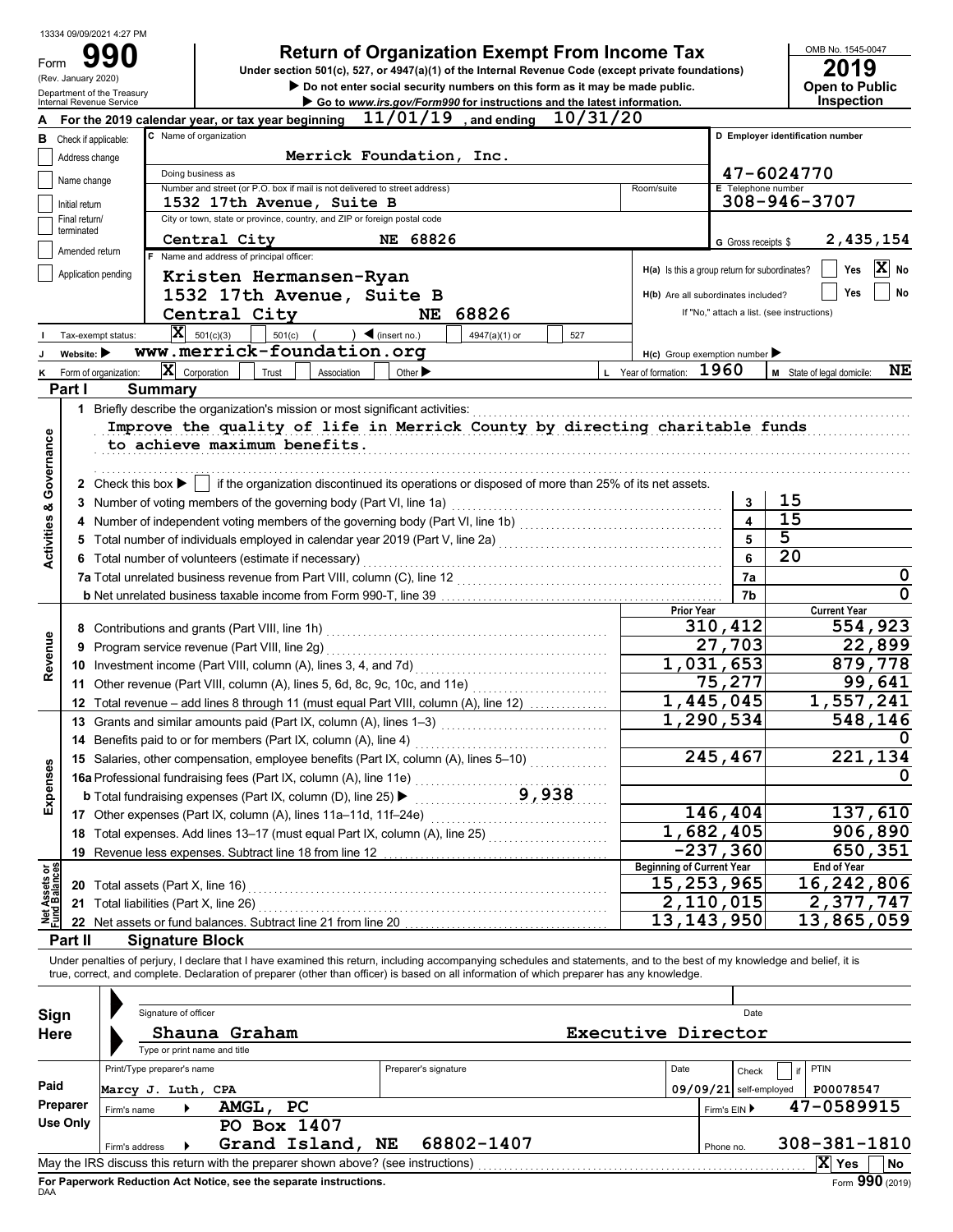|   | Form 990 (2019) Merrick Foundation, Inc.                                                                                                                                                                                                                                                                                                    |                                                     | 47-6024770              | Page 2                                                                      |
|---|---------------------------------------------------------------------------------------------------------------------------------------------------------------------------------------------------------------------------------------------------------------------------------------------------------------------------------------------|-----------------------------------------------------|-------------------------|-----------------------------------------------------------------------------|
|   | <b>Part III</b>                                                                                                                                                                                                                                                                                                                             | <b>Statement of Program Service Accomplishments</b> |                         |                                                                             |
|   |                                                                                                                                                                                                                                                                                                                                             |                                                     |                         |                                                                             |
|   | 1 Briefly describe the organization's mission:<br>to achieve maximum benefits.                                                                                                                                                                                                                                                              |                                                     |                         | Improve the quality of life in Merrick County by directing charitable funds |
|   | 2 Did the organization undertake any significant program services during the year which were not listed on the<br>prior Form 990 or 990-EZ?                                                                                                                                                                                                 |                                                     |                         | Yes $ X $ No                                                                |
|   | If "Yes," describe these new services on Schedule O.                                                                                                                                                                                                                                                                                        |                                                     |                         |                                                                             |
| 3 | Did the organization cease conducting, or make significant changes in how it conducts, any program<br>services?                                                                                                                                                                                                                             |                                                     |                         | Yes $ X $ No                                                                |
|   | If "Yes," describe these changes on Schedule O.                                                                                                                                                                                                                                                                                             |                                                     |                         |                                                                             |
| 4 | Describe the organization's program service accomplishments for each of its three largest program services, as measured by<br>expenses. Section 501(c)(3) and 501(c)(4) organizations are required to report the amount of grants and allocations to others,<br>the total expenses, and revenue, if any, for each program service reported. |                                                     |                         |                                                                             |
|   | 4a (Code:<br>) (Expenses \$<br>Individuals, groups, and communities in Merrick County,<br>Nebraska, make applications to the Foundation for grants,<br>awards, and scholarships.                                                                                                                                                            | $548, 146$ including grants of \$                   | 548, 146 ) (Revenue $$$ |                                                                             |
|   | 4b (Code:<br>) (Expenses \$<br>N/A                                                                                                                                                                                                                                                                                                          |                                                     | including grants of \$  | ) (Revenue \$                                                               |
|   |                                                                                                                                                                                                                                                                                                                                             |                                                     |                         |                                                                             |
|   | 4c (Code:<br>) (Expenses \$<br>N/A                                                                                                                                                                                                                                                                                                          | including grants of \$                              |                         | ) (Revenue \$                                                               |
|   |                                                                                                                                                                                                                                                                                                                                             |                                                     |                         |                                                                             |
|   |                                                                                                                                                                                                                                                                                                                                             |                                                     |                         |                                                                             |
|   |                                                                                                                                                                                                                                                                                                                                             |                                                     |                         |                                                                             |
|   | 4d Other program services (Describe on Schedule O.)<br>(Expenses \$                                                                                                                                                                                                                                                                         | including grants of \$                              | (Revenue \$             |                                                                             |
|   | 4e Total program service expenses                                                                                                                                                                                                                                                                                                           | 548,146                                             |                         |                                                                             |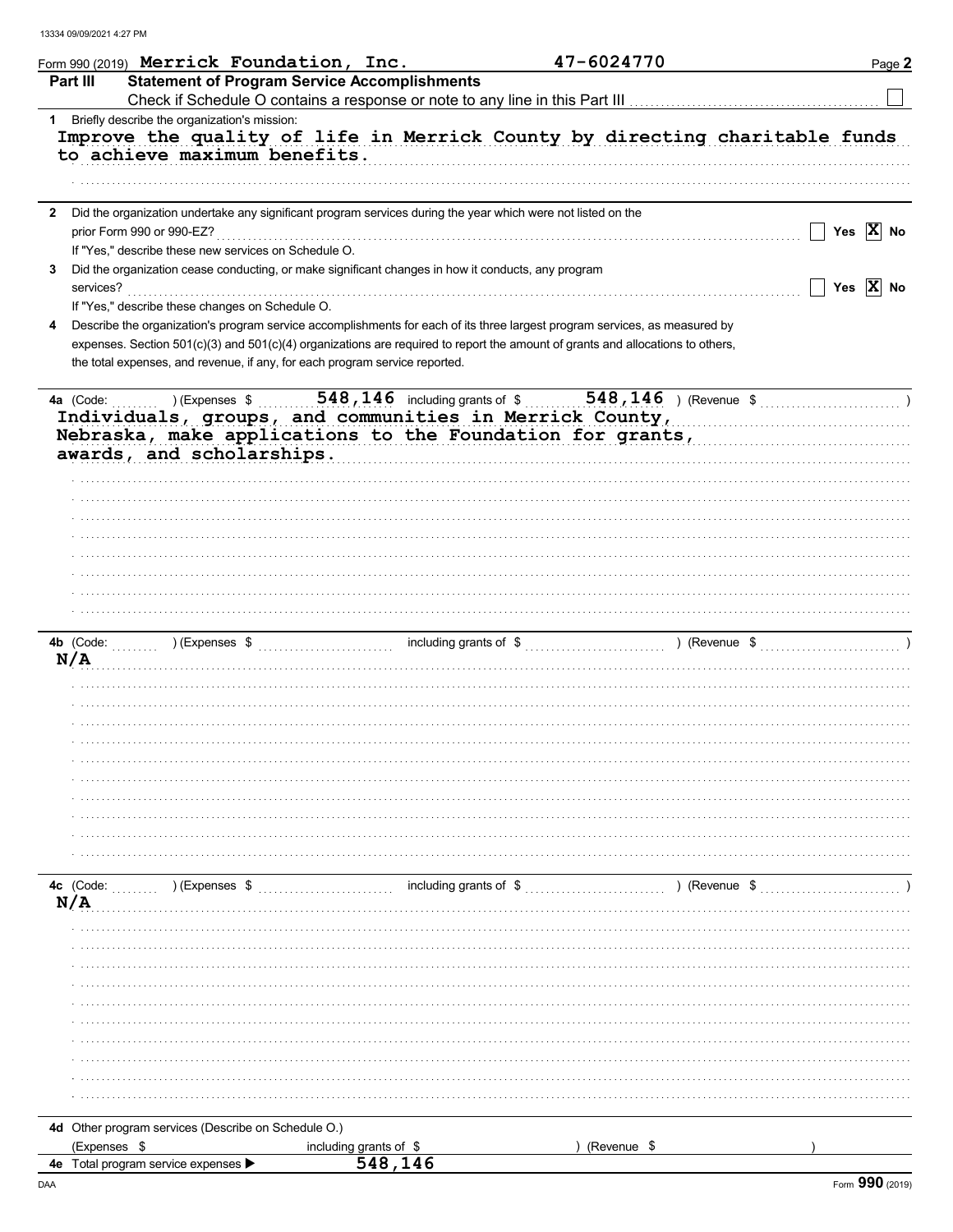|     | Part IV<br><b>Checklist of Required Schedules</b>                                                                       |                |     |    |
|-----|-------------------------------------------------------------------------------------------------------------------------|----------------|-----|----|
|     |                                                                                                                         |                | Yes | No |
| 1   | Is the organization described in section 501(c)(3) or $4947(a)(1)$ (other than a private foundation)? If "Yes,"         |                |     |    |
|     | complete Schedule A                                                                                                     | 1              | X   |    |
| 2   | Is the organization required to complete Schedule B, Schedule of Contributors (see instructions)?                       | $\overline{2}$ | X   |    |
| 3   | Did the organization engage in direct or indirect political campaign activities on behalf of or in opposition to        |                |     |    |
|     | candidates for public office? If "Yes," complete Schedule C, Part I                                                     | 3              |     | x  |
| 4   | Section 501(c)(3) organizations. Did the organization engage in lobbying activities, or have a section 501(h)           |                |     |    |
|     | election in effect during the tax year? If "Yes," complete Schedule C, Part II                                          | 4              |     | X  |
| 5   | Is the organization a section $501(c)(4)$ , $501(c)(5)$ , or $501(c)(6)$ organization that receives membership dues,    |                |     |    |
|     | assessments, or similar amounts as defined in Revenue Procedure 98-19? If "Yes," complete Schedule C, Part III          | 5              |     | X  |
| 6   | Did the organization maintain any donor advised funds or any similar funds or accounts for which donors                 |                |     |    |
|     | have the right to provide advice on the distribution or investment of amounts in such funds or accounts? If             |                |     |    |
|     | "Yes," complete Schedule D, Part I                                                                                      | 6              | X   |    |
| 7   | Did the organization receive or hold a conservation easement, including easements to preserve open space,               |                |     |    |
|     | the environment, historic land areas, or historic structures? If "Yes," complete Schedule D, Part II                    | 7              |     | x  |
| 8   | Did the organization maintain collections of works of art, historical treasures, or other similar assets? If "Yes,"     |                |     |    |
|     | complete Schedule D, Part III                                                                                           | 8              |     | X  |
| 9   | Did the organization report an amount in Part X, line 21, for escrow or custodial account liability, serve as a         |                |     |    |
|     | custodian for amounts not listed in Part X; or provide credit counseling, debt management, credit repair, or            |                |     |    |
|     | debt negotiation services? If "Yes," complete Schedule D, Part IV                                                       | 9              |     | X  |
| 10  | Did the organization, directly or through a related organization, hold assets in donor-restricted endowments            |                |     |    |
|     | or in quasi endowments? If "Yes," complete Schedule D, Part V                                                           | 10             | x   |    |
| 11  | If the organization's answer to any of the following questions is "Yes," then complete Schedule D, Parts VI,            |                |     |    |
|     | VII, VIII, IX, or X as applicable.                                                                                      |                |     |    |
|     | Did the organization report an amount for land, buildings, and equipment in Part X, line 10? If "Yes,"                  |                |     |    |
| а   | complete Schedule D, Part VI                                                                                            |                | X   |    |
|     |                                                                                                                         | 11a            |     |    |
| b   | Did the organization report an amount for investments—other securities in Part X, line 12, that is 5% or more           |                |     | x  |
|     | of its total assets reported in Part X, line 16? If "Yes," complete Schedule D, Part VII                                | 11b            |     |    |
| c   | Did the organization report an amount for investments—program related in Part X, line 13, that is 5% or more            |                |     | x  |
|     | of its total assets reported in Part X, line 16? If "Yes," complete Schedule D, Part VIII                               | 11c            |     |    |
| d   | Did the organization report an amount for other assets in Part X, line 15, that is 5% or more of its total assets       |                |     | X  |
|     | reported in Part X, line 16? If "Yes," complete Schedule D, Part IX                                                     | 11d            | X   |    |
| е   | Did the organization report an amount for other liabilities in Part X, line 25? If "Yes," complete Schedule D, Part X   | 11e            |     |    |
| f   | Did the organization's separate or consolidated financial statements for the tax year include a footnote that addresses |                |     |    |
|     | the organization's liability for uncertain tax positions under FIN 48 (ASC 740)? If "Yes," complete Schedule D, Part X  | 11f            |     | X  |
| 12a | Did the organization obtain separate, independent audited financial statements for the tax year? If "Yes," complete     |                |     |    |
|     | Schedule D, Parts XI and XII.                                                                                           | 12a            | x   |    |
| b   | Was the organization included in consolidated, independent audited financial statements for the tax year? If            |                |     |    |
|     | "Yes," and if the organization answered "No" to line 12a, then completing Schedule D, Parts XI and XII is optional      | 12b            |     | X  |
| 13  |                                                                                                                         | 13             |     | X  |
| 14a | Did the organization maintain an office, employees, or agents outside of the United States?                             | 14a            |     | X  |
| b   | Did the organization have aggregate revenues or expenses of more than \$10,000 from grantmaking,                        |                |     |    |
|     | fundraising, business, investment, and program service activities outside the United States, or aggregate               |                |     |    |
|     | foreign investments valued at \$100,000 or more? If "Yes," complete Schedule F, Parts I and IV                          | 14b            |     | X  |
| 15  | Did the organization report on Part IX, column (A), line 3, more than \$5,000 of grants or other assistance to or       |                |     |    |
|     | for any foreign organization? If "Yes," complete Schedule F, Parts II and IV                                            | 15             |     | X  |
| 16  | Did the organization report on Part IX, column (A), line 3, more than \$5,000 of aggregate grants or other              |                |     |    |
|     | assistance to or for foreign individuals? If "Yes," complete Schedule F, Parts III and IV                               | 16             |     | X  |
| 17  | Did the organization report a total of more than \$15,000 of expenses for professional fundraising services on          |                |     |    |
|     |                                                                                                                         | 17             |     | X  |
| 18  | Did the organization report more than \$15,000 total of fundraising event gross income and contributions on             |                |     |    |
|     | Part VIII, lines 1c and 8a? If "Yes," complete Schedule G, Part II                                                      | 18             |     | x  |
| 19  | Did the organization report more than \$15,000 of gross income from gaming activities on Part VIII, line 9a?            |                |     |    |
|     |                                                                                                                         | 19             |     | X  |
| 20a | Did the organization operate one or more hospital facilities? If "Yes," complete Schedule H                             | <b>20a</b>     |     | X  |
| b   |                                                                                                                         | 20b            |     |    |
| 21  | Did the organization report more than \$5,000 of grants or other assistance to any domestic organization or             |                |     |    |
|     |                                                                                                                         | 21             | X   |    |

Form 990 (2019) Page **3 Merrick Foundation, Inc. 47-6024770**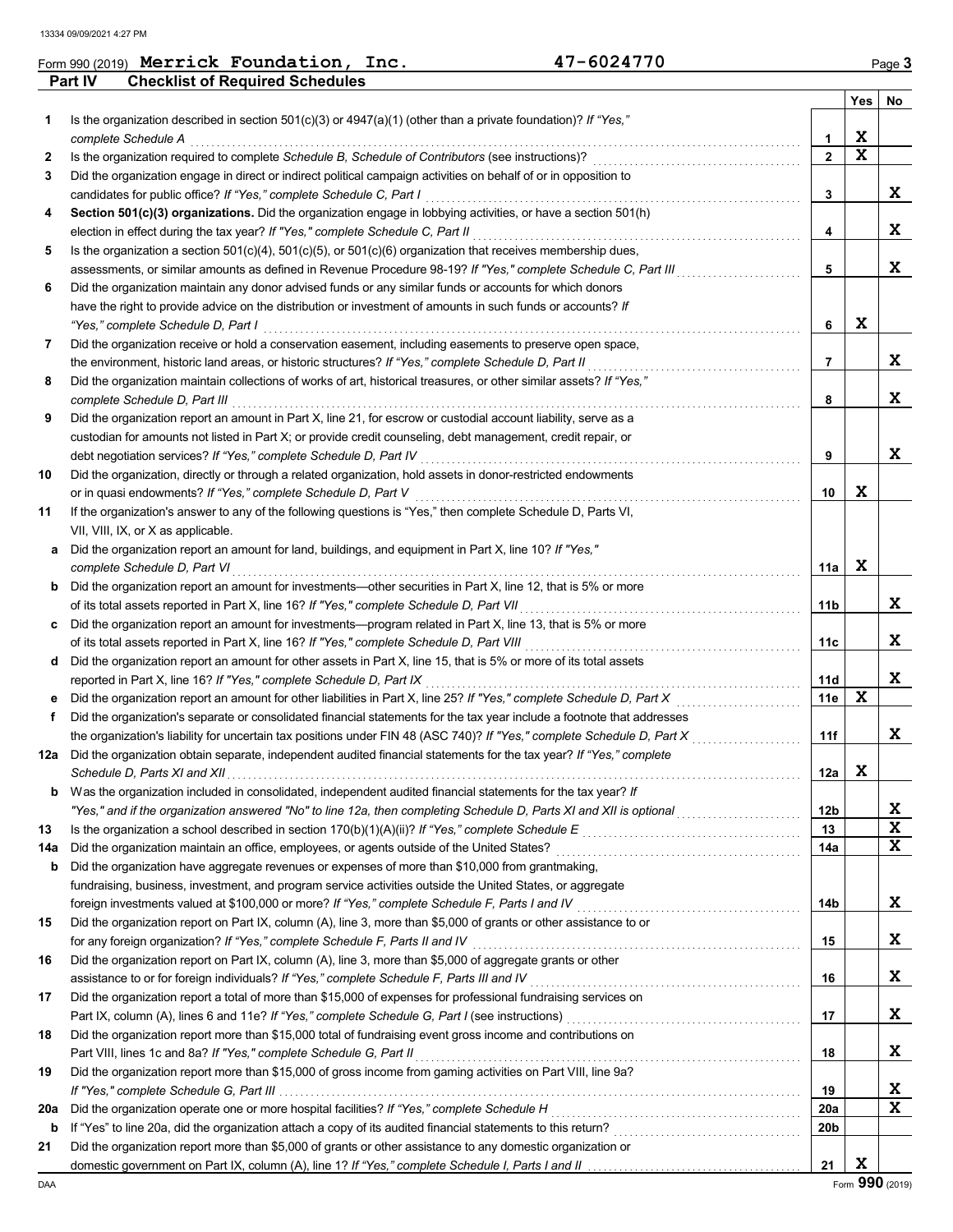|     | Form 990 (2019) Merrick Foundation, Inc.                                                                                                                                                                                         | 47-6024770                    |                 |     | Page 4                  |
|-----|----------------------------------------------------------------------------------------------------------------------------------------------------------------------------------------------------------------------------------|-------------------------------|-----------------|-----|-------------------------|
|     | Part IV<br><b>Checklist of Required Schedules (continued)</b>                                                                                                                                                                    |                               |                 |     |                         |
|     |                                                                                                                                                                                                                                  |                               |                 | Yes | No                      |
| 22  | Did the organization report more than \$5,000 of grants or other assistance to or for domestic individuals on                                                                                                                    |                               |                 | X   |                         |
| 23  | Part IX, column (A), line 2? If "Yes," complete Schedule I, Parts I and III<br>Did the organization answer "Yes" to Part VII, Section A, line 3, 4, or 5 about compensation of the                                               |                               | 22              |     |                         |
|     | organization's current and former officers, directors, trustees, key employees, and highest compensated                                                                                                                          |                               |                 |     |                         |
|     | employees? If "Yes," complete Schedule J                                                                                                                                                                                         |                               | 23              |     | X                       |
| 24a | Did the organization have a tax-exempt bond issue with an outstanding principal amount of more than                                                                                                                              |                               |                 |     |                         |
|     | \$100,000 as of the last day of the year, that was issued after December 31, 2002? If "Yes," answer lines 24b                                                                                                                    |                               |                 |     |                         |
|     | through 24d and complete Schedule K. If "No," go to line 25a                                                                                                                                                                     |                               | 24a             |     | X                       |
| b   | Did the organization invest any proceeds of tax-exempt bonds beyond a temporary period exception?                                                                                                                                |                               | 24b             |     |                         |
| c   | Did the organization maintain an escrow account other than a refunding escrow at any time during the year                                                                                                                        |                               |                 |     |                         |
|     | to defease any tax-exempt bonds?                                                                                                                                                                                                 |                               | 24c             |     |                         |
| d   | Did the organization act as an "on behalf of" issuer for bonds outstanding at any time during the year?                                                                                                                          |                               | 24d             |     |                         |
| 25а | Section 501(c)(3), 501(c)(4), and 501(c)(29) organizations. Did the organization engage in an excess benefit                                                                                                                     |                               |                 |     |                         |
|     | transaction with a disqualified person during the year? If "Yes," complete Schedule L, Part I                                                                                                                                    |                               | 25a             |     | X                       |
| b   | Is the organization aware that it engaged in an excess benefit transaction with a disqualified person in a prior<br>year, and that the transaction has not been reported on any of the organization's prior Forms 990 or 990-EZ? |                               |                 |     |                         |
|     | If "Yes," complete Schedule L, Part I                                                                                                                                                                                            |                               | 25 <sub>b</sub> |     | X                       |
| 26  | Did the organization report any amount on Part X, line 5 or 22, for receivables from or payables to any current                                                                                                                  |                               |                 |     |                         |
|     | or former officer, director, trustee, key employee, creator or founder, substantial contributor, or 35%                                                                                                                          |                               |                 |     |                         |
|     | controlled entity or family member of any of these persons? If "Yes," complete Schedule L, Part II                                                                                                                               |                               | 26              |     | X                       |
| 27  | Did the organization provide a grant or other assistance to any current or former officer, director, trustee, key                                                                                                                |                               |                 |     |                         |
|     | employee, creator or founder, substantial contributor or employee thereof, a grant selection committee                                                                                                                           |                               |                 |     |                         |
|     | member, or to a 35% controlled entity (including an employee thereof) or family member of any of these                                                                                                                           |                               |                 |     |                         |
|     | persons? If "Yes," complete Schedule L, Part III                                                                                                                                                                                 |                               | 27              |     | X                       |
| 28  | Was the organization a party to a business transaction with one of the following parties (see Schedule L, Part                                                                                                                   |                               |                 |     |                         |
|     | IV instructions, for applicable filing thresholds, conditions, and exceptions):                                                                                                                                                  |                               |                 |     |                         |
| а   | A current or former officer, director, trustee, key employee, creator or founder, or substantial contributor? If                                                                                                                 |                               |                 |     |                         |
|     | "Yes," complete Schedule L, Part IV                                                                                                                                                                                              |                               | 28a             |     | X<br>$\mathbf x$        |
| b   | A family member of any individual described in line 28a? If "Yes," complete Schedule L, Part IV<br>A 35% controlled entity of one or more individuals and/or organizations described in lines 28a or 28b? If                     |                               | 28b             |     |                         |
| c   | "Yes," complete Schedule L, Part IV                                                                                                                                                                                              |                               | 28c             |     | X                       |
| 29  | Did the organization receive more than \$25,000 in non-cash contributions? If "Yes," complete Schedule M                                                                                                                         |                               | 29              |     | X                       |
| 30  | Did the organization receive contributions of art, historical treasures, or other similar assets, or qualified                                                                                                                   |                               |                 |     |                         |
|     | conservation contributions? If "Yes," complete Schedule M                                                                                                                                                                        |                               | 30              |     | X                       |
| 31  | Did the organization liquidate, terminate, or dissolve and cease operations? If "Yes," complete Schedule N, Part I                                                                                                               |                               | 31              |     | $\overline{\mathbf{x}}$ |
| 32  | Did the organization sell, exchange, dispose of, or transfer more than 25% of its net assets? If "Yes,"                                                                                                                          |                               |                 |     |                         |
|     | complete Schedule N, Part II                                                                                                                                                                                                     |                               | 32              |     | X                       |
| 33  | Did the organization own 100% of an entity disregarded as separate from the organization under Regulations                                                                                                                       |                               |                 |     |                         |
|     | sections 301.7701-2 and 301.7701-3? If "Yes," complete Schedule R, Part I                                                                                                                                                        |                               | 33              |     | X                       |
| 34  | Was the organization related to any tax-exempt or taxable entity? If "Yes," complete Schedule R, Part II, III,                                                                                                                   |                               |                 |     |                         |
|     | or IV, and Part V, line 1                                                                                                                                                                                                        |                               | 34              |     | X                       |
| 35a | Did the organization have a controlled entity within the meaning of section 512(b)(13)?                                                                                                                                          |                               | 35a             |     | $\mathbf x$             |
| b   | If "Yes" to line 35a, did the organization receive any payment from or engage in any transaction with a                                                                                                                          |                               |                 |     |                         |
| 36  | controlled entity within the meaning of section 512(b)(13)? If "Yes," complete Schedule R, Part V, line 2<br>Section 501(c)(3) organizations. Did the organization make any transfers to an exempt non-charitable                |                               | 35 <sub>b</sub> |     |                         |
|     | related organization? If "Yes," complete Schedule R, Part V, line 2                                                                                                                                                              |                               | 36              |     | X                       |
| 37  | Did the organization conduct more than 5% of its activities through an entity that is not a related organization                                                                                                                 |                               |                 |     |                         |
|     | and that is treated as a partnership for federal income tax purposes? If "Yes," complete Schedule R, Part VI                                                                                                                     |                               | 37              |     | X                       |
| 38  | Did the organization complete Schedule O and provide explanations in Schedule O for Part VI, lines 11b and                                                                                                                       |                               |                 |     |                         |
|     | 19? Note: All Form 990 filers are required to complete Schedule O.                                                                                                                                                               |                               | 38              | X   |                         |
|     | <b>Statements Regarding Other IRS Filings and Tax Compliance</b><br><b>Part V</b>                                                                                                                                                |                               |                 |     |                         |
|     | Check if Schedule O contains a response or note to any line in this Part V                                                                                                                                                       |                               |                 |     |                         |
|     |                                                                                                                                                                                                                                  |                               |                 | Yes | No                      |
| 1a  | Enter the number reported in Box 3 of Form 1096. Enter -0- if not applicable                                                                                                                                                     | 6<br>1a                       |                 |     |                         |
| b   | Enter the number of Forms W-2G included in line 1a. Enter -0- if not applicable                                                                                                                                                  | $\mathbf 0$<br>1 <sub>b</sub> |                 |     |                         |
| c   | Did the organization comply with backup withholding rules for reportable payments to vendors and                                                                                                                                 |                               |                 |     |                         |
|     |                                                                                                                                                                                                                                  |                               | 1c              |     | Form 990 (2019)         |
| DAA |                                                                                                                                                                                                                                  |                               |                 |     |                         |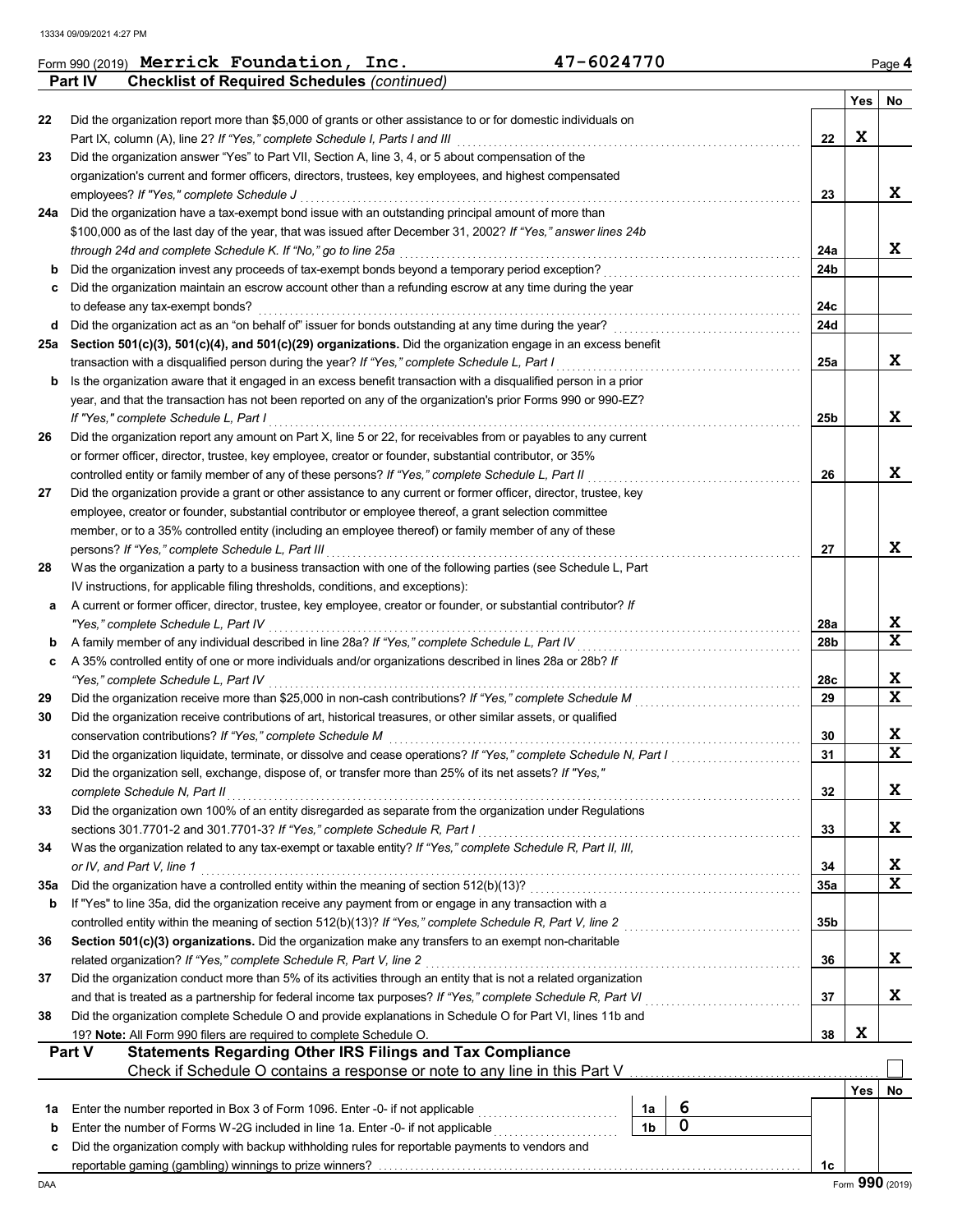|     | Statements Regarding Other IRS Filings and Tax Compliance (continued)<br>Part V                                                    |                 |   |     |     |                              |  |  |  |  |  |  |  |
|-----|------------------------------------------------------------------------------------------------------------------------------------|-----------------|---|-----|-----|------------------------------|--|--|--|--|--|--|--|
|     |                                                                                                                                    |                 |   |     | Yes | No                           |  |  |  |  |  |  |  |
| 2a  | Enter the number of employees reported on Form W-3, Transmittal of Wage and Tax                                                    |                 |   |     |     |                              |  |  |  |  |  |  |  |
|     | Statements, filed for the calendar year ending with or within the year covered by this return                                      | 2a              | 5 |     |     |                              |  |  |  |  |  |  |  |
| b   | If at least one is reported on line 2a, did the organization file all required federal employment tax returns?                     |                 |   | 2b  | X   |                              |  |  |  |  |  |  |  |
|     | Note: If the sum of lines 1a and 2a is greater than 250, you may be required to e-file (see instructions)                          |                 |   |     |     |                              |  |  |  |  |  |  |  |
| За  | Did the organization have unrelated business gross income of \$1,000 or more during the year?                                      |                 |   | 3a  |     | X                            |  |  |  |  |  |  |  |
| b   | If "Yes," has it filed a Form 990-T for this year? If "No" to line 3b, provide an explanation on Schedule O                        |                 |   | 3b  |     |                              |  |  |  |  |  |  |  |
| 4a  | At any time during the calendar year, did the organization have an interest in, or a signature or other authority over,            |                 |   |     |     |                              |  |  |  |  |  |  |  |
|     | a financial account in a foreign country (such as a bank account, securities account, or other financial account)?                 |                 |   | 4a  |     | x                            |  |  |  |  |  |  |  |
| b   | If "Yes," enter the name of the foreign country ▶                                                                                  |                 |   |     |     |                              |  |  |  |  |  |  |  |
|     | See instructions for filing requirements for FinCEN Form 114, Report of Foreign Bank and Financial Accounts (FBAR).                |                 |   | 5a  |     | X                            |  |  |  |  |  |  |  |
| 5a  | Was the organization a party to a prohibited tax shelter transaction at any time during the tax year?                              |                 |   |     |     |                              |  |  |  |  |  |  |  |
| b   | Did any taxable party notify the organization that it was or is a party to a prohibited tax shelter transaction?                   |                 |   |     |     |                              |  |  |  |  |  |  |  |
| c   | If "Yes" to line 5a or 5b, did the organization file Form 8886-T?                                                                  |                 |   | 5с  |     |                              |  |  |  |  |  |  |  |
| 6а  | Does the organization have annual gross receipts that are normally greater than \$100,000, and did the                             |                 |   |     |     |                              |  |  |  |  |  |  |  |
|     | organization solicit any contributions that were not tax deductible as charitable contributions?                                   |                 |   | 6a  |     | x                            |  |  |  |  |  |  |  |
| b   | If "Yes," did the organization include with every solicitation an express statement that such contributions or                     |                 |   |     |     |                              |  |  |  |  |  |  |  |
|     | gifts were not tax deductible?                                                                                                     |                 |   | 6b  |     |                              |  |  |  |  |  |  |  |
| 7   | Organizations that may receive deductible contributions under section 170(c).                                                      |                 |   |     |     |                              |  |  |  |  |  |  |  |
| а   | Did the organization receive a payment in excess of \$75 made partly as a contribution and partly for goods                        |                 |   |     |     |                              |  |  |  |  |  |  |  |
|     | and services provided to the payor?                                                                                                |                 |   | 7а  |     | x                            |  |  |  |  |  |  |  |
| b   | If "Yes," did the organization notify the donor of the value of the goods or services provided?                                    |                 |   | 7b  |     |                              |  |  |  |  |  |  |  |
| c   | Did the organization sell, exchange, or otherwise dispose of tangible personal property for which it was                           |                 |   |     |     |                              |  |  |  |  |  |  |  |
|     | required to file Form 8282?                                                                                                        |                 |   | 7c  |     | x                            |  |  |  |  |  |  |  |
| d   | If "Yes," indicate the number of Forms 8282 filed during the year                                                                  | 7d              |   |     |     |                              |  |  |  |  |  |  |  |
| е   | Did the organization receive any funds, directly or indirectly, to pay premiums on a personal benefit contract?                    |                 |   | 7e  |     | X                            |  |  |  |  |  |  |  |
| f   | Did the organization, during the year, pay premiums, directly or indirectly, on a personal benefit contract?                       |                 |   | 7f  |     | $\overline{\mathbf{x}}$      |  |  |  |  |  |  |  |
| g   | If the organization received a contribution of qualified intellectual property, did the organization file Form 8899 as required?   |                 |   | 7g  |     |                              |  |  |  |  |  |  |  |
| h   | If the organization received a contribution of cars, boats, airplanes, or other vehicles, did the organization file a Form 1098-C? |                 |   | 7h  |     |                              |  |  |  |  |  |  |  |
| 8   | Sponsoring organizations maintaining donor advised funds. Did a donor advised fund maintained by the                               |                 |   |     |     |                              |  |  |  |  |  |  |  |
|     | sponsoring organization have excess business holdings at any time during the year?                                                 |                 |   | 8   |     | x                            |  |  |  |  |  |  |  |
| 9   | Sponsoring organizations maintaining donor advised funds.                                                                          |                 |   |     |     |                              |  |  |  |  |  |  |  |
| а   | Did the sponsoring organization make any taxable distributions under section 4966?                                                 |                 |   | 9а  |     | X<br>$\overline{\mathbf{x}}$ |  |  |  |  |  |  |  |
| b   | Did the sponsoring organization make a distribution to a donor, donor advisor, or related person?                                  |                 |   | 9b  |     |                              |  |  |  |  |  |  |  |
| 10  | Section 501(c)(7) organizations. Enter:                                                                                            |                 |   |     |     |                              |  |  |  |  |  |  |  |
| а   | Initiation fees and capital contributions included on Part VIII, line 12                                                           | 10a             |   |     |     |                              |  |  |  |  |  |  |  |
|     | Gross receipts, included on Form 990, Part VIII, line 12, for public use of club facilities                                        | 10 <sub>b</sub> |   |     |     |                              |  |  |  |  |  |  |  |
| 11  | Section 501(c)(12) organizations. Enter:                                                                                           |                 |   |     |     |                              |  |  |  |  |  |  |  |
| a   | Gross income from members or shareholders                                                                                          | 11a             |   |     |     |                              |  |  |  |  |  |  |  |
| b   | Gross income from other sources (Do not net amounts due or paid to other sources                                                   |                 |   |     |     |                              |  |  |  |  |  |  |  |
|     | against amounts due or received from them.)                                                                                        | 11 <sub>b</sub> |   |     |     |                              |  |  |  |  |  |  |  |
| 12a | Section 4947(a)(1) non-exempt charitable trusts. Is the organization filing Form 990 in lieu of Form 1041?                         |                 |   | 12a |     |                              |  |  |  |  |  |  |  |
| b   | If "Yes," enter the amount of tax-exempt interest received or accrued during the year manufacture                                  | 12 <sub>b</sub> |   |     |     |                              |  |  |  |  |  |  |  |
| 13  | Section 501(c)(29) qualified nonprofit health insurance issuers.                                                                   |                 |   |     |     |                              |  |  |  |  |  |  |  |
| а   | Is the organization licensed to issue qualified health plans in more than one state?                                               |                 |   | 13а |     |                              |  |  |  |  |  |  |  |
|     | Note: See the instructions for additional information the organization must report on Schedule O.                                  |                 |   |     |     |                              |  |  |  |  |  |  |  |
| b   | Enter the amount of reserves the organization is required to maintain by the states in which                                       |                 |   |     |     |                              |  |  |  |  |  |  |  |
|     |                                                                                                                                    | 13b             |   |     |     |                              |  |  |  |  |  |  |  |
| c   | 13 <sub>c</sub><br>Enter the amount of reserves on hand                                                                            |                 |   |     |     |                              |  |  |  |  |  |  |  |
| 14a | Did the organization receive any payments for indoor tanning services during the tax year?                                         |                 |   |     |     |                              |  |  |  |  |  |  |  |
| b   |                                                                                                                                    |                 |   | 14b |     |                              |  |  |  |  |  |  |  |
| 15  | Is the organization subject to the section 4960 tax on payment(s) of more than \$1,000,000 in remuneration or                      |                 |   |     |     |                              |  |  |  |  |  |  |  |
|     | excess parachute payment(s) during the year?                                                                                       |                 |   | 15  |     | X.                           |  |  |  |  |  |  |  |
|     | If "Yes," see instructions and file Form 4720, Schedule N.                                                                         |                 |   |     |     |                              |  |  |  |  |  |  |  |
| 16  | Is the organization an educational institution subject to the section 4968 excise tax on net investment income?                    |                 |   | 16  |     | X.                           |  |  |  |  |  |  |  |
|     | If "Yes," complete Form 4720, Schedule O.                                                                                          |                 |   |     |     |                              |  |  |  |  |  |  |  |

|  | Form 990 (2019) Merrick Foundation, Inc. | 47-6024770 | Page $5$ |
|--|------------------------------------------|------------|----------|
|  |                                          |            |          |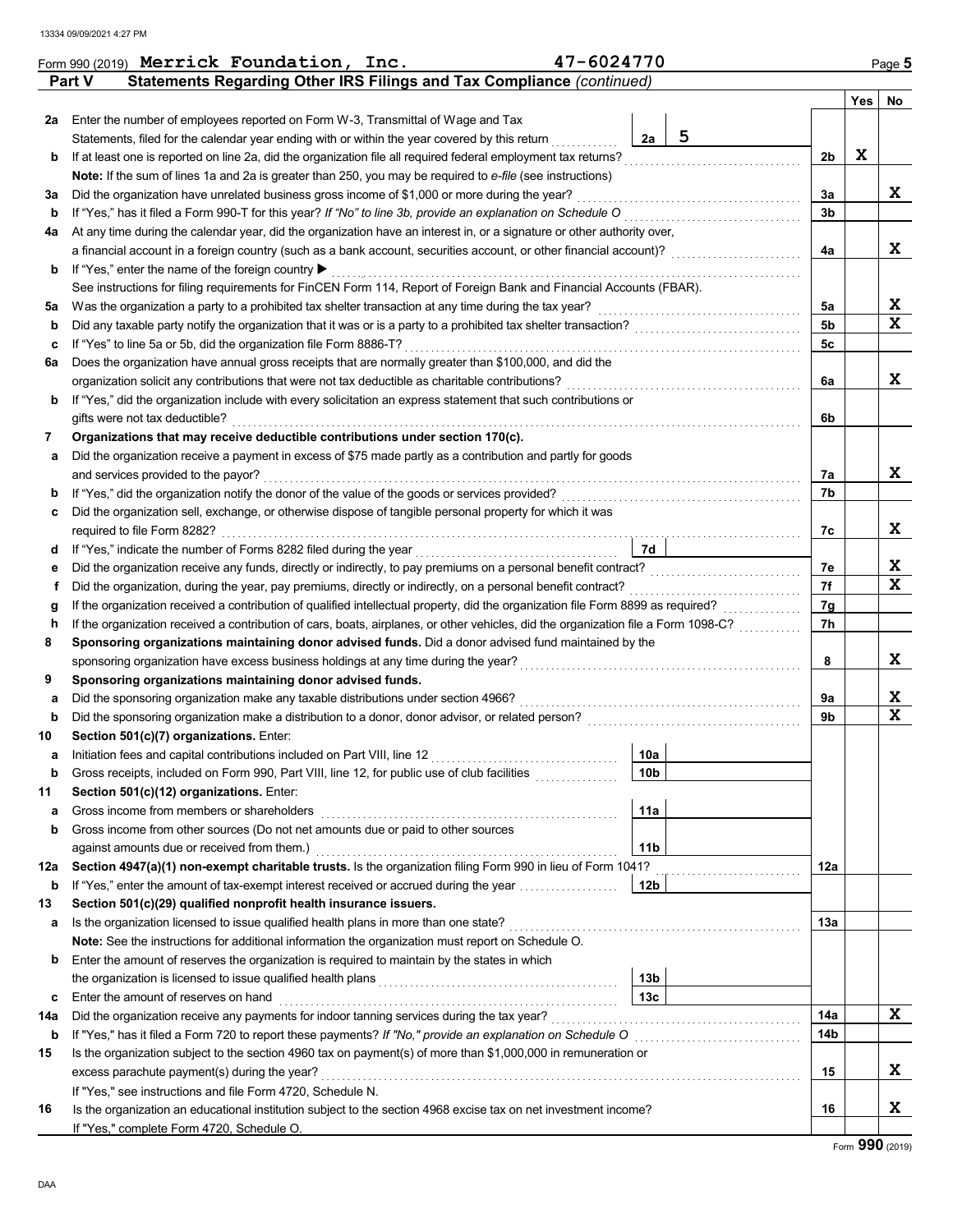|              | Form 990 (2019) Merrick Foundation, Inc.                                                                                                                                                 | 47-6024770  |    |    |                 |     | Page 6          |
|--------------|------------------------------------------------------------------------------------------------------------------------------------------------------------------------------------------|-------------|----|----|-----------------|-----|-----------------|
|              | <b>Part VI</b><br>Governance, Management, and Disclosure For each "Yes" response to lines 2 through 7b below, and for a "No"                                                             |             |    |    |                 |     |                 |
|              | response to line 8a, 8b, or 10b below, describe the circumstances, processes, or changes on Schedule O. See instructions.                                                                |             |    |    |                 |     |                 |
|              |                                                                                                                                                                                          |             |    |    |                 |     | $ \mathbf{x} $  |
|              | <b>Section A. Governing Body and Management</b>                                                                                                                                          |             |    |    |                 |     |                 |
|              |                                                                                                                                                                                          |             |    |    |                 | Yes | No              |
| 1а           | Enter the number of voting members of the governing body at the end of the tax year                                                                                                      |             | 1a | 15 |                 |     |                 |
|              | If there are material differences in voting rights among members of the governing body, or                                                                                               |             |    |    |                 |     |                 |
|              | if the governing body delegated broad authority to an executive committee or similar                                                                                                     |             |    |    |                 |     |                 |
|              | committee, explain on Schedule O.                                                                                                                                                        |             |    |    |                 |     |                 |
| b            | Enter the number of voting members included on line 1a, above, who are independent                                                                                                       |             | 1b | 15 |                 |     |                 |
| $\mathbf{2}$ | Did any officer, director, trustee, or key employee have a family relationship or a business relationship with                                                                           |             |    |    |                 |     |                 |
|              | any other officer, director, trustee, or key employee?                                                                                                                                   |             |    |    | 2               |     | X               |
| 3            | Did the organization delegate control over management duties customarily performed by or under the direct                                                                                |             |    |    |                 |     |                 |
|              | supervision of officers, directors, trustees, or key employees to a management company or other person?                                                                                  |             |    |    | 3               |     | X               |
| 4            | Did the organization make any significant changes to its governing documents since the prior Form 990 was filed?                                                                         |             |    |    | 4               |     | X               |
| 5            | Did the organization become aware during the year of a significant diversion of the organization's assets?                                                                               |             |    |    | 5               |     | X               |
| 6            | Did the organization have members or stockholders?                                                                                                                                       |             |    |    | 6               |     | X               |
| 7a           | Did the organization have members, stockholders, or other persons who had the power to elect or appoint                                                                                  |             |    |    |                 |     |                 |
|              | one or more members of the governing body?                                                                                                                                               |             |    |    | 7a              |     | X               |
| b            | Are any governance decisions of the organization reserved to (or subject to approval by) members,                                                                                        |             |    |    |                 |     |                 |
|              | stockholders, or persons other than the governing body?                                                                                                                                  |             |    |    | 7b              |     | x               |
| 8            | Did the organization contemporaneously document the meetings held or written actions undertaken during the year by the following:                                                        |             |    |    |                 |     |                 |
| а            | The governing body?                                                                                                                                                                      |             |    |    | 8а              | X   |                 |
| b            | Each committee with authority to act on behalf of the governing body?                                                                                                                    |             |    |    | 8b              | X   |                 |
| 9            | Is there any officer, director, trustee, or key employee listed in Part VII, Section A, who cannot be reached at                                                                         |             |    |    |                 |     |                 |
|              | the organization's mailing address? If "Yes," provide the names and addresses on Schedule O                                                                                              |             |    |    | 9               |     | x               |
|              | Section B. Policies (This Section B requests information about policies not required by the Internal Revenue Code.)                                                                      |             |    |    |                 |     |                 |
|              |                                                                                                                                                                                          |             |    |    |                 | Yes | No              |
| 10a          | Did the organization have local chapters, branches, or affiliates?                                                                                                                       |             |    |    | 10a             |     | X               |
| b            | If "Yes," did the organization have written policies and procedures governing the activities of such chapters,                                                                           |             |    |    |                 |     |                 |
|              | affiliates, and branches to ensure their operations are consistent with the organization's exempt purposes?                                                                              |             |    |    | 10b             |     |                 |
| 11a          | Has the organization provided a complete copy of this Form 990 to all members of its governing body before filing the form?                                                              |             |    |    | 11a             | X   |                 |
| b            | Describe in Schedule O the process, if any, used by the organization to review this Form 990.                                                                                            |             |    |    |                 |     |                 |
| 12a          | Did the organization have a written conflict of interest policy? If "No," go to line 13                                                                                                  |             |    |    | 12a             | X   |                 |
| b            | Were officers, directors, or trustees, and key employees required to disclose annually interests that could give rise to conflicts?                                                      |             |    |    | 12 <sub>b</sub> | X   |                 |
|              | Did the organization regularly and consistently monitor and enforce compliance with the policy? If "Yes,"                                                                                |             |    |    |                 |     |                 |
|              | describe in Schedule O how this was done                                                                                                                                                 |             |    |    | 12c             | X   |                 |
| 13           | Did the organization have a written whistleblower policy?                                                                                                                                |             |    |    | 13              | X   |                 |
| 14           | Did the organization have a written document retention and destruction policy?<br>Did the process for determining compensation of the following persons include a review and approval by |             |    |    | 14              | X   |                 |
| 15           |                                                                                                                                                                                          |             |    |    |                 |     |                 |
|              | independent persons, comparability data, and contemporaneous substantiation of the deliberation and decision?                                                                            |             |    |    |                 | X   |                 |
| a            | The organization's CEO, Executive Director, or top management official                                                                                                                   |             |    |    | 15a             | X   |                 |
| b            | Other officers or key employees of the organization<br>If "Yes" to line 15a or 15b, describe the process in Schedule O (see instructions).                                               |             |    |    | 15b             |     |                 |
|              |                                                                                                                                                                                          |             |    |    |                 |     |                 |
| 16a          | Did the organization invest in, contribute assets to, or participate in a joint venture or similar arrangement<br>with a taxable entity during the year?                                 |             |    |    | 16a             |     | x               |
| b            | If "Yes," did the organization follow a written policy or procedure requiring the organization to evaluate its                                                                           |             |    |    |                 |     |                 |
|              | participation in joint venture arrangements under applicable federal tax law, and take steps to safeguard the                                                                            |             |    |    |                 |     |                 |
|              |                                                                                                                                                                                          |             |    |    | 16b             |     |                 |
|              | <b>Section C. Disclosure</b>                                                                                                                                                             |             |    |    |                 |     |                 |
| 17           | List the states with which a copy of this Form 990 is required to be filed ><br>None                                                                                                     |             |    |    |                 |     |                 |
| 18           | Section 6104 requires an organization to make its Forms 1023 (1024 or 1024-A, if applicable), 990, and 990-T (Section 501(c)                                                             |             |    |    |                 |     |                 |
|              | (3)s only) available for public inspection. Indicate how you made these available. Check all that apply.                                                                                 |             |    |    |                 |     |                 |
|              | $ \mathbf{X} $ Upon request<br>Another's website<br>Other (explain on Schedule O)<br>Own website                                                                                         |             |    |    |                 |     |                 |
| 19           | Describe on Schedule O whether (and if so, how) the organization made its governing documents, conflict of interest policy, and                                                          |             |    |    |                 |     |                 |
|              | financial statements available to the public during the tax year.                                                                                                                        |             |    |    |                 |     |                 |
| 20           | State the name, address, and telephone number of the person who possesses the organization's books and records $\blacktriangleright$                                                     |             |    |    |                 |     |                 |
|              | Shauna Graham<br>1532 17th Avenue, Suite B                                                                                                                                               |             |    |    |                 |     |                 |
|              | Central City                                                                                                                                                                             | 68826<br>NE |    |    | 308-946-3707    |     |                 |
| DAA          |                                                                                                                                                                                          |             |    |    |                 |     | Form 990 (2019) |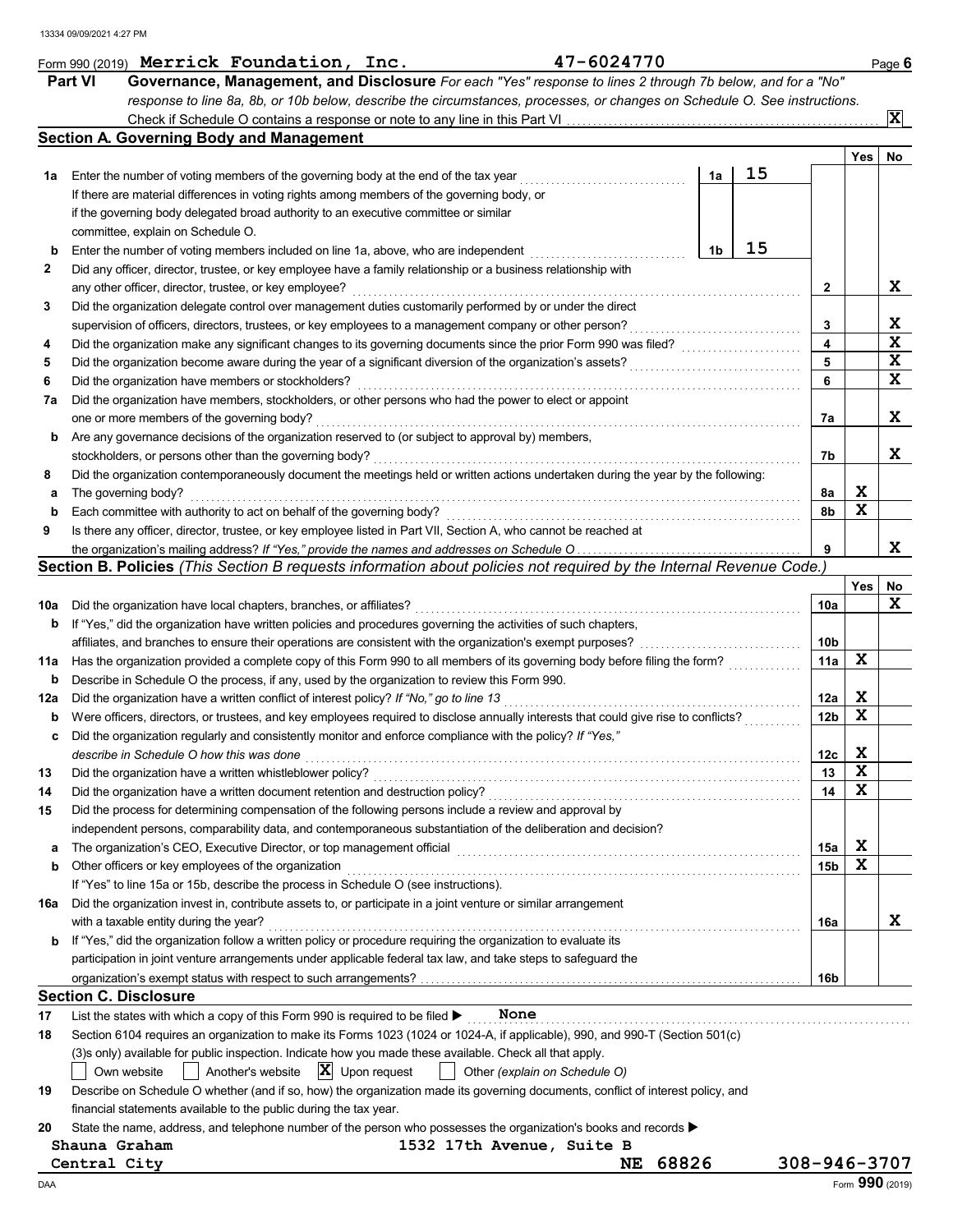|                          | Form 990 (2019) Merrick Foundation, Inc.                                                                                                                                                                                                                                                                                      | 47-6024770 | Page 7 |  |  |  |  |  |  |  |  |
|--------------------------|-------------------------------------------------------------------------------------------------------------------------------------------------------------------------------------------------------------------------------------------------------------------------------------------------------------------------------|------------|--------|--|--|--|--|--|--|--|--|
| <b>Part VII</b>          | Compensation of Officers, Directors, Trustees, Key Employees, Highest Compensated Employees, and                                                                                                                                                                                                                              |            |        |  |  |  |  |  |  |  |  |
|                          | <b>Independent Contractors</b>                                                                                                                                                                                                                                                                                                |            |        |  |  |  |  |  |  |  |  |
|                          | Check if Schedule O contains a response or note to any line in this Part VII <i>meromen</i>                                                                                                                                                                                                                                   |            |        |  |  |  |  |  |  |  |  |
| Section A.               | Officers, Directors, Trustees, Key Employees, and Highest Compensated Employees                                                                                                                                                                                                                                               |            |        |  |  |  |  |  |  |  |  |
| organization's tax year. | 1a Complete this table for all persons required to be listed. Report compensation for the calendar year ending with or within the                                                                                                                                                                                             |            |        |  |  |  |  |  |  |  |  |
|                          | List all of the organization's <b>current</b> officers, directors, trustees (whether individuals or organizations), regardless of amount of<br>compensation. Enter -0- in columns (D), $(E)$ , and $(F)$ if no compensation was paid.                                                                                         |            |        |  |  |  |  |  |  |  |  |
|                          | • List all of the organization's current key employees, if any. See instructions for definition of "key employee."                                                                                                                                                                                                            |            |        |  |  |  |  |  |  |  |  |
|                          | • List the organization's five current highest compensated employees (other than an officer, director, trustee, or key employee)<br>who received reportable compensation (Box 5 of Form W-2 and/or Box 7 of Form 1099-MISC) of more than \$100,000 from the<br>organization and any related organizations.                    |            |        |  |  |  |  |  |  |  |  |
|                          | List all of the organization's <b>former</b> officers, key employees, and highest compensated employees who received more than<br>\$100,000 of reportable compensation from the organization and any related organizations.                                                                                                   |            |        |  |  |  |  |  |  |  |  |
|                          | • List all of the organization's former directors or trustees that received, in the capacity as a former director or trustee of the<br>organization, more than \$10,000 of reportable compensation from the organization and any related organizations.<br>See instructions for the order in which to list the persons above. |            |        |  |  |  |  |  |  |  |  |
|                          | Check this box if neither the organization nor any related organization compensated any current officer, director, or trustee.                                                                                                                                                                                                |            |        |  |  |  |  |  |  |  |  |

| (A)<br>Name and title                  | (B)<br>Average<br>hours<br>per week<br>(list any               |                                   |                      |             | (C)<br>Position | (do not check more than one<br>box, unless person is both an<br>officer and a director/trustee) |        | (D)<br>Reportable<br>compensation<br>from the<br>organization | (E)<br>Reportable<br>compensation<br>from related<br>organizations | (F)<br>Estimated amount<br>of other<br>compensation<br>from the |
|----------------------------------------|----------------------------------------------------------------|-----------------------------------|----------------------|-------------|-----------------|-------------------------------------------------------------------------------------------------|--------|---------------------------------------------------------------|--------------------------------------------------------------------|-----------------------------------------------------------------|
|                                        | hours for<br>related<br>organizations<br>below<br>dotted line) | Individual trustee<br>or director | nstitutional trustee | Officer     | Key employee    | Highest compensated<br>amployee                                                                 | Former | (W-2/1099-MISC)                                               | (W-2/1099-MISC)                                                    | organization and<br>related organizations                       |
| (1) Shauna Graham                      |                                                                |                                   |                      |             |                 |                                                                                                 |        |                                                               |                                                                    |                                                                 |
|                                        | 40.00<br>0.00                                                  |                                   |                      | $\mathbf x$ |                 |                                                                                                 |        | 41,915                                                        |                                                                    | 1,325                                                           |
| Executive Director<br>(2) Crissy Bader |                                                                |                                   |                      |             |                 |                                                                                                 |        |                                                               | 0                                                                  |                                                                 |
|                                        | 1.00                                                           |                                   |                      |             |                 |                                                                                                 |        |                                                               |                                                                    |                                                                 |
| Member                                 | 0.00                                                           | $\mathbf x$                       |                      |             |                 |                                                                                                 |        | 0                                                             | 0                                                                  | 0                                                               |
| (3) Deb Beck                           |                                                                |                                   |                      |             |                 |                                                                                                 |        |                                                               |                                                                    |                                                                 |
|                                        | 1.00                                                           |                                   |                      |             |                 |                                                                                                 |        |                                                               |                                                                    |                                                                 |
| Vice President                         | 0.00                                                           | $\mathbf x$                       |                      | X           |                 |                                                                                                 |        | 0                                                             | 0                                                                  | 0                                                               |
| (4) Leah Brown                         |                                                                |                                   |                      |             |                 |                                                                                                 |        |                                                               |                                                                    |                                                                 |
|                                        | 1.00                                                           |                                   |                      |             |                 |                                                                                                 |        |                                                               |                                                                    |                                                                 |
| Treasurer                              | 0.00                                                           | $\mathbf x$                       |                      | $\mathbf x$ |                 |                                                                                                 |        | 0                                                             | 0                                                                  | 0                                                               |
| (5) Morgan Clarke-Hogan                |                                                                |                                   |                      |             |                 |                                                                                                 |        |                                                               |                                                                    |                                                                 |
|                                        | 1.00                                                           |                                   |                      |             |                 |                                                                                                 |        |                                                               |                                                                    |                                                                 |
| Member                                 | 0.00                                                           | $\mathbf x$                       |                      |             |                 |                                                                                                 |        | 0                                                             | 0                                                                  | 0                                                               |
| (6) Marvin Fishler                     |                                                                |                                   |                      |             |                 |                                                                                                 |        |                                                               |                                                                    |                                                                 |
|                                        | 1.00                                                           |                                   |                      |             |                 |                                                                                                 |        |                                                               |                                                                    |                                                                 |
| Member                                 | 0.00                                                           | $\mathbf x$                       |                      |             |                 |                                                                                                 |        | 0                                                             | 0                                                                  | 0                                                               |
| (7) Nicole Greving                     |                                                                |                                   |                      |             |                 |                                                                                                 |        |                                                               |                                                                    |                                                                 |
|                                        | 1.00                                                           |                                   |                      |             |                 |                                                                                                 |        |                                                               |                                                                    |                                                                 |
| Secretary                              | 0.00                                                           | $\mathbf x$                       |                      | $\mathbf x$ |                 |                                                                                                 |        | 0                                                             | 0                                                                  | 0                                                               |
| (8) Denise Hebda                       |                                                                |                                   |                      |             |                 |                                                                                                 |        |                                                               |                                                                    |                                                                 |
|                                        | 1.00                                                           |                                   |                      |             |                 |                                                                                                 |        |                                                               |                                                                    |                                                                 |
| Member                                 | 0.00                                                           | $\mathbf x$                       |                      |             |                 |                                                                                                 |        | 0                                                             | 0                                                                  | 0                                                               |
| (9) Kristen Hermansen-Ryan             |                                                                |                                   |                      |             |                 |                                                                                                 |        |                                                               |                                                                    |                                                                 |
|                                        | 1.00                                                           |                                   |                      |             |                 |                                                                                                 |        |                                                               |                                                                    |                                                                 |
| Member                                 | 0.00                                                           | $\mathbf x$                       |                      |             |                 |                                                                                                 |        | 0                                                             | 0                                                                  | 0                                                               |
| (10) Lisa Kershaw                      |                                                                |                                   |                      |             |                 |                                                                                                 |        |                                                               |                                                                    |                                                                 |
|                                        | 1.00                                                           |                                   |                      |             |                 |                                                                                                 |        |                                                               |                                                                    |                                                                 |
| Member                                 | 0.00                                                           | $\mathbf x$                       |                      |             |                 |                                                                                                 |        | 0                                                             | 0                                                                  | 0                                                               |
| (11) Lori Parachini                    |                                                                |                                   |                      |             |                 |                                                                                                 |        |                                                               |                                                                    |                                                                 |
|                                        | 1.00                                                           |                                   |                      |             |                 |                                                                                                 |        |                                                               |                                                                    |                                                                 |
| Member                                 | 0.00                                                           | $\mathbf x$                       |                      |             |                 |                                                                                                 |        | $\mathbf 0$                                                   | 0                                                                  | 0                                                               |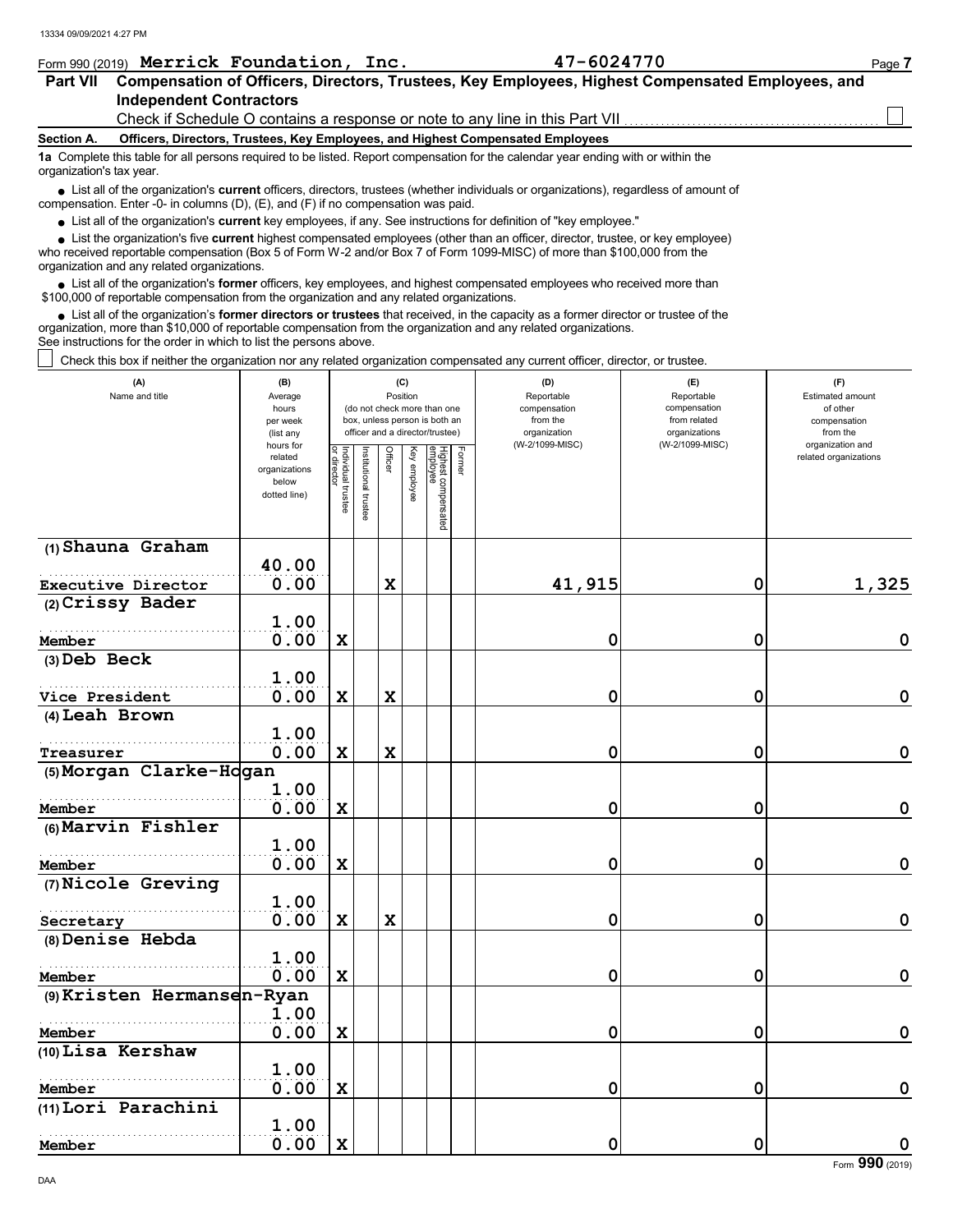| <sup>43334</sup> 990 2016 PMerrick Foundation, Inc. |  |            |          |
|-----------------------------------------------------|--|------------|----------|
|                                                     |  | 47-6024770 | Page $8$ |

| Part VII                                                                                                                                                                                                                                                                                            |                                                                |                                   |                       |         |                 |                                                                                                 |        | Section A. Officers, Directors, Trustees, Key Employees, and Highest Compensated Employees (continued) |                                                                    |                                                          |                                           |       |
|-----------------------------------------------------------------------------------------------------------------------------------------------------------------------------------------------------------------------------------------------------------------------------------------------------|----------------------------------------------------------------|-----------------------------------|-----------------------|---------|-----------------|-------------------------------------------------------------------------------------------------|--------|--------------------------------------------------------------------------------------------------------|--------------------------------------------------------------------|----------------------------------------------------------|-------------------------------------------|-------|
| (A)<br>(B)<br>Name and title<br>Average<br>hours<br>per week<br>(list any                                                                                                                                                                                                                           |                                                                |                                   |                       |         | (C)<br>Position | (do not check more than one<br>box, unless person is both an<br>officer and a director/trustee) |        | (D)<br>Reportable<br>compensation<br>from the<br>organization                                          | (E)<br>Reportable<br>compensation<br>from related<br>organizations | Estimated amount<br>of other<br>compensation<br>from the |                                           |       |
|                                                                                                                                                                                                                                                                                                     | hours for<br>related<br>organizations<br>below<br>dotted line) | Individual trustee<br>or director | Institutional trustee | Officer | Key employee    | Highest compensated<br>employee                                                                 | Former | (W-2/1099-MISC)                                                                                        | (W-2/1099-MISC)                                                    |                                                          | organization and<br>related organizations |       |
| Douglas Van Pelt<br>(12)                                                                                                                                                                                                                                                                            | 1.00                                                           |                                   |                       |         |                 |                                                                                                 |        |                                                                                                        |                                                                    |                                                          |                                           |       |
| President                                                                                                                                                                                                                                                                                           | 0.00                                                           | X                                 |                       | X       |                 |                                                                                                 |        | 0                                                                                                      | 0                                                                  |                                                          |                                           | 0     |
| Diane Schoch<br>(13)                                                                                                                                                                                                                                                                                | 1.00                                                           |                                   |                       |         |                 |                                                                                                 |        |                                                                                                        |                                                                    |                                                          |                                           |       |
| Member                                                                                                                                                                                                                                                                                              | 0.00                                                           | $\mathbf x$                       |                       |         |                 |                                                                                                 |        | 0                                                                                                      | 0                                                                  |                                                          |                                           | 0     |
| Monica Simonson<br>(14)                                                                                                                                                                                                                                                                             |                                                                |                                   |                       |         |                 |                                                                                                 |        |                                                                                                        |                                                                    |                                                          |                                           |       |
| Member                                                                                                                                                                                                                                                                                              | 1.00<br>0.00                                                   | $\mathbf x$                       |                       |         |                 |                                                                                                 |        | 0                                                                                                      | 0                                                                  |                                                          |                                           | 0     |
| Kevin Urkoski<br>(15)                                                                                                                                                                                                                                                                               |                                                                |                                   |                       |         |                 |                                                                                                 |        |                                                                                                        |                                                                    |                                                          |                                           |       |
|                                                                                                                                                                                                                                                                                                     | 1.00                                                           |                                   |                       |         |                 |                                                                                                 |        |                                                                                                        |                                                                    |                                                          |                                           |       |
| Member                                                                                                                                                                                                                                                                                              | 0.00                                                           | X                                 |                       |         |                 |                                                                                                 |        | 0                                                                                                      | 0                                                                  |                                                          |                                           | 0     |
| Tom Wagner<br>(16)                                                                                                                                                                                                                                                                                  |                                                                |                                   |                       |         |                 |                                                                                                 |        |                                                                                                        |                                                                    |                                                          |                                           |       |
| Member                                                                                                                                                                                                                                                                                              | 1.00<br>0.00                                                   | X                                 |                       |         |                 |                                                                                                 |        | 0                                                                                                      | 0                                                                  |                                                          |                                           | 0     |
|                                                                                                                                                                                                                                                                                                     |                                                                |                                   |                       |         |                 |                                                                                                 |        |                                                                                                        |                                                                    |                                                          |                                           |       |
|                                                                                                                                                                                                                                                                                                     |                                                                |                                   |                       |         |                 |                                                                                                 |        |                                                                                                        |                                                                    |                                                          |                                           |       |
|                                                                                                                                                                                                                                                                                                     |                                                                |                                   |                       |         |                 |                                                                                                 |        |                                                                                                        |                                                                    |                                                          |                                           |       |
|                                                                                                                                                                                                                                                                                                     |                                                                |                                   |                       |         |                 |                                                                                                 |        |                                                                                                        |                                                                    |                                                          |                                           |       |
|                                                                                                                                                                                                                                                                                                     |                                                                |                                   |                       |         |                 |                                                                                                 |        |                                                                                                        |                                                                    |                                                          |                                           |       |
| <b>Subtotal</b><br>1b                                                                                                                                                                                                                                                                               |                                                                |                                   |                       |         |                 |                                                                                                 |        | 41,915                                                                                                 |                                                                    |                                                          |                                           | 1,325 |
| Total from continuation sheets to Part VII, Section A<br>c                                                                                                                                                                                                                                          |                                                                |                                   |                       |         |                 |                                                                                                 |        |                                                                                                        |                                                                    |                                                          |                                           |       |
| d<br>Total number of individuals (including but not limited to those listed above) who received more than \$100,000 of<br>2<br>reportable compensation from the organization ▶                                                                                                                      |                                                                |                                   | 0                     |         |                 |                                                                                                 |        | 41,915                                                                                                 |                                                                    |                                                          |                                           | 1,325 |
|                                                                                                                                                                                                                                                                                                     |                                                                |                                   |                       |         |                 |                                                                                                 |        |                                                                                                        |                                                                    |                                                          | Yes                                       | No    |
| 3<br>Did the organization list any former officer, director, trustee, key employee, or highest compensated                                                                                                                                                                                          |                                                                |                                   |                       |         |                 |                                                                                                 |        |                                                                                                        |                                                                    |                                                          | 3                                         | X     |
| employee on line 1a? If "Yes," complete Schedule J for such individual<br>For any individual listed on line 1a, is the sum of reportable compensation and other compensation from the<br>4<br>organization and related organizations greater than \$150,000? If "Yes," complete Schedule J for such |                                                                |                                   |                       |         |                 |                                                                                                 |        |                                                                                                        |                                                                    |                                                          |                                           |       |
| individual                                                                                                                                                                                                                                                                                          |                                                                |                                   |                       |         |                 |                                                                                                 |        |                                                                                                        |                                                                    |                                                          | 4                                         | X     |
| Did any person listed on line 1a receive or accrue compensation from any unrelated organization or individual<br>5                                                                                                                                                                                  |                                                                |                                   |                       |         |                 |                                                                                                 |        |                                                                                                        |                                                                    |                                                          | 5                                         | X     |
| <b>Section B. Independent Contractors</b>                                                                                                                                                                                                                                                           |                                                                |                                   |                       |         |                 |                                                                                                 |        |                                                                                                        |                                                                    |                                                          |                                           |       |
| Complete this table for your five highest compensated independent contractors that received more than \$100,000 of<br>1<br>compensation from the organization. Report compensation for the calendar year ending with or within the organization's tax year.                                         |                                                                |                                   |                       |         |                 |                                                                                                 |        |                                                                                                        |                                                                    |                                                          |                                           |       |
|                                                                                                                                                                                                                                                                                                     | (A)<br>Name and business address                               |                                   |                       |         |                 |                                                                                                 |        |                                                                                                        | (B)<br>Description of services                                     |                                                          | (C)<br>Compensation                       |       |
|                                                                                                                                                                                                                                                                                                     |                                                                |                                   |                       |         |                 |                                                                                                 |        |                                                                                                        |                                                                    |                                                          |                                           |       |
|                                                                                                                                                                                                                                                                                                     |                                                                |                                   |                       |         |                 |                                                                                                 |        |                                                                                                        |                                                                    |                                                          |                                           |       |
|                                                                                                                                                                                                                                                                                                     |                                                                |                                   |                       |         |                 |                                                                                                 |        |                                                                                                        |                                                                    |                                                          |                                           |       |
|                                                                                                                                                                                                                                                                                                     |                                                                |                                   |                       |         |                 |                                                                                                 |        |                                                                                                        |                                                                    |                                                          |                                           |       |
|                                                                                                                                                                                                                                                                                                     |                                                                |                                   |                       |         |                 |                                                                                                 |        |                                                                                                        |                                                                    |                                                          |                                           |       |
| Total number of independent contractors (including but not limited to those listed above) who<br>$\mathbf{2}$                                                                                                                                                                                       |                                                                |                                   |                       |         |                 |                                                                                                 |        |                                                                                                        |                                                                    |                                                          |                                           |       |
| received more than \$100,000 of compensation from the organization ▶                                                                                                                                                                                                                                |                                                                |                                   |                       |         |                 |                                                                                                 |        |                                                                                                        | 0                                                                  |                                                          |                                           |       |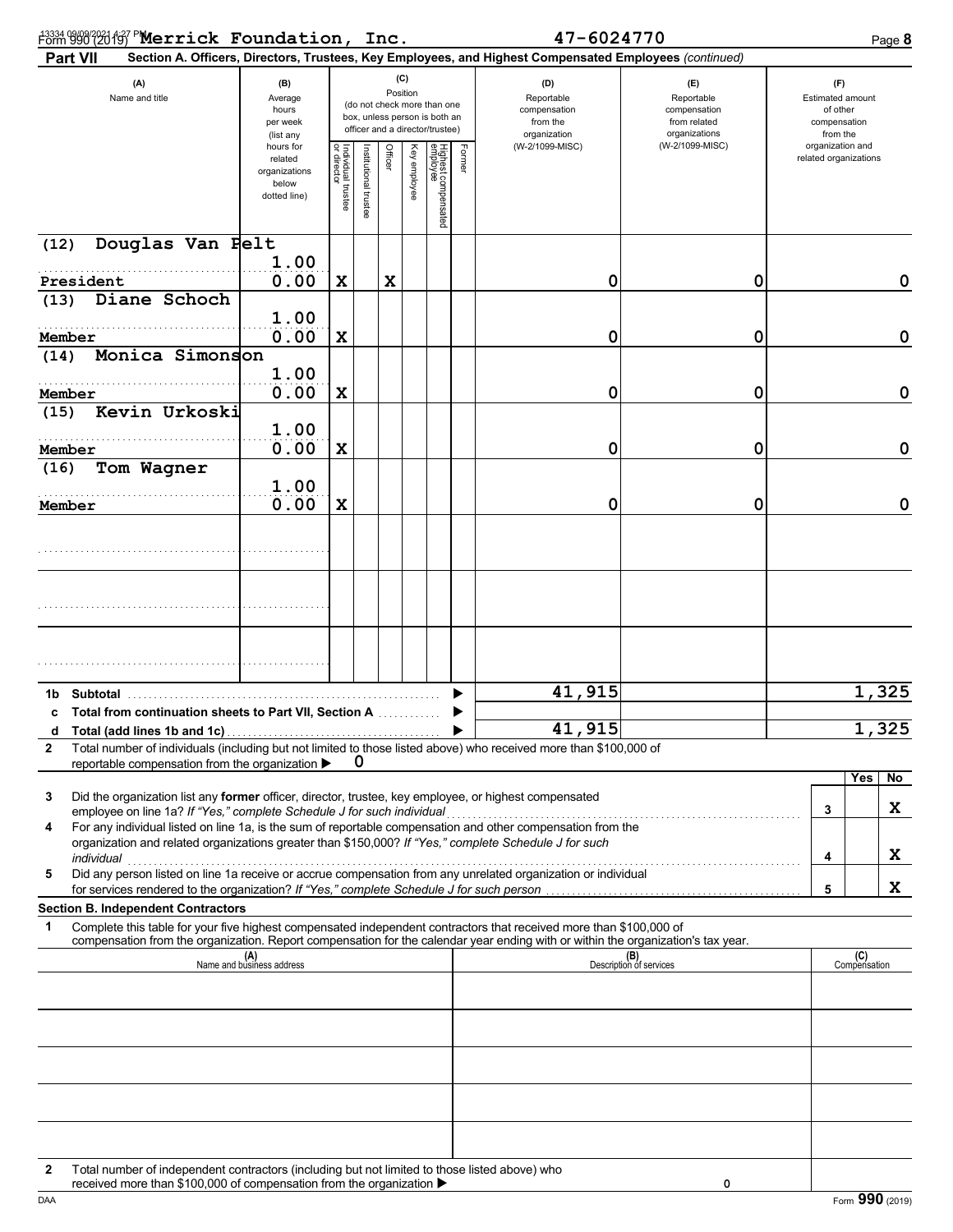## Form 990 (2019) Page **9 Merrick Foundation, Inc. 47-6024770 Part VIII Statement of Revenue**

Check if Schedule O contains a response or note to any line in this Part VIII.

### **(A) (B) (C) (D)** The revenue Related or exempt Unrelated Revenue excluded<br>
function revenue business revenue from tax under husiness revenue sections 512-514 **Contributions, Gifts, Grants**<br>and Other Similar Amounts **Contributions, Gifts, Grants 1a 1a** Federated campaigns **. . . . . . . . . . . . 1b b** Membership dues  $\ldots$  . . . . . . . . . . . . . . **1c c** Fundraising events **. . . . . . . . . . . . .** . . **and Other Similar A 1d d** Related organizations <sub>.</sub> . . . . . . . . . . . . **1e 12,625 e** Government grants (contributions) . . . . . . . . . . . . . **f** All other contributions, gifts, grants, and similar amounts not included above . . . . . . . . . **542,298 1f 1g g** Noncash contributions included in lines 1a-1f . . . . . .  $\frac{1}{2}$  $\blacktriangleright$ **554,923 h Total.** Add lines 1a–1f . . . . . . . . . . . . . . . . . . . . . . . . . . . . . . . . . . . . . . . . . Business Code **Management Fees 22,899 22,899 22,899 2a Program Service b** . . . . . . . . . . . . . . . . . . . . . . . . . . . . . . . . . . . . . . . . . . . . . . . . . . . . . . **Revenue c** . . . . . . . . . . . . . . . . . . . . . . . . . . . . . . . . . . . . . . . . . . . . . . . . . . . . . . **d** . . . . . . . . . . . . . . . . . . . . . . . . . . . . . . . . . . . . . . . . . . . . . . . . . . . . . . **e** . . . . . . . . . . . . . . . . . . . . . . . . . . . . . . . . . . . . . . . . . . . . . . . . . . . . . . **f** All other program service revenue .................... **22,899 g Total.** Add lines 2a–2f . . . . . . . . . . . . . . . . . . . . . . . . . . . . . . . . . . . . . . . . . **3** Investment income (including dividends, interest, and **244,788 244,788** other similar amounts) . . . . . . . . . . . . . . . . . . . . . . . . . . . . . . . . . . . . . . . . . ▶ Income from investment of tax-exempt bond proceeds **4** ▶ **5** Royalties ...... ▶ (i) Real (ii) Personal **6a 6a** Gross rents **6b b** Less: rental expenses **6c c** Rental inc. or (loss) ь **d** Net rental income or (loss) . . . . . . . . . . . . . . . . . . . . . . . . . . . . . . . . . . . . . **7a** Gross amount from (i) Securities (ii) Other sales of assets **1,215,749 297,154** other than inventory **7a b** Less: cost or other Other Revenue **Other Revenue 877,913** basis and sales exps. **7b 7c 337,836 297,154 c** Gain or (loss) **634,990 634,990 d** Net gain or (loss) . . . . . . . . . . . . . . . . . . . . . . . . . . . . . . . . . . . . . . . . . . . . . . **8a** Gross income from fundraising events (not including \$ . . . . . . . . . . . . . . . . . . . . . of contributions reported on line 1c). See Part IV, line 18 . . . . . . . . . . . . . . . . . . . . **8a 8b b** Less: direct expenses . . . . . . . . . . . . . ▶ **c** Net income or (loss) from fundraising events . . . . . . . . . . . . . . . . Gross income from gaming activities. **9a** See Part IV, line 19 . . . . . . . . . . . . . . . . . . . . **9a 9b b** Less: direct expenses . . . . . . . . . . . . . Net income or (loss) from gaming activities . . . . . . . . . . . . . . . . . . . . **c** Þ 10a Gross sales of inventory, less returns and allowances ........... **10a 10b b** Less:  $\cosh$  of goods  $\sin$  $\blacksquare$ Net income or (loss) from sales of inventory . . . . . . . . . . . . . . . . . . . **c** Business Code **Miscellaneous**<br>Revenue **Miscellaneous Farm Income 65,916 65,916 65,916 65,916 65,916 11a** . . . . . . . . . . . . . . . . . . . . . . . . . . . . . . . . . . . . . . . . . . . . . . . . . . . . . . **Other Income 33,725 33,725 b c** . . . . . . . . . . . . . . . . . . . . . . . . . . . . . . . . . . . . . . . . . . . . . . . . . . . . . . **d** All other revenue . . . . . . . . . . . . . . . . . . . . . . . . . . . . . . . . . . . . . **99,641 e** Total. Add lines 11a-11d. ▶ **1,557,241 22,899 0 979,419 12 Total revenue.** See instructions ▶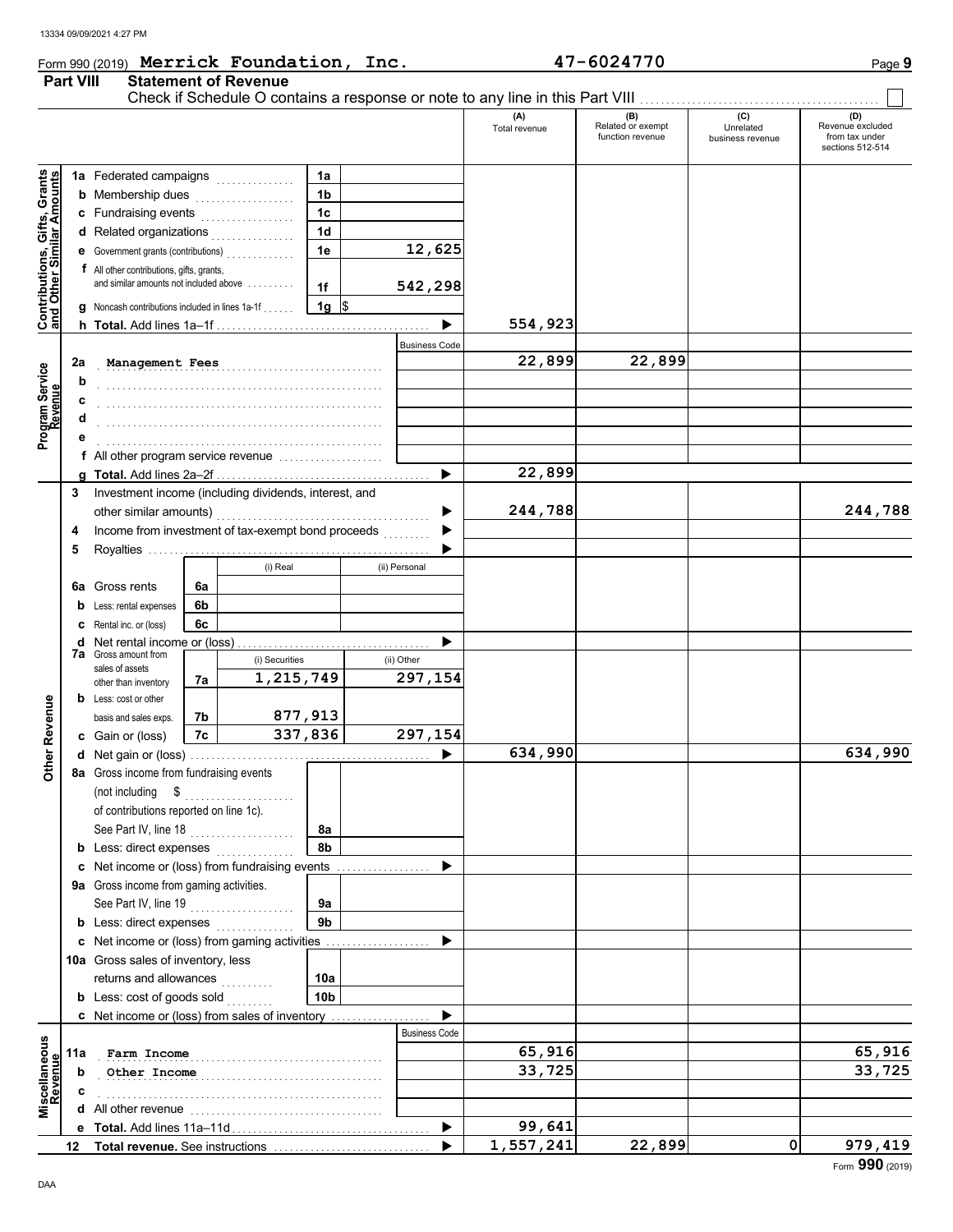### Form 990 (2019) Page **10 Merrick Foundation, Inc. 47-6024770**

**Part IX Statement of Functional Expenses**

*Section 501(c)(3) and 501(c)(4) organizations must complete all columns. All other organizations must complete column (A).*

|          | Check if Schedule O contains a response or note to any line in this Part IX                                                                                                                                                    |                       |                                    |                                    |                                |
|----------|--------------------------------------------------------------------------------------------------------------------------------------------------------------------------------------------------------------------------------|-----------------------|------------------------------------|------------------------------------|--------------------------------|
|          | Do not include amounts reported on lines 6b,<br>7b, 8b, 9b, and 10b of Part VIII.                                                                                                                                              | (A)<br>Total expenses | (B)<br>Program service<br>expenses | Management and<br>general expenses | (D)<br>Fundraising<br>expenses |
| 1.       | Grants and other assistance to domestic organizations                                                                                                                                                                          |                       |                                    |                                    |                                |
|          | and domestic governments. See Part IV, line 21                                                                                                                                                                                 | 417,273               | 417,273                            |                                    |                                |
| 2        | Grants and other assistance to domestic                                                                                                                                                                                        |                       |                                    |                                    |                                |
|          | individuals. See Part IV, line 22                                                                                                                                                                                              | 130,873               | 130,873                            |                                    |                                |
| 3        | Grants and other assistance to foreign                                                                                                                                                                                         |                       |                                    |                                    |                                |
|          | organizations, foreign governments, and foreign                                                                                                                                                                                |                       |                                    |                                    |                                |
|          | individuals. See Part IV, lines 15 and 16                                                                                                                                                                                      |                       |                                    |                                    |                                |
| 4        |                                                                                                                                                                                                                                |                       |                                    |                                    |                                |
| 5        | Compensation of current officers, directors,                                                                                                                                                                                   |                       |                                    |                                    |                                |
|          | trustees, and key employees<br>                                                                                                                                                                                                | 78,795                |                                    | 78,795                             |                                |
| 6        | Compensation not included above to disqualified                                                                                                                                                                                |                       |                                    |                                    |                                |
|          | persons (as defined under section 4958(f)(1)) and                                                                                                                                                                              |                       |                                    |                                    |                                |
|          | persons described in section 4958(c)(3)(B)                                                                                                                                                                                     |                       |                                    |                                    |                                |
| 7        |                                                                                                                                                                                                                                | 98,512                |                                    | 98,512                             |                                |
| 8        | Pension plan accruals and contributions (include                                                                                                                                                                               |                       |                                    |                                    |                                |
|          | section 401(k) and 403(b) employer contributions)                                                                                                                                                                              |                       |                                    |                                    |                                |
| 9        | Other employee benefits                                                                                                                                                                                                        | 30,484                |                                    | 30,484                             |                                |
| 10       |                                                                                                                                                                                                                                | 13,343                |                                    | 13,343                             |                                |
| 11       | Fees for services (nonemployees):                                                                                                                                                                                              |                       |                                    |                                    |                                |
|          |                                                                                                                                                                                                                                |                       |                                    |                                    |                                |
| b        |                                                                                                                                                                                                                                |                       |                                    |                                    |                                |
| c        |                                                                                                                                                                                                                                | 7,590                 |                                    | 7,590                              |                                |
| d        |                                                                                                                                                                                                                                |                       |                                    |                                    |                                |
| е<br>f.  | Professional fundraising services. See Part IV, line 17<br>Investment management fees                                                                                                                                          |                       |                                    |                                    |                                |
| a        | Other. (If line 11g amount exceeds 10% of line 25, column                                                                                                                                                                      |                       |                                    |                                    |                                |
|          |                                                                                                                                                                                                                                | $\frac{1,227}{9,750}$ |                                    | 1,227                              |                                |
| 12       |                                                                                                                                                                                                                                |                       |                                    |                                    | 9,750                          |
| 13       | Office expenses with a continuum and contain a contact of the contact of the contact of the contact of the contact of the contact of the contact of the contact of the contact of the contact of the contact of the contact of | 1,923                 |                                    | 1,923                              |                                |
| 14       |                                                                                                                                                                                                                                |                       |                                    |                                    |                                |
| 15       |                                                                                                                                                                                                                                |                       |                                    |                                    |                                |
| 16       |                                                                                                                                                                                                                                | 14,292                |                                    | 14,292                             |                                |
| 17       |                                                                                                                                                                                                                                | 86                    |                                    | 86                                 |                                |
| 18       | Payments of travel or entertainment expenses                                                                                                                                                                                   |                       |                                    |                                    |                                |
|          | for any federal, state, or local public officials                                                                                                                                                                              | 1,058                 |                                    | 1,058                              |                                |
| 19       | Conferences, conventions, and meetings                                                                                                                                                                                         |                       |                                    |                                    |                                |
| 20<br>21 | Interest<br>Payments to affiliates                                                                                                                                                                                             |                       |                                    |                                    |                                |
| 22       | Depreciation, depletion, and amortization                                                                                                                                                                                      | 43,607                |                                    | 43,607                             |                                |
| 23       |                                                                                                                                                                                                                                | 10,803                |                                    | 10,803                             |                                |
| 24       | Other expenses. Itemize expenses not covered                                                                                                                                                                                   |                       |                                    |                                    |                                |
|          | above (List miscellaneous expenses on line 24e. If                                                                                                                                                                             |                       |                                    |                                    |                                |
|          | line 24e amount exceeds 10% of line 25, column                                                                                                                                                                                 |                       |                                    |                                    |                                |
|          | (A) amount, list line 24e expenses on Schedule O.)                                                                                                                                                                             |                       |                                    |                                    |                                |
| a        | Investment Expense                                                                                                                                                                                                             | 19,800                |                                    | 19,800                             |                                |
| b        | Software/Tech Support                                                                                                                                                                                                          | 10,684                |                                    | 10,684                             |                                |
| c        | Supplies                                                                                                                                                                                                                       | 6,112                 |                                    | 6,112                              |                                |
| d        | Repairs & Maintenance                                                                                                                                                                                                          | 4,730                 |                                    | 4,730                              |                                |
| е        | All other expenses                                                                                                                                                                                                             | 5,948                 |                                    | 5,760                              | 188                            |
| 25       | Total functional expenses. Add lines 1 through 24e                                                                                                                                                                             | 906,890               | 548,146                            | 348,806                            | 9,938                          |
| 26       | Joint costs. Complete this line only if the<br>organization reported in column (B) joint costs<br>from a combined educational campaign and<br>fundraising solicitation. Check here<br>if<br>following SOP 98-2 (ASC 958-720)   |                       |                                    |                                    |                                |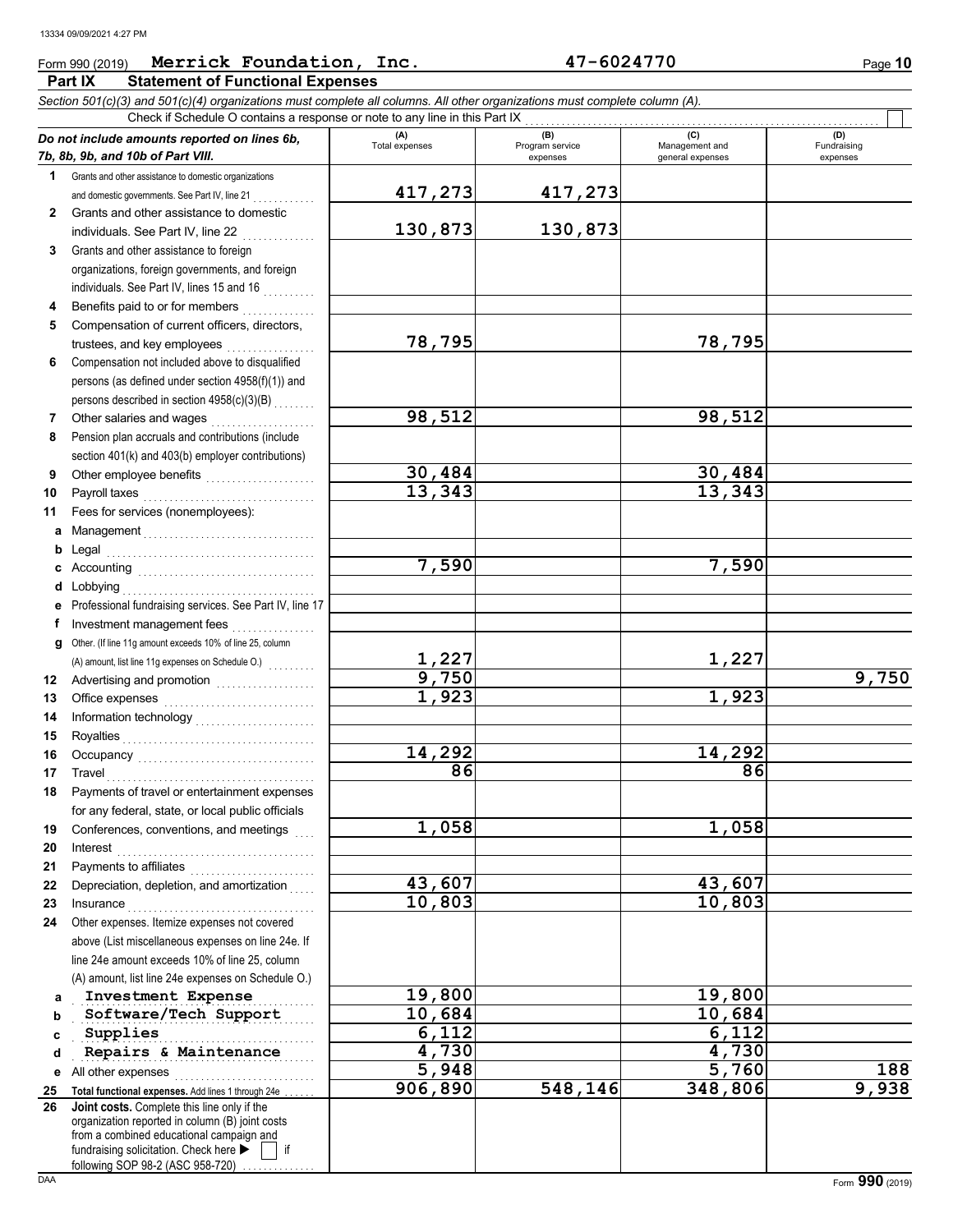|                   | Part X   | <b>Balance Sheet</b>                                                                                                                                                                                                           |                         |                             |                             |                         |                            |
|-------------------|----------|--------------------------------------------------------------------------------------------------------------------------------------------------------------------------------------------------------------------------------|-------------------------|-----------------------------|-----------------------------|-------------------------|----------------------------|
|                   |          |                                                                                                                                                                                                                                |                         |                             |                             |                         |                            |
|                   |          |                                                                                                                                                                                                                                |                         |                             | (A)                         |                         | (B)                        |
|                   |          |                                                                                                                                                                                                                                |                         |                             | Beginning of year           |                         | End of year                |
|                   | 1        | Cash-non-interest-bearing                                                                                                                                                                                                      |                         |                             |                             | 1                       |                            |
|                   | 2        |                                                                                                                                                                                                                                |                         |                             | $\overline{270,993}$        | $\mathbf{2}$            | 325,474                    |
|                   | 3        | Pledges and grants receivable, net entitled and substitution of the state of the state of the state of the state of the state of the state of the state of the state of the state of the state of the state of the state of th |                         |                             |                             | 3                       |                            |
|                   | 4        | Accounts receivable, net                                                                                                                                                                                                       |                         |                             | 152                         | $\overline{\mathbf{4}}$ | 1,008                      |
|                   | 5        | Loans and other receivables from any current or former officer, director,                                                                                                                                                      |                         |                             |                             |                         |                            |
|                   |          | trustee, key employee, creator or founder, substantial contributor, or 35%                                                                                                                                                     |                         |                             |                             |                         |                            |
|                   |          | controlled entity or family member of any of these persons                                                                                                                                                                     |                         |                             |                             | 5                       |                            |
|                   | 6        | Loans and other receivables from other disqualified persons (as defined                                                                                                                                                        |                         |                             |                             |                         |                            |
|                   |          |                                                                                                                                                                                                                                |                         |                             |                             | 6                       |                            |
| Assets            | 7        |                                                                                                                                                                                                                                |                         |                             | 15,000                      | $\overline{7}$          | 14,000                     |
|                   | 8        | Inventories for sale or use                                                                                                                                                                                                    |                         |                             |                             | 8                       |                            |
|                   | 9        | Prepaid expenses and deferred charges                                                                                                                                                                                          |                         |                             | 2,063                       | 9                       | 2,908                      |
|                   |          | 10a Land, buildings, and equipment: cost or other                                                                                                                                                                              |                         |                             |                             |                         |                            |
|                   |          |                                                                                                                                                                                                                                | 10a                     | $\frac{1,171,385}{271,687}$ |                             |                         |                            |
|                   | b        | Less: accumulated depreciation                                                                                                                                                                                                 | 10 <sub>b</sub>         |                             | $928,567$ 10c               |                         | 899,698                    |
|                   | 11       | Investments-publicly traded securities                                                                                                                                                                                         |                         |                             | 14,033,031                  | 11                      | 14,996,662                 |
|                   | 12       |                                                                                                                                                                                                                                |                         |                             | 12                          |                         |                            |
|                   | 13       |                                                                                                                                                                                                                                |                         | 13                          |                             |                         |                            |
|                   | 14       | Intangible assets                                                                                                                                                                                                              |                         | 14                          |                             |                         |                            |
|                   | 15       | Other assets. See Part IV, line 11                                                                                                                                                                                             |                         |                             | 4,159                       | 15                      | 3,056                      |
|                   | 16       |                                                                                                                                                                                                                                |                         |                             | 15, 253, 965                | 16                      | 16,242,806                 |
|                   | 17       |                                                                                                                                                                                                                                |                         |                             | 32,057<br>353,426           | 17                      | 35, 153<br>200,205         |
|                   | 18       | Grants payable                                                                                                                                                                                                                 |                         | 18                          |                             |                         |                            |
|                   | 19       | Deferred revenue                                                                                                                                                                                                               |                         | 19                          |                             |                         |                            |
|                   | 20       | Tax-exempt bond liabilities                                                                                                                                                                                                    |                         |                             |                             | 20                      |                            |
|                   | 21       | Escrow or custodial account liability. Complete Part IV of Schedule D                                                                                                                                                          |                         | 21                          |                             |                         |                            |
|                   | 22       | Loans and other payables to any current or former officer, director,                                                                                                                                                           |                         |                             |                             |                         |                            |
| Liabilities       |          | trustee, key employee, creator or founder, substantial contributor, or 35%                                                                                                                                                     |                         |                             |                             |                         |                            |
|                   |          | controlled entity or family member of any of these persons                                                                                                                                                                     |                         |                             |                             | 22                      |                            |
|                   | 23       | Unsecured notes and loans payable to unrelated third parties                                                                                                                                                                   |                         |                             |                             | 23<br>24                | 47,000                     |
|                   | 24<br>25 | Other liabilities (including federal income tax, payables to related third                                                                                                                                                     |                         |                             |                             |                         |                            |
|                   |          | parties, and other liabilities not included on lines 17-24). Complete Part X                                                                                                                                                   |                         |                             |                             |                         |                            |
|                   |          | of Schedule D                                                                                                                                                                                                                  |                         |                             | 1,724,532                   | 25                      | 2,095,389                  |
|                   | 26       |                                                                                                                                                                                                                                |                         |                             | $2,110,015$ 26              |                         | 2,377,747                  |
|                   |          | Organizations that follow FASB ASC 958, check here $\blacktriangleright \overline{X}$                                                                                                                                          |                         |                             |                             |                         |                            |
|                   |          | and complete lines 27, 28, 32, and 33.                                                                                                                                                                                         |                         |                             |                             |                         |                            |
|                   | 27       | Net assets without donor restrictions                                                                                                                                                                                          | 2,346,671               | 27                          |                             |                         |                            |
|                   | 28       | Net assets with donor restrictions                                                                                                                                                                                             | $\overline{10,797,279}$ | 28                          | 2, 329, 514<br>11, 535, 545 |                         |                            |
|                   |          | Organizations that do not follow FASB ASC 958, check here ▶                                                                                                                                                                    |                         |                             |                             |                         |                            |
|                   |          | and complete lines 29 through 33.                                                                                                                                                                                              |                         |                             |                             |                         |                            |
| or Fund Balances  | 29       | Capital stock or trust principal, or current funds                                                                                                                                                                             |                         |                             |                             | 29                      |                            |
|                   | 30       | Paid-in or capital surplus, or land, building, or equipment fund                                                                                                                                                               |                         |                             |                             | 30                      |                            |
|                   | 31       |                                                                                                                                                                                                                                |                         |                             |                             | 31                      |                            |
| <b>Net Assets</b> | 32       | Total net assets or fund balances                                                                                                                                                                                              |                         |                             | $\overline{13,143}$ , 950   | 32                      | $\overline{13}$ , 865, 059 |
|                   | 33       |                                                                                                                                                                                                                                |                         |                             | 15, 253, 965                | 33                      | 16,242,806                 |

**Merrick Foundation, Inc. 47-6024770**

Form **990** (2019)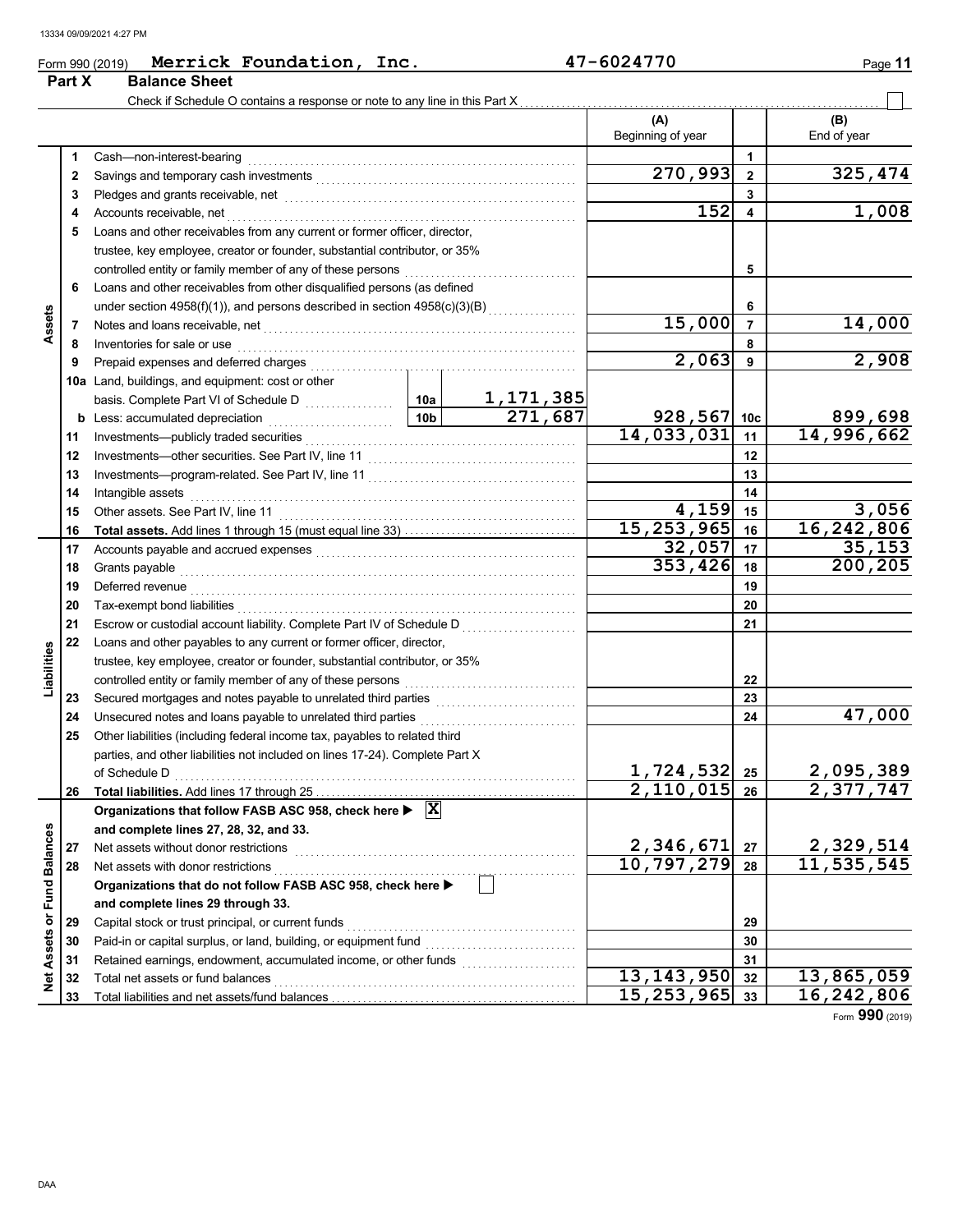|    | 47-6024770<br>Form 990 (2019) Merrick Foundation, Inc.                                                                             |                         |                |              | Page 12        |
|----|------------------------------------------------------------------------------------------------------------------------------------|-------------------------|----------------|--------------|----------------|
|    | Part XI<br><b>Reconciliation of Net Assets</b>                                                                                     |                         |                |              |                |
|    |                                                                                                                                    |                         |                |              | $ \mathbf{x} $ |
| 1  |                                                                                                                                    | $\overline{1}$          |                | 1, 557, 241  |                |
| 2  |                                                                                                                                    | $\overline{2}$          |                | 906,890      |                |
| 3  | Revenue less expenses. Subtract line 2 from line 1                                                                                 | $\overline{3}$          |                | 650,351      |                |
| 4  | Net assets or fund balances at beginning of year (must equal Part X, line 32, column (A)) [[[[[[[[[[[[[[[[[[[                      | $\overline{\mathbf{4}}$ |                | 13, 143, 950 |                |
| 5  | Net unrealized gains (losses) on investments [1] production contract the unrealized gains (losses) on investments                  | 5                       |                | 70,758       |                |
| 6  | Donated services and use of facilities <b>construction and construction</b> and construction of the services and use of facilities | 6                       |                |              |                |
| 7  | Investment expenses                                                                                                                | $\overline{7}$          |                |              |                |
| 8  | Prior period adjustments <b>construction and construction</b> and construction of the construction of the construction             | 8                       |                |              |                |
| 9  |                                                                                                                                    | 9                       |                |              |                |
| 10 | Net assets or fund balances at end of year. Combine lines 3 through 9 (must equal Part X, line                                     |                         |                |              |                |
|    |                                                                                                                                    | 10                      |                | 13,865,059   |                |
|    | <b>Financial Statements and Reporting</b><br><b>Part XII</b>                                                                       |                         |                |              |                |
|    |                                                                                                                                    |                         |                |              |                |
|    |                                                                                                                                    |                         |                | <b>Yes</b>   | No             |
| 1  | ΙX<br>Cash<br>Accrual<br>Other<br>Accounting method used to prepare the Form 990:                                                  |                         |                |              |                |
|    | If the organization changed its method of accounting from a prior year or checked "Other," explain in                              |                         |                |              |                |
|    | Schedule O.                                                                                                                        |                         |                |              |                |
|    | 2a Were the organization's financial statements compiled or reviewed by an independent accountant?                                 |                         | 2a             | x            |                |
|    | If "Yes," check a box below to indicate whether the financial statements for the year were compiled or                             |                         |                |              |                |
|    | reviewed on a separate basis, consolidated basis, or both:                                                                         |                         |                |              |                |
|    | Separate basis<br>Consolidated basis<br>Both consolidated and separate basis                                                       |                         |                |              |                |
|    | <b>b</b> Were the organization's financial statements audited by an independent accountant?                                        |                         | 2 <sub>b</sub> | X            |                |
|    | If "Yes," check a box below to indicate whether the financial statements for the year were audited on a                            |                         |                |              |                |
|    | separate basis, consolidated basis, or both:                                                                                       |                         |                |              |                |
|    | $ \mathbf{X} $ Separate basis<br>Consolidated basis<br>Both consolidated and separate basis                                        |                         |                |              |                |
|    | If "Yes" to line 2a or 2b, does the organization have a committee that assumes responsibility for oversight of                     |                         |                |              |                |
|    | the audit, review, or compilation of its financial statements and selection of an independent accountant?                          |                         | 2c             |              | X              |
|    | If the organization changed either its oversight process or selection process during the tax year, explain on                      |                         |                |              |                |
|    | Schedule O.                                                                                                                        |                         |                |              |                |
|    | 3a As a result of a federal award, was the organization required to undergo an audit or audits as set forth in the                 |                         |                |              |                |
|    | Single Audit Act and OMB Circular A-133?                                                                                           |                         | 3a             |              | X.             |
|    | <b>b</b> If "Yes," did the organization undergo the required audit or audits? If the organization did not undergo the              |                         |                |              |                |
|    | required audit or audits, explain why on Schedule O and describe any steps taken to undergo such audits                            |                         | 3 <sub>b</sub> |              |                |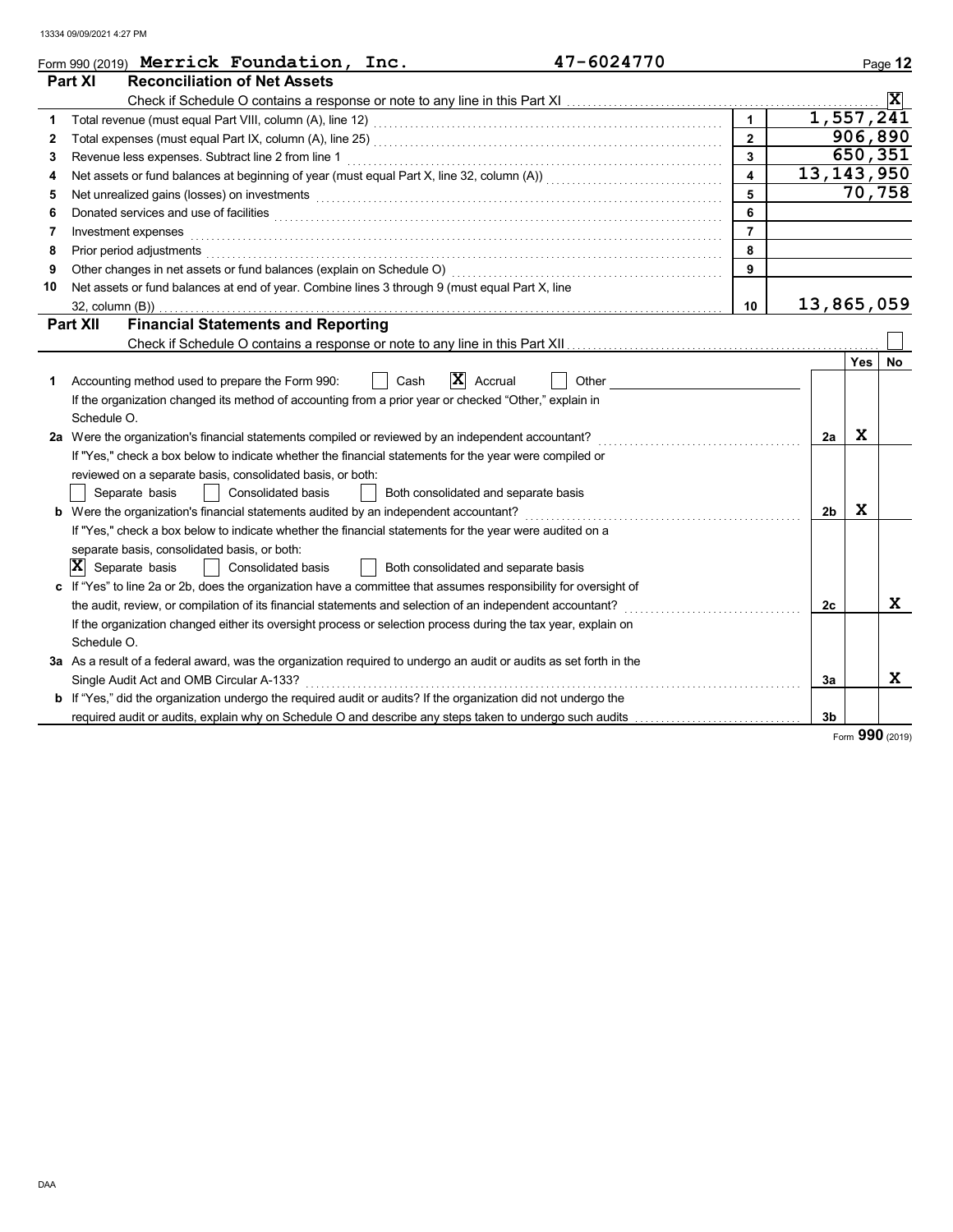Department of the Treasury

**(Form 990 or 990-EZ)**

# **SCHEDULE A Public Charity Status and Public Support**

**Complete if the organization is a section 501(c)(3) organization or a section 4947(a)(1) nonexempt charitable trust.**

|  |  |  |  |  |  |  |  | Attach to Form 990 or Form 990-EZ. |
|--|--|--|--|--|--|--|--|------------------------------------|
|--|--|--|--|--|--|--|--|------------------------------------|

**2019 Open to Public**

OMB No. 1545-0047

| Internal Revenue Service |                                                                                                       |                                                                        | Go to www.irs.gov/Form990 for instructions and the latest information.                                                                                                                                                                                                                                                                                                                                                                                                           |     |                                                      |                                                     | Inspection                           |
|--------------------------|-------------------------------------------------------------------------------------------------------|------------------------------------------------------------------------|----------------------------------------------------------------------------------------------------------------------------------------------------------------------------------------------------------------------------------------------------------------------------------------------------------------------------------------------------------------------------------------------------------------------------------------------------------------------------------|-----|------------------------------------------------------|-----------------------------------------------------|--------------------------------------|
|                          | Name of the organization                                                                              | Merrick Foundation, Inc.                                               |                                                                                                                                                                                                                                                                                                                                                                                                                                                                                  |     |                                                      | <b>Employer identification number</b><br>47-6024770 |                                      |
| <b>Part I</b>            |                                                                                                       |                                                                        | Reason for Public Charity Status (All organizations must complete this part.) See instructions.                                                                                                                                                                                                                                                                                                                                                                                  |     |                                                      |                                                     |                                      |
|                          |                                                                                                       |                                                                        | The organization is not a private foundation because it is: (For lines 1 through 12, check only one box.)                                                                                                                                                                                                                                                                                                                                                                        |     |                                                      |                                                     |                                      |
| 1                        | A church, convention of churches, or association of churches described in section $170(b)(1)(A)(i)$ . |                                                                        |                                                                                                                                                                                                                                                                                                                                                                                                                                                                                  |     |                                                      |                                                     |                                      |
| 2                        | A school described in section 170(b)(1)(A)(ii). (Attach Schedule E (Form 990 or 990-EZ).)             |                                                                        |                                                                                                                                                                                                                                                                                                                                                                                                                                                                                  |     |                                                      |                                                     |                                      |
| 3                        |                                                                                                       |                                                                        | A hospital or a cooperative hospital service organization described in section 170(b)(1)(A)(iii).                                                                                                                                                                                                                                                                                                                                                                                |     |                                                      |                                                     |                                      |
| 4                        | city, and state:                                                                                      |                                                                        | A medical research organization operated in conjunction with a hospital described in section 170(b)(1)(A)(iii). Enter the hospital's name,                                                                                                                                                                                                                                                                                                                                       |     |                                                      |                                                     |                                      |
| 5                        |                                                                                                       |                                                                        | An organization operated for the benefit of a college or university owned or operated by a governmental unit described in                                                                                                                                                                                                                                                                                                                                                        |     |                                                      |                                                     |                                      |
|                          |                                                                                                       | section 170(b)(1)(A)(iv). (Complete Part II.)                          |                                                                                                                                                                                                                                                                                                                                                                                                                                                                                  |     |                                                      |                                                     |                                      |
| 6                        |                                                                                                       |                                                                        | A federal, state, or local government or governmental unit described in section 170(b)(1)(A)(v).                                                                                                                                                                                                                                                                                                                                                                                 |     |                                                      |                                                     |                                      |
| X<br>7                   |                                                                                                       | described in section 170(b)(1)(A)(vi). (Complete Part II.)             | An organization that normally receives a substantial part of its support from a governmental unit or from the general public                                                                                                                                                                                                                                                                                                                                                     |     |                                                      |                                                     |                                      |
| 8                        |                                                                                                       |                                                                        | A community trust described in section 170(b)(1)(A)(vi). (Complete Part II.)                                                                                                                                                                                                                                                                                                                                                                                                     |     |                                                      |                                                     |                                      |
| 9                        | university:                                                                                           |                                                                        | An agricultural research organization described in section 170(b)(1)(A)(ix) operated in conjunction with a land-grant college<br>or university or a non-land-grant college of agriculture (see instructions). Enter the name, city, and state of the college or                                                                                                                                                                                                                  |     |                                                      |                                                     |                                      |
| 10                       |                                                                                                       |                                                                        | An organization that normally receives: (1) more than 33 1/3% of its support from contributions, membership fees, and gross<br>receipts from activities related to its exempt functions—subject to certain exceptions, and (2) no more than 33 1/3% of its<br>support from gross investment income and unrelated business taxable income (less section 511 tax) from businesses<br>acquired by the organization after June 30, 1975. See section 509(a)(2). (Complete Part III.) |     |                                                      |                                                     |                                      |
| 11                       |                                                                                                       |                                                                        | An organization organized and operated exclusively to test for public safety. See section 509(a)(4).                                                                                                                                                                                                                                                                                                                                                                             |     |                                                      |                                                     |                                      |
| 12                       |                                                                                                       |                                                                        | An organization organized and operated exclusively for the benefit of, to perform the functions of, or to carry out the purposes                                                                                                                                                                                                                                                                                                                                                 |     |                                                      |                                                     |                                      |
|                          |                                                                                                       |                                                                        | of one or more publicly supported organizations described in section $509(a)(1)$ or section $509(a)(2)$ . See section $509(a)(3)$ .<br>Check the box in lines 12a through 12d that describes the type of supporting organization and complete lines 12e, 12f, and 12g.                                                                                                                                                                                                           |     |                                                      |                                                     |                                      |
| а                        |                                                                                                       |                                                                        | Type I. A supporting organization operated, supervised, or controlled by its supported organization(s), typically by giving<br>the supported organization(s) the power to regularly appoint or elect a majority of the directors or trustees of the                                                                                                                                                                                                                              |     |                                                      |                                                     |                                      |
| b                        |                                                                                                       |                                                                        | supporting organization. You must complete Part IV, Sections A and B.<br>Type II. A supporting organization supervised or controlled in connection with its supported organization(s), by having                                                                                                                                                                                                                                                                                 |     |                                                      |                                                     |                                      |
|                          |                                                                                                       | organization(s). You must complete Part IV, Sections A and C.          | control or management of the supporting organization vested in the same persons that control or manage the supported                                                                                                                                                                                                                                                                                                                                                             |     |                                                      |                                                     |                                      |
| c                        |                                                                                                       |                                                                        | Type III functionally integrated. A supporting organization operated in connection with, and functionally integrated with,<br>its supported organization(s) (see instructions). You must complete Part IV, Sections A, D, and E.                                                                                                                                                                                                                                                 |     |                                                      |                                                     |                                      |
| d                        |                                                                                                       |                                                                        | Type III non-functionally integrated. A supporting organization operated in connection with its supported organization(s)                                                                                                                                                                                                                                                                                                                                                        |     |                                                      |                                                     |                                      |
|                          |                                                                                                       |                                                                        | that is not functionally integrated. The organization generally must satisfy a distribution requirement and an attentiveness<br>requirement (see instructions). You must complete Part IV, Sections A and D, and Part V.                                                                                                                                                                                                                                                         |     |                                                      |                                                     |                                      |
| е                        |                                                                                                       |                                                                        | Check this box if the organization received a written determination from the IRS that it is a Type I, Type II, Type III<br>functionally integrated, or Type III non-functionally integrated supporting organization.                                                                                                                                                                                                                                                             |     |                                                      |                                                     |                                      |
| f                        |                                                                                                       | Enter the number of supported organizations                            |                                                                                                                                                                                                                                                                                                                                                                                                                                                                                  |     |                                                      |                                                     |                                      |
| g                        |                                                                                                       | Provide the following information about the supported organization(s). |                                                                                                                                                                                                                                                                                                                                                                                                                                                                                  |     |                                                      |                                                     |                                      |
|                          | (i) Name of supported<br>organization                                                                 | $(ii)$ EIN                                                             | (iii) Type of organization<br>(described on lines 1-10                                                                                                                                                                                                                                                                                                                                                                                                                           |     | (iv) Is the organization<br>listed in your governing | (v) Amount of monetary<br>support (see              | (vi) Amount of<br>other support (see |
|                          |                                                                                                       |                                                                        | above (see instructions))                                                                                                                                                                                                                                                                                                                                                                                                                                                        |     | document?                                            | instructions)                                       | instructions)                        |
|                          |                                                                                                       |                                                                        |                                                                                                                                                                                                                                                                                                                                                                                                                                                                                  | Yes | No                                                   |                                                     |                                      |
| (A)                      |                                                                                                       |                                                                        |                                                                                                                                                                                                                                                                                                                                                                                                                                                                                  |     |                                                      |                                                     |                                      |
| (B)                      |                                                                                                       |                                                                        |                                                                                                                                                                                                                                                                                                                                                                                                                                                                                  |     |                                                      |                                                     |                                      |
| (C)                      |                                                                                                       |                                                                        |                                                                                                                                                                                                                                                                                                                                                                                                                                                                                  |     |                                                      |                                                     |                                      |
| (D)                      |                                                                                                       |                                                                        |                                                                                                                                                                                                                                                                                                                                                                                                                                                                                  |     |                                                      |                                                     |                                      |
| (E)                      |                                                                                                       |                                                                        |                                                                                                                                                                                                                                                                                                                                                                                                                                                                                  |     |                                                      |                                                     |                                      |
|                          |                                                                                                       |                                                                        |                                                                                                                                                                                                                                                                                                                                                                                                                                                                                  |     |                                                      |                                                     |                                      |
| Total                    |                                                                                                       |                                                                        |                                                                                                                                                                                                                                                                                                                                                                                                                                                                                  |     |                                                      |                                                     |                                      |

**For Paperwork Reduction Act Notice, see the Instructions for Form 990 or 990-EZ.**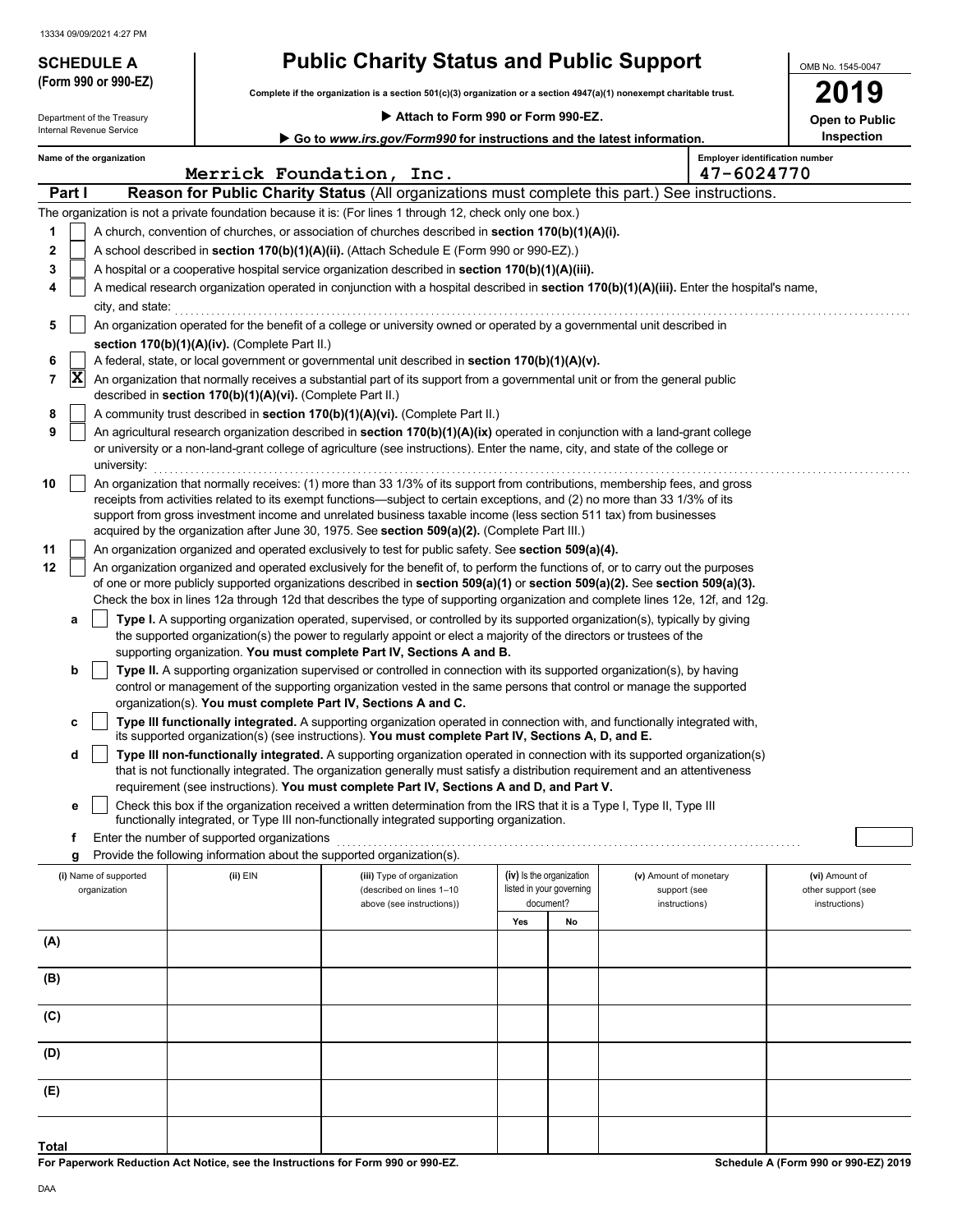|              | Schedule A (Form 990 or 990-EZ) 2019                                                                                                                                                                                                             | Merrick Foundation, Inc. |          |            |            | 47-6024770 | Page 2                                        |
|--------------|--------------------------------------------------------------------------------------------------------------------------------------------------------------------------------------------------------------------------------------------------|--------------------------|----------|------------|------------|------------|-----------------------------------------------|
|              | Support Schedule for Organizations Described in Sections 170(b)(1)(A)(iv) and 170(b)(1)(A)(vi)<br><b>Part II</b>                                                                                                                                 |                          |          |            |            |            |                                               |
|              | (Complete only if you checked the box on line 5, 7, or 8 of Part I or if the organization failed to qualify under                                                                                                                                |                          |          |            |            |            |                                               |
|              | Part III. If the organization fails to qualify under the tests listed below, please complete Part III.)                                                                                                                                          |                          |          |            |            |            |                                               |
|              | <b>Section A. Public Support</b>                                                                                                                                                                                                                 |                          |          |            |            |            |                                               |
|              | Calendar year (or fiscal year beginning in)                                                                                                                                                                                                      | (a) 2015                 | (b) 2016 | $(c)$ 2017 | $(d)$ 2018 | (e) 2019   | (f) Total                                     |
|              |                                                                                                                                                                                                                                                  |                          |          |            |            |            |                                               |
| 1            | Gifts, grants, contributions, and<br>membership fees received. (Do not                                                                                                                                                                           |                          |          |            |            |            |                                               |
|              | include any "unusual grants.")                                                                                                                                                                                                                   | 409,604                  | 299,749  | 321,209    | 310,412    | 554,923    | 1,895,897                                     |
| $\mathbf{2}$ | Tax revenues levied for the                                                                                                                                                                                                                      |                          |          |            |            |            |                                               |
|              | organization's benefit and either paid                                                                                                                                                                                                           |                          |          |            |            |            |                                               |
|              | to or expended on its behalf                                                                                                                                                                                                                     |                          |          |            |            |            |                                               |
| 3            | The value of services or facilities                                                                                                                                                                                                              |                          |          |            |            |            |                                               |
|              | furnished by a governmental unit to the                                                                                                                                                                                                          |                          |          |            |            |            |                                               |
|              |                                                                                                                                                                                                                                                  |                          |          |            |            |            |                                               |
| 4            | Total. Add lines 1 through 3                                                                                                                                                                                                                     | 409,604                  | 299,749  | 321,209    | 310,412    | 554,923    | 1,895,897                                     |
| 5            | The portion of total contributions by                                                                                                                                                                                                            |                          |          |            |            |            |                                               |
|              | each person (other than a<br>governmental unit or publicly                                                                                                                                                                                       |                          |          |            |            |            |                                               |
|              | supported organization) included on                                                                                                                                                                                                              |                          |          |            |            |            |                                               |
|              | line 1 that exceeds 2% of the amount                                                                                                                                                                                                             |                          |          |            |            |            |                                               |
|              | shown on line 11, column (f) $\ldots$                                                                                                                                                                                                            |                          |          |            |            |            |                                               |
| 6            | <b>Public support.</b> Subtract line 5 from line 4<br><b>Section B. Total Support</b>                                                                                                                                                            |                          |          |            |            |            | 1,895,897                                     |
|              | Calendar year (or fiscal year beginning in)                                                                                                                                                                                                      | (a) 2015                 | (b) 2016 | $(c)$ 2017 | $(d)$ 2018 | (e) 2019   | (f) Total                                     |
| 7            | Amounts from line 4                                                                                                                                                                                                                              | 409,604                  | 299,749  | 321,209    | 310,412    | 554,923    | 1,895,897                                     |
| 8            | .<br>Gross income from interest, dividends,                                                                                                                                                                                                      |                          |          |            |            |            |                                               |
|              | payments received on securities loans,                                                                                                                                                                                                           |                          |          |            |            |            |                                               |
|              | rents, royalties, and income from                                                                                                                                                                                                                | 295,457                  | 309,732  | 192,789    | 252,425    | 244,788    | 1,295,191                                     |
|              | similar sources                                                                                                                                                                                                                                  |                          |          |            |            |            |                                               |
| 9            | Net income from unrelated business                                                                                                                                                                                                               |                          |          |            |            |            |                                               |
|              | activities, whether or not the business<br>is regularly carried on                                                                                                                                                                               |                          |          |            |            |            |                                               |
|              |                                                                                                                                                                                                                                                  |                          |          |            |            |            |                                               |
| 10           | Other income. Do not include gain or<br>loss from the sale of capital assets                                                                                                                                                                     |                          |          |            |            |            |                                               |
|              | (Explain in Part VI.) $\ldots$ $\ldots$ $\ldots$ $\ldots$                                                                                                                                                                                        | 97,472                   | 81,817   | 62,952     | 75,277     | 99,641     | 417,159                                       |
| 11           | Total support. Add lines 7 through 10                                                                                                                                                                                                            |                          |          |            |            |            | 3,608,247                                     |
| 12           |                                                                                                                                                                                                                                                  |                          |          |            |            | 12         | 50,602                                        |
| 13           | First five years. If the Form 990 is for the organization's first, second, third, fourth, or fifth tax year as a section 501(c)(3)                                                                                                               |                          |          |            |            |            |                                               |
|              |                                                                                                                                                                                                                                                  |                          |          |            |            |            |                                               |
|              | <b>Section C. Computation of Public Support Percentage</b>                                                                                                                                                                                       |                          |          |            |            |            |                                               |
| 14           |                                                                                                                                                                                                                                                  |                          |          |            |            | 14         | 52.54%                                        |
| 15           | Public support percentage from 2018 Schedule A, Part II, line 14                                                                                                                                                                                 |                          |          |            |            | 15         | 47.21%                                        |
| 16a          | 33 1/3% support test-2019. If the organization did not check the box on line 13, and line 14 is 33 1/3% or more, check this                                                                                                                      |                          |          |            |            |            |                                               |
|              | box and stop here. The organization qualifies as a publicly supported organization                                                                                                                                                               |                          |          |            |            |            | $\blacktriangleright$ $\overline{\mathbf{X}}$ |
| b            | 33 1/3% support test-2018. If the organization did not check a box on line 13 or 16a, and line 15 is 33 1/3% or more, check                                                                                                                      |                          |          |            |            |            |                                               |
|              | this box and stop here. The organization qualifies as a publicly supported organization                                                                                                                                                          |                          |          |            |            |            |                                               |
| 17a          | 10%-facts-and-circumstances test-2019. If the organization did not check a box on line 13, 16a, or 16b, and line 14 is                                                                                                                           |                          |          |            |            |            |                                               |
|              | 10% or more, and if the organization meets the "facts-and-circumstances" test, check this box and stop here. Explain in                                                                                                                          |                          |          |            |            |            |                                               |
|              | Part VI how the organization meets the "facts-and-circumstances" test. The organization qualifies as a publicly supported                                                                                                                        |                          |          |            |            |            |                                               |
| b            | organization<br>10%-facts-and-circumstances test-2018. If the organization did not check a box on line 13, 16a, 16b, or 17a, and line                                                                                                            |                          |          |            |            |            |                                               |
|              |                                                                                                                                                                                                                                                  |                          |          |            |            |            |                                               |
|              | 15 is 10% or more, and if the organization meets the "facts-and-circumstances" test, check this box and stop here.<br>Explain in Part VI how the organization meets the "facts-and-circumstances" test. The organization qualifies as a publicly |                          |          |            |            |            |                                               |
|              | supported organization                                                                                                                                                                                                                           |                          |          |            |            |            |                                               |
| 18           | Private foundation. If the organization did not check a box on line 13, 16a, 16b, 17a, or 17b, check this box and see                                                                                                                            |                          |          |            |            |            |                                               |
|              |                                                                                                                                                                                                                                                  |                          |          |            |            |            |                                               |
|              |                                                                                                                                                                                                                                                  |                          |          |            |            |            |                                               |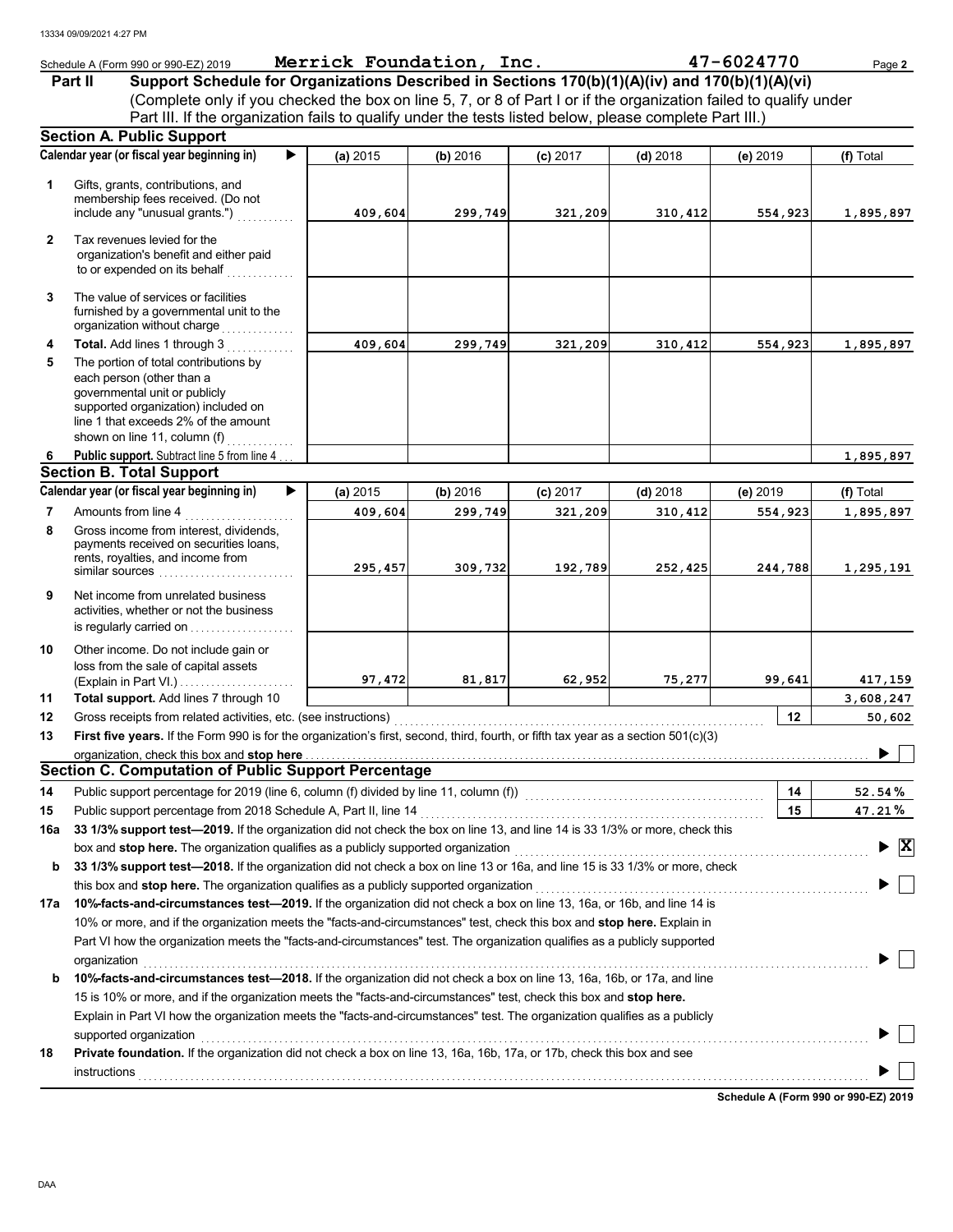|              | Schedule A (Form 990 or 990-EZ) 2019                                                                                                                                              |          | Merrick Foundation, Inc. |            |            | 47-6024770 | Page 3    |
|--------------|-----------------------------------------------------------------------------------------------------------------------------------------------------------------------------------|----------|--------------------------|------------|------------|------------|-----------|
|              | Support Schedule for Organizations Described in Section 509(a)(2)<br>Part III                                                                                                     |          |                          |            |            |            |           |
|              | (Complete only if you checked the box on line 10 of Part I or if the organization failed to qualify under Part II.                                                                |          |                          |            |            |            |           |
|              | If the organization fails to qualify under the tests listed below, please complete Part II.)                                                                                      |          |                          |            |            |            |           |
|              | <b>Section A. Public Support</b>                                                                                                                                                  |          |                          |            |            |            |           |
|              | Calendar year (or fiscal year beginning in)<br>▶                                                                                                                                  | (a) 2015 | (b) 2016                 | $(c)$ 2017 | $(d)$ 2018 | (e) 2019   | (f) Total |
| 1            | Gifts, grants, contributions, and membership fees<br>received. (Do not include any "unusual grants.")                                                                             |          |                          |            |            |            |           |
| $\mathbf{2}$ | Gross receipts from admissions, merchandise<br>sold or services performed, or facilities<br>furnished in any activity that is related to the<br>organization's tax-exempt purpose |          |                          |            |            |            |           |
| 3            | Gross receipts from activities that are not an<br>unrelated trade or business under section 513                                                                                   |          |                          |            |            |            |           |
| 4            | Tax revenues levied for the<br>organization's benefit and either paid                                                                                                             |          |                          |            |            |            |           |
| 5            | The value of services or facilities<br>furnished by a governmental unit to the<br>organization without charge                                                                     |          |                          |            |            |            |           |
| 6            | Total. Add lines 1 through 5                                                                                                                                                      |          |                          |            |            |            |           |
| 7a           | Amounts included on lines 1, 2, and 3<br>received from disqualified persons                                                                                                       |          |                          |            |            |            |           |
| b            | Amounts included on lines 2 and 3<br>received from other than disqualified<br>persons that exceed the greater of \$5,000<br>or 1% of the amount on line 13 for the year           |          |                          |            |            |            |           |
| c            | Add lines 7a and 7b                                                                                                                                                               |          |                          |            |            |            |           |
| 8            | Public support. (Subtract line 7c from<br>line 6.) $\ldots$ $\ldots$ $\ldots$ $\ldots$ $\ldots$ $\ldots$ $\ldots$                                                                 |          |                          |            |            |            |           |
|              | <b>Section B. Total Support</b>                                                                                                                                                   |          |                          |            |            |            |           |
|              | Calendar year (or fiscal year beginning in)<br>▶                                                                                                                                  | (a) 2015 | (b) 2016                 | $(c)$ 2017 | $(d)$ 2018 | (e) 2019   | (f) Total |
| 9            | Amounts from line 6<br>.                                                                                                                                                          |          |                          |            |            |            |           |
| 10a          | Gross income from interest, dividends,<br>payments received on securities loans, rents,<br>royalties, and income from similar sources                                             |          |                          |            |            |            |           |
| b            | Unrelated business taxable income (less)<br>section 511 taxes) from businesses<br>acquired after June 30, 1975                                                                    |          |                          |            |            |            |           |
|              | Add lines 10a and 10b                                                                                                                                                             |          |                          |            |            |            |           |
| 11           | Net income from unrelated business<br>activities not included in line 10b, whether<br>or not the business is regularly carried on                                                 |          |                          |            |            |            |           |
| 12           | Other income. Do not include gain or<br>loss from the sale of capital assets<br>(Explain in Part VI.)                                                                             |          |                          |            |            |            |           |
| 13           | Total support. (Add lines 9, 10c, 11,<br>and $12.$ )                                                                                                                              |          |                          |            |            |            |           |
| 14           | First five years. If the Form 990 is for the organization's first, second, third, fourth, or fifth tax year as a section 501(c)(3)<br>organization, check this box and stop here  |          |                          |            |            |            |           |
|              | <b>Section C. Computation of Public Support Percentage</b>                                                                                                                        |          |                          |            |            |            |           |
| 15           |                                                                                                                                                                                   |          |                          |            |            | 15         | %         |
| 16           |                                                                                                                                                                                   |          |                          |            |            | 16         | %         |
|              | Section D. Computation of Investment Income Percentage                                                                                                                            |          |                          |            |            |            |           |
| 17           | Investment income percentage for 2019 (line 10c, column (f), divided by line 13, column (f)) [[[[[[[[[[[[[[[[                                                                     |          |                          |            |            | 17         | $\%$      |
| 18           | Investment income percentage from 2018 Schedule A, Part III, line 17                                                                                                              |          |                          |            |            | 18         | %         |
| 19a          | 33 1/3% support tests—2019. If the organization did not check the box on line 14, and line 15 is more than 33 1/3%, and line                                                      |          |                          |            |            |            |           |
|              |                                                                                                                                                                                   |          |                          |            |            |            |           |
| b            | 33 1/3% support tests—2018. If the organization did not check a box on line 14 or line 19a, and line 16 is more than 33 1/3%, and                                                 |          |                          |            |            |            |           |
|              |                                                                                                                                                                                   |          |                          |            |            |            |           |
| 20           |                                                                                                                                                                                   |          |                          |            |            |            |           |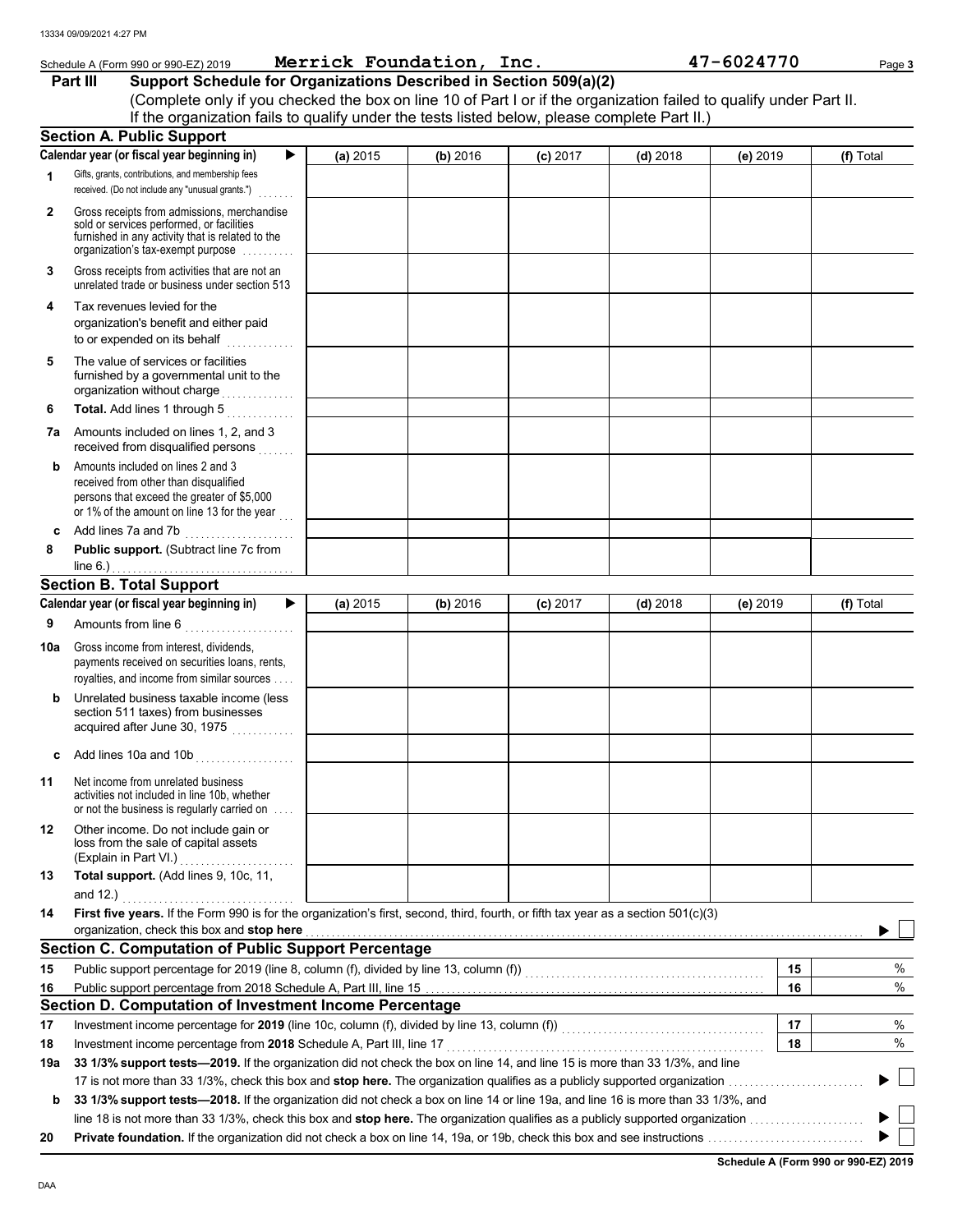|                | 47-6024770<br>Merrick Foundation, Inc.<br>Schedule A (Form 990 or 990-EZ) 2019                                      |     |     | Page 4 |
|----------------|---------------------------------------------------------------------------------------------------------------------|-----|-----|--------|
| <b>Part IV</b> | <b>Supporting Organizations</b>                                                                                     |     |     |        |
|                | (Complete only if you checked a box in line 12 on Part I. If you checked 12a of Part I, complete Sections A         |     |     |        |
|                | and B. If you checked 12b of Part I, complete Sections A and C. If you checked 12c of Part I, complete              |     |     |        |
|                | Sections A, D, and E. If you checked 12d of Part I, complete Sections A and D, and complete Part V.)                |     |     |        |
|                | <b>Section A. All Supporting Organizations</b>                                                                      |     |     |        |
|                |                                                                                                                     |     | Yes | No     |
| 1              | Are all of the organization's supported organizations listed by name in the organization's governing                |     |     |        |
|                | documents? If "No," describe in Part VI how the supported organizations are designated. If designated by            |     |     |        |
|                | class or purpose, describe the designation. If historic and continuing relationship, explain.                       | 1   |     |        |
| 2              | Did the organization have any supported organization that does not have an IRS determination of status              |     |     |        |
|                | under section 509(a)(1) or (2)? If "Yes," explain in Part VI how the organization determined that the supported     |     |     |        |
|                | organization was described in section 509(a)(1) or (2).                                                             | 2   |     |        |
| За             | Did the organization have a supported organization described in section $501(c)(4)$ , (5), or (6)? If "Yes," answer |     |     |        |
|                | $(b)$ and $(c)$ below.                                                                                              | За  |     |        |
| b              | Did the organization confirm that each supported organization qualified under section $501(c)(4)$ , (5), or (6) and |     |     |        |
|                | satisfied the public support tests under section 509(a)(2)? If "Yes," describe in Part VI when and how the          |     |     |        |
|                | organization made the determination.                                                                                | 3b  |     |        |
| c              | Did the organization ensure that all support to such organizations was used exclusively for section $170(c)(2)(B)$  |     |     |        |
|                | purposes? If "Yes," explain in Part VI what controls the organization put in place to ensure such use.              | 3c  |     |        |
| 4a             | Was any supported organization not organized in the United States ("foreign supported organization")? If            |     |     |        |
|                | "Yes," and if you checked 12a or 12b in Part I, answer (b) and (c) below.                                           | 4a  |     |        |
| b              | Did the organization have ultimate control and discretion in deciding whether to make grants to the foreign         |     |     |        |
|                | supported organization? If "Yes," describe in Part VI how the organization had such control and discretion          |     |     |        |
|                | despite being controlled or supervised by or in connection with its supported organizations.                        | 4b  |     |        |
| c              | Did the organization support any foreign supported organization that does not have an IRS determination             |     |     |        |
|                | under sections 501(c)(3) and 509(a)(1) or (2)? If "Yes," explain in Part VI what controls the organization used     |     |     |        |
|                | to ensure that all support to the foreign supported organization was used exclusively for section 170(c)(2)(B)      |     |     |        |
|                | purposes.                                                                                                           | 4c  |     |        |
| 5a             | Did the organization add, substitute, or remove any supported organizations during the tax year? If "Yes,"          |     |     |        |
|                | answer (b) and (c) below (if applicable). Also, provide detail in Part VI, including (i) the names and EIN          |     |     |        |
|                | numbers of the supported organizations added, substituted, or removed; (ii) the reasons for each such action;       |     |     |        |
|                | (iii) the authority under the organization's organizing document authorizing such action; and (iv) how the action   |     |     |        |
|                | was accomplished (such as by amendment to the organizing document).                                                 | 5a  |     |        |
| b              | Type I or Type II only. Was any added or substituted supported organization part of a class already                 |     |     |        |
|                | designated in the organization's organizing document?                                                               | 5b  |     |        |
|                | Substitutions only. Was the substitution the result of an event beyond the organization's control?                  | 5c  |     |        |
|                | Did the organization provide support (whether in the form of grants or the provision of services or facilities) to  |     |     |        |
|                | anyone other than (i) its supported organizations, (ii) individuals that are part of the charitable class benefited |     |     |        |
|                | by one or more of its supported organizations, or (iii) other supporting organizations that also support or         |     |     |        |
|                | benefit one or more of the filing organization's supported organizations? If "Yes," provide detail in Part VI.      | 6   |     |        |
| 7              | Did the organization provide a grant, loan, compensation, or other similar payment to a substantial contributor     |     |     |        |
|                | (as defined in section $4958(c)(3)(C)$ ), a family member of a substantial contributor, or a 35% controlled entity  |     |     |        |
|                | with regard to a substantial contributor? If "Yes," complete Part I of Schedule L (Form 990 or 990-EZ).             | 7   |     |        |
| 8              | Did the organization make a loan to a disqualified person (as defined in section 4958) not described in line 7?     |     |     |        |
|                | If "Yes," complete Part I of Schedule L (Form 990 or 990-EZ).                                                       | 8   |     |        |
| 9а             | Was the organization controlled directly or indirectly at any time during the tax year by one or more               |     |     |        |
|                | disqualified persons as defined in section 4946 (other than foundation managers and organizations described         |     |     |        |
|                | in section 509(a)(1) or (2))? If "Yes," provide detail in Part VI.                                                  | 9а  |     |        |
| b              | Did one or more disqualified persons (as defined in line 9a) hold a controlling interest in any entity in which     |     |     |        |
|                | the supporting organization had an interest? If "Yes," provide detail in Part VI.                                   | 9b  |     |        |
| c              | Did a disqualified person (as defined in line 9a) have an ownership interest in, or derive any personal benefit     |     |     |        |
|                | from, assets in which the supporting organization also had an interest? If "Yes," provide detail in Part VI.        | 9с  |     |        |
| 10a            | Was the organization subject to the excess business holdings rules of section 4943 because of section               |     |     |        |
|                | 4943(f) (regarding certain Type II supporting organizations, and all Type III non-functionally integrated           |     |     |        |
|                | supporting organizations)? If "Yes," answer 10b below.                                                              | 10a |     |        |
| b              | Did the organization have any excess business holdings in the tax year? (Use Schedule C, Form 4720, to              |     |     |        |
|                | determine whether the organization had excess business holdings.)                                                   | 10b |     |        |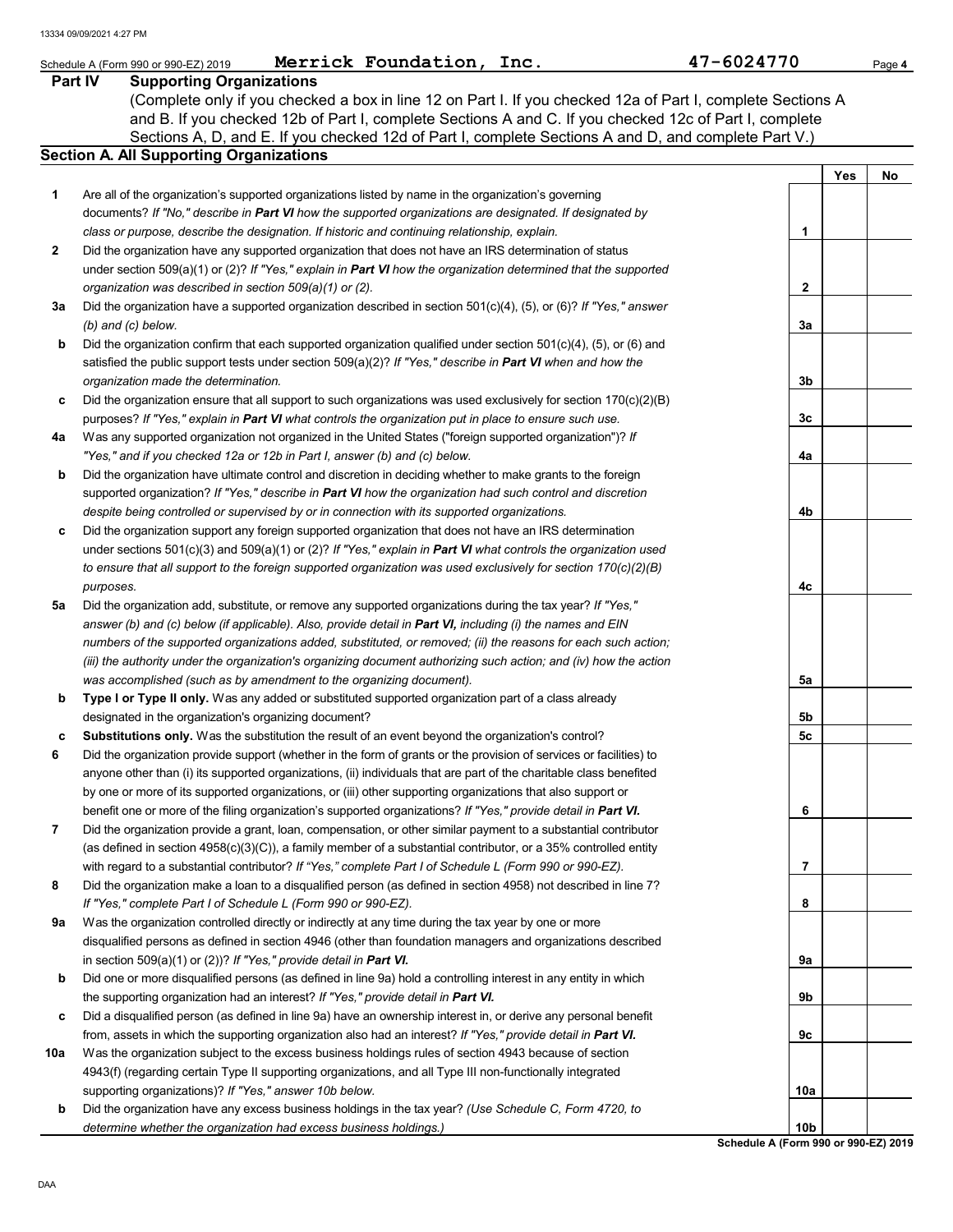|                | Merrick Foundation, Inc.<br>Schedule A (Form 990 or 990-EZ) 2019                                                                                                           | 47-6024770                           |     | Page 5 |
|----------------|----------------------------------------------------------------------------------------------------------------------------------------------------------------------------|--------------------------------------|-----|--------|
| <b>Part IV</b> | <b>Supporting Organizations (continued)</b>                                                                                                                                |                                      |     |        |
|                |                                                                                                                                                                            |                                      | Yes | No     |
| 11             | Has the organization accepted a gift or contribution from any of the following persons?                                                                                    |                                      |     |        |
| а              | A person who directly or indirectly controls, either alone or together with persons described in (b) and (c)                                                               |                                      |     |        |
|                | below, the governing body of a supported organization?                                                                                                                     | 11a                                  |     |        |
| b              | A family member of a person described in (a) above?                                                                                                                        | 11 <sub>b</sub>                      |     |        |
| c              | A 35% controlled entity of a person described in (a) or (b) above? If "Yes" to a, b, or c, provide detail in Part VI.<br><b>Section B. Type I Supporting Organizations</b> | 11c                                  |     |        |
|                |                                                                                                                                                                            |                                      |     |        |
|                | Did the directors, trustees, or membership of one or more supported organizations have the power to                                                                        |                                      | Yes | No     |
| 1              | regularly appoint or elect at least a majority of the organization's directors or trustees at all times during the                                                         |                                      |     |        |
|                | tax year? If "No," describe in Part VI how the supported organization(s) effectively operated, supervised, or                                                              |                                      |     |        |
|                | controlled the organization's activities. If the organization had more than one supported organization,                                                                    |                                      |     |        |
|                | describe how the powers to appoint and/or remove directors or trustees were allocated among the supported                                                                  |                                      |     |        |
|                | organizations and what conditions or restrictions, if any, applied to such powers during the tax year.                                                                     | 1                                    |     |        |
| $\mathbf{2}$   | Did the organization operate for the benefit of any supported organization other than the supported                                                                        |                                      |     |        |
|                | organization(s) that operated, supervised, or controlled the supporting organization? If "Yes," explain in Part                                                            |                                      |     |        |
|                | VI how providing such benefit carried out the purposes of the supported organization(s) that operated,                                                                     |                                      |     |        |
|                | supervised, or controlled the supporting organization.                                                                                                                     | $\overline{2}$                       |     |        |
|                | <b>Section C. Type II Supporting Organizations</b>                                                                                                                         |                                      |     |        |
|                |                                                                                                                                                                            |                                      | Yes | No     |
| 1              | Were a majority of the organization's directors or trustees during the tax year also a majority of the directors                                                           |                                      |     |        |
|                | or trustees of each of the organization's supported organization(s)? If "No," describe in Part VI how control                                                              |                                      |     |        |
|                | or management of the supporting organization was vested in the same persons that controlled or managed                                                                     |                                      |     |        |
|                | the supported organization(s).                                                                                                                                             | 1                                    |     |        |
|                | <b>Section D. All Type III Supporting Organizations</b>                                                                                                                    |                                      |     |        |
|                |                                                                                                                                                                            |                                      | Yes | No     |
| 1              | Did the organization provide to each of its supported organizations, by the last day of the fifth month of the                                                             |                                      |     |        |
|                | organization's tax year, (i) a written notice describing the type and amount of support provided during the prior tax                                                      |                                      |     |        |
|                | year, (ii) a copy of the Form 990 that was most recently filed as of the date of notification, and (iii) copies of the                                                     |                                      |     |        |
|                | organization's governing documents in effect on the date of notification, to the extent not previously provided?                                                           | 1                                    |     |        |
| $\mathbf{2}$   | Were any of the organization's officers, directors, or trustees either (i) appointed or elected by the supported                                                           |                                      |     |        |
|                | organization(s) or (ii) serving on the governing body of a supported organization? If "No," explain in Part VI how                                                         |                                      |     |        |
|                | the organization maintained a close and continuous working relationship with the supported organization(s).                                                                | 2                                    |     |        |
| 3              | By reason of the relationship described in (2), did the organization's supported organizations have a                                                                      |                                      |     |        |
|                | significant voice in the organization's investment policies and in directing the use of the organization's                                                                 |                                      |     |        |
|                | income or assets at all times during the tax year? If "Yes," describe in Part VI the role the organization's                                                               |                                      |     |        |
|                | supported organizations played in this regard.<br>Section E. Type III Functionally-Integrated Supporting Organizations                                                     | 3                                    |     |        |
|                | Check the box next to the method that the organization used to satisfy the Integral Part Test during the year (see instructions).                                          |                                      |     |        |
| 1<br>a         | The organization satisfied the Activities Test. Complete line 2 below.                                                                                                     |                                      |     |        |
| b              | The organization is the parent of each of its supported organizations. Complete line 3 below.                                                                              |                                      |     |        |
| c              | The organization supported a governmental entity. Describe in Part VI how you supported a government entity (see instructions).                                            |                                      |     |        |
|                |                                                                                                                                                                            |                                      |     |        |
| 2              | Activities Test. Answer (a) and (b) below.                                                                                                                                 |                                      | Yes | No     |
| а              | Did substantially all of the organization's activities during the tax year directly further the exempt purposes of                                                         |                                      |     |        |
|                | the supported organization(s) to which the organization was responsive? If "Yes," then in Part VI identify                                                                 |                                      |     |        |
|                | those supported organizations and explain how these activities directly furthered their exempt purposes,                                                                   |                                      |     |        |
|                | how the organization was responsive to those supported organizations, and how the organization determined                                                                  |                                      |     |        |
|                | that these activities constituted substantially all of its activities.                                                                                                     | 2a                                   |     |        |
| b              | Did the activities described in (a) constitute activities that, but for the organization's involvement, one or more                                                        |                                      |     |        |
|                | of the organization's supported organization(s) would have been engaged in? If "Yes," explain in Part VI the                                                               |                                      |     |        |
|                | reasons for the organization's position that its supported organization(s) would have engaged in these                                                                     |                                      |     |        |
|                | activities but for the organization's involvement.                                                                                                                         | 2b                                   |     |        |
| 3              | Parent of Supported Organizations. Answer (a) and (b) below.                                                                                                               |                                      |     |        |
| а              | Did the organization have the power to regularly appoint or elect a majority of the officers, directors, or                                                                |                                      |     |        |
|                | trustees of each of the supported organizations? Provide details in Part VI.                                                                                               | 3a                                   |     |        |
| b              | Did the organization exercise a substantial degree of direction over the policies, programs, and activities of each                                                        |                                      |     |        |
|                | of its supported organizations? If "Yes," describe in Part VI the role played by the organization in this regard.                                                          | 3b                                   |     |        |
| DAA            |                                                                                                                                                                            | Schedule A (Form 990 or 990-EZ) 2019 |     |        |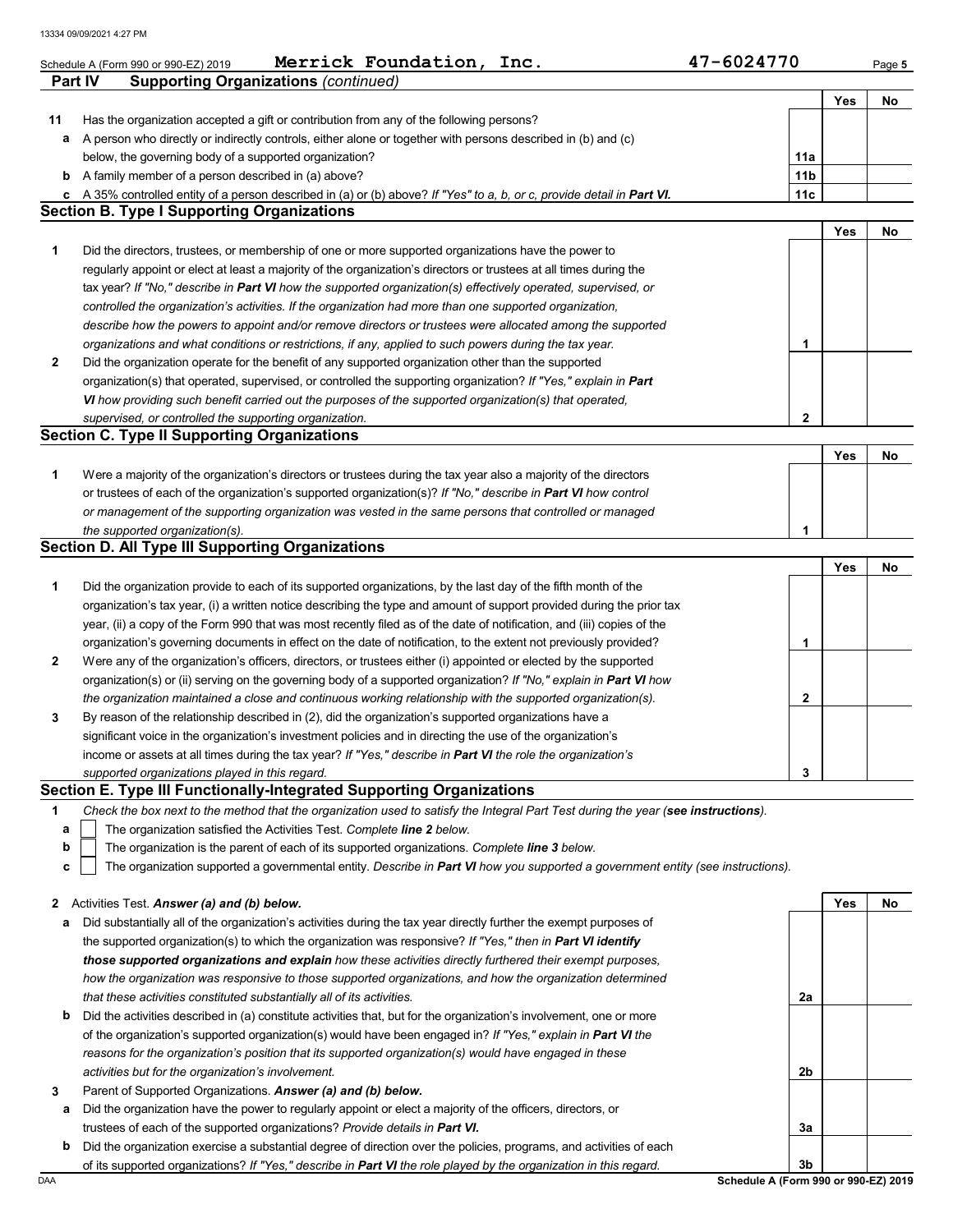| Merrick Foundation, Inc.<br>Schedule A (Form 990 or 990-EZ) 2019                                                                                             |                         | 47-6024770     | Page 6                         |
|--------------------------------------------------------------------------------------------------------------------------------------------------------------|-------------------------|----------------|--------------------------------|
| Type III Non-Functionally Integrated 509(a)(3) Supporting Organizations<br><b>Part V</b>                                                                     |                         |                |                                |
| Check here if the organization satisfied the Integral Part Test as a qualifying trust on Nov. 20, 1970 (explain in Part VI). See<br>1                        |                         |                |                                |
| instructions. All other Type III non-functionally integrated supporting organizations must complete Sections A through E.<br>Section A - Adjusted Net Income |                         | (A) Prior Year | (B) Current Year               |
|                                                                                                                                                              |                         |                | (optional)                     |
| Net short-term capital gain<br>1<br>$\mathbf{2}$                                                                                                             | 1<br>$\mathbf{2}$       |                |                                |
| Recoveries of prior-year distributions<br>3                                                                                                                  | 3                       |                |                                |
| Other gross income (see instructions)<br>Add lines 1 through 3.<br>4                                                                                         | 4                       |                |                                |
| 5<br>Depreciation and depletion                                                                                                                              | 5                       |                |                                |
| 6<br>Portion of operating expenses paid or incurred for production or                                                                                        |                         |                |                                |
| collection of gross income or for management, conservation, or                                                                                               |                         |                |                                |
| maintenance of property held for production of income (see instructions)                                                                                     | 6                       |                |                                |
| 7<br>Other expenses (see instructions)                                                                                                                       | $\overline{7}$          |                |                                |
| 8<br>Adjusted Net Income (subtract lines 5, 6, and 7 from line 4)                                                                                            | 8                       |                |                                |
| <b>Section B - Minimum Asset Amount</b>                                                                                                                      |                         | (A) Prior Year | (B) Current Year<br>(optional) |
| Aggregate fair market value of all non-exempt-use assets (see<br>1.                                                                                          |                         |                |                                |
| instructions for short tax year or assets held for part of year):                                                                                            |                         |                |                                |
| <b>a</b> Average monthly value of securities                                                                                                                 | 1a                      |                |                                |
| b<br>Average monthly cash balances                                                                                                                           | 1 <sub>b</sub>          |                |                                |
| Fair market value of other non-exempt-use assets<br>c                                                                                                        | 1c                      |                |                                |
| Total (add lines 1a, 1b, and 1c)<br>d                                                                                                                        | 1d                      |                |                                |
| <b>Discount</b> claimed for blockage or other<br>е                                                                                                           |                         |                |                                |
| factors (explain in detail in Part VI):                                                                                                                      |                         |                |                                |
| $\mathbf{2}$<br>Acquisition indebtedness applicable to non-exempt-use assets                                                                                 | $\mathbf{2}$            |                |                                |
| Subtract line 2 from line 1d.<br>3                                                                                                                           | 3                       |                |                                |
| Cash deemed held for exempt use. Enter 1-1/2% of line 3 (for greater amount,<br>4                                                                            |                         |                |                                |
| see instructions)                                                                                                                                            | 4                       |                |                                |
| 5<br>Net value of non-exempt-use assets (subtract line 4 from line 3)                                                                                        | 5                       |                |                                |
| 6<br>Multiply line 5 by .035.                                                                                                                                | 6                       |                |                                |
| 7<br>Recoveries of prior-year distributions                                                                                                                  | $\overline{7}$          |                |                                |
| 8<br>Minimum Asset Amount (add line 7 to line 6)                                                                                                             | 8                       |                |                                |
| <b>Section C - Distributable Amount</b>                                                                                                                      |                         |                | <b>Current Year</b>            |
| Adjusted net income for prior year (from Section A, line 8, Column A)<br>1                                                                                   | 1                       |                |                                |
| Enter 85% of line 1.<br>$\mathbf{2}$                                                                                                                         | $\mathbf{2}$            |                |                                |
| 3<br>Minimum asset amount for prior year (from Section B, line 8, Column A)                                                                                  | 3                       |                |                                |
| 4<br>Enter greater of line 2 or line 3.                                                                                                                      | $\overline{\mathbf{4}}$ |                |                                |
| 5<br>Income tax imposed in prior year                                                                                                                        | 5                       |                |                                |
| 6<br><b>Distributable Amount.</b> Subtract line 5 from line 4, unless subject to                                                                             |                         |                |                                |
| emergency temporary reduction (see instructions).                                                                                                            | 6                       |                |                                |

**7** instructions). Check here if the current year is the organization's first as a non-functionally integrated Type III supporting organization (see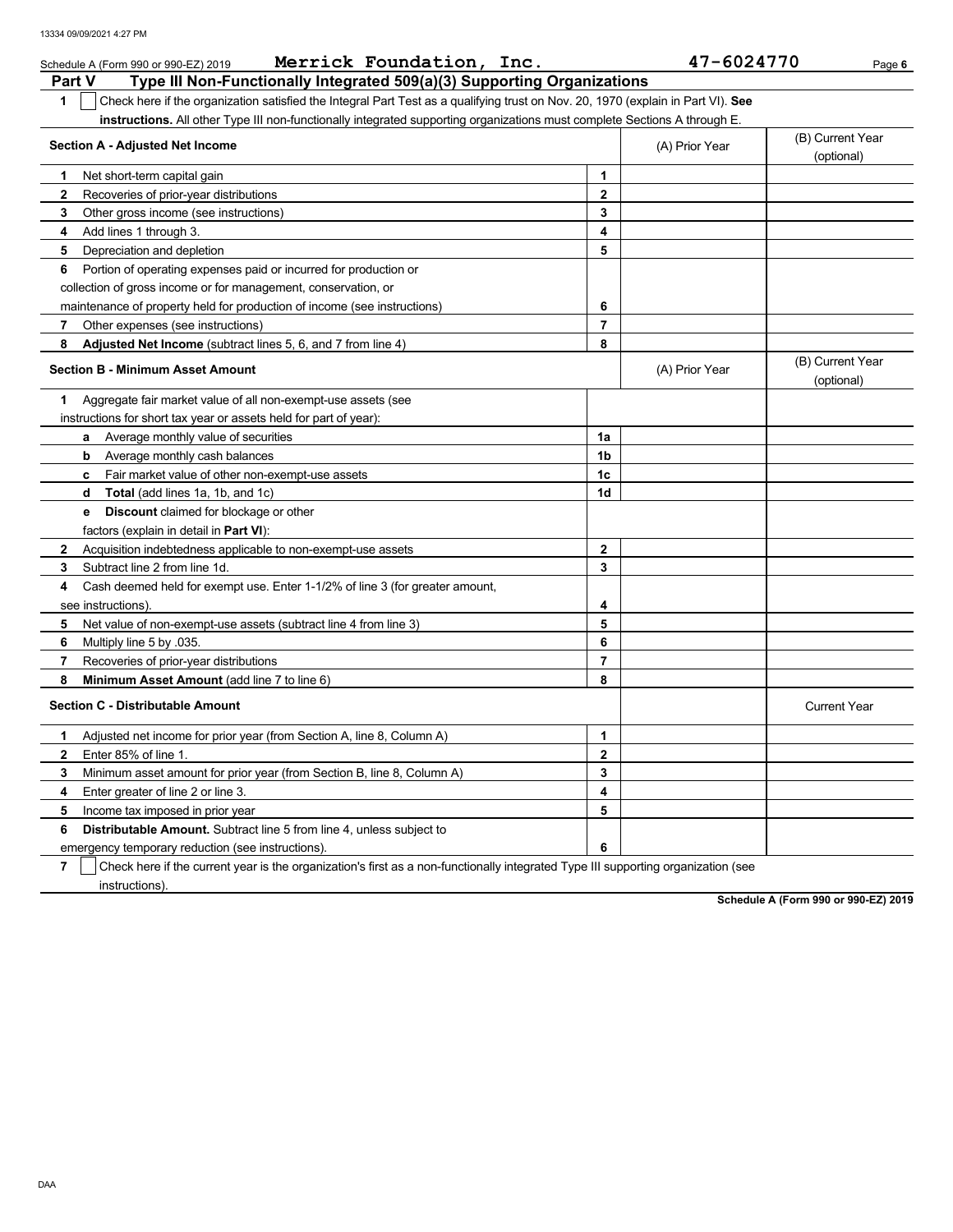|               | Merrick Foundation, Inc.<br>Schedule A (Form 990 or 990-EZ) 2019                           |                             | 47-6024770                            | Page 7                                         |
|---------------|--------------------------------------------------------------------------------------------|-----------------------------|---------------------------------------|------------------------------------------------|
| <b>Part V</b> | Type III Non-Functionally Integrated 509(a)(3) Supporting Organizations (continued)        |                             |                                       |                                                |
|               | <b>Section D - Distributions</b>                                                           |                             |                                       | <b>Current Year</b>                            |
| 1             | Amounts paid to supported organizations to accomplish exempt purposes                      |                             |                                       |                                                |
| $\mathbf{2}$  | Amounts paid to perform activity that directly furthers exempt purposes of supported       |                             |                                       |                                                |
|               | organizations, in excess of income from activity                                           |                             |                                       |                                                |
| 3             | Administrative expenses paid to accomplish exempt purposes of supported organizations      |                             |                                       |                                                |
| 4             | Amounts paid to acquire exempt-use assets                                                  |                             |                                       |                                                |
| 5             | Qualified set-aside amounts (prior IRS approval required)                                  |                             |                                       |                                                |
| 6             | Other distributions (describe in Part VI). See instructions.                               |                             |                                       |                                                |
| 7             | Total annual distributions. Add lines 1 through 6.                                         |                             |                                       |                                                |
| 8             | Distributions to attentive supported organizations to which the organization is responsive |                             |                                       |                                                |
|               | (provide details in <b>Part VI</b> ). See instructions.                                    |                             |                                       |                                                |
| 9             | Distributable amount for 2019 from Section C, line 6                                       |                             |                                       |                                                |
| 10            | Line 8 amount divided by line 9 amount                                                     |                             |                                       |                                                |
|               |                                                                                            | (i)                         | (ii)                                  | (iii)                                          |
|               | <b>Section E - Distribution Allocations (see instructions)</b>                             | <b>Excess Distributions</b> | <b>Underdistributions</b><br>Pre-2019 | <b>Distributable</b><br><b>Amount for 2019</b> |
| 1             | Distributable amount for 2019 from Section C, line 6                                       |                             |                                       |                                                |
| $\mathbf{2}$  | Underdistributions, if any, for years prior to 2019                                        |                             |                                       |                                                |
|               | (reasonable cause required-explain in Part VI). See                                        |                             |                                       |                                                |
|               | instructions.                                                                              |                             |                                       |                                                |
| 3             | Excess distributions carryover, if any, to 2019                                            |                             |                                       |                                                |
|               |                                                                                            |                             |                                       |                                                |
|               |                                                                                            |                             |                                       |                                                |
|               |                                                                                            |                             |                                       |                                                |
|               |                                                                                            |                             |                                       |                                                |
|               |                                                                                            |                             |                                       |                                                |
|               | f Total of lines 3a through e                                                              |                             |                                       |                                                |
|               | <b>g</b> Applied to underdistributions of prior years                                      |                             |                                       |                                                |
|               | h Applied to 2019 distributable amount                                                     |                             |                                       |                                                |
| т.            | Carryover from 2014 not applied (see instructions)                                         |                             |                                       |                                                |
|               | Remainder. Subtract lines 3g, 3h, and 3i from 3f.                                          |                             |                                       |                                                |
| 4             | Distributions for 2019 from                                                                |                             |                                       |                                                |
|               | Section D. line 7:<br>\$                                                                   |                             |                                       |                                                |
|               | <b>a</b> Applied to underdistributions of prior years                                      |                             |                                       |                                                |
|               | <b>b</b> Applied to 2019 distributable amount                                              |                             |                                       |                                                |
|               | c Remainder. Subtract lines 4a and 4b from 4.                                              |                             |                                       |                                                |
| 5             | Remaining underdistributions for years prior to 2019, if                                   |                             |                                       |                                                |
|               | any. Subtract lines 3g and 4a from line 2. For result                                      |                             |                                       |                                                |
|               | greater than zero, explain in Part VI. See instructions.                                   |                             |                                       |                                                |
| 6             | Remaining underdistributions for 2019. Subtract lines 3h                                   |                             |                                       |                                                |
|               | and 4b from line 1. For result greater than zero, explain in                               |                             |                                       |                                                |
|               | Part VI. See instructions.                                                                 |                             |                                       |                                                |
| 7             | Excess distributions carryover to 2020. Add lines 3j                                       |                             |                                       |                                                |
|               | and 4c.                                                                                    |                             |                                       |                                                |
| 8             | Breakdown of line 7:                                                                       |                             |                                       |                                                |
|               |                                                                                            |                             |                                       |                                                |
|               |                                                                                            |                             |                                       |                                                |
|               |                                                                                            |                             |                                       |                                                |
|               |                                                                                            |                             |                                       |                                                |
|               | <b>e</b> Excess from 2019                                                                  |                             |                                       |                                                |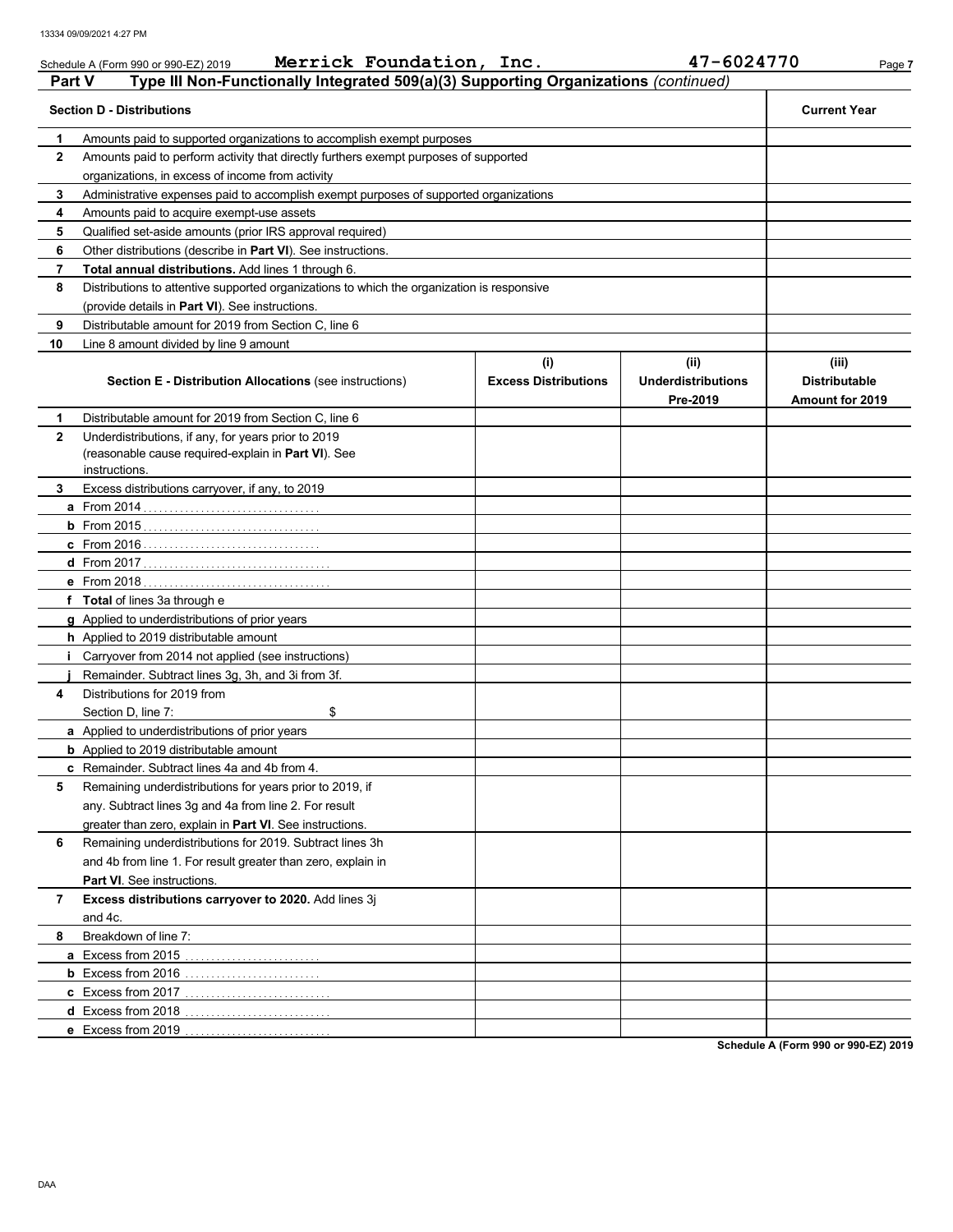|         | Schedule A (Form 990 or 990-EZ) 2019   | Merrick Foundation, Inc. |                                                                                                | 47-6024770                                                                                                                                                                                                                                                                                                                                                                                                                                                                                | Page 8 |
|---------|----------------------------------------|--------------------------|------------------------------------------------------------------------------------------------|-------------------------------------------------------------------------------------------------------------------------------------------------------------------------------------------------------------------------------------------------------------------------------------------------------------------------------------------------------------------------------------------------------------------------------------------------------------------------------------------|--------|
| Part VI |                                        |                          | lines 2, 5, and 6. Also complete this part for any additional information. (See instructions.) | Supplemental Information. Provide the explanations required by Part II, line 10; Part II, line 17a or 17b; Part<br>III, line 12; Part IV, Section A, lines 1, 2, 3b, 3c, 4b, 4c, 5a, 6, 9a, 9b, 9c, 11a, 11b, and 11c; Part IV, Section<br>B, lines 1 and 2; Part IV, Section C, line 1; Part IV, Section D, lines 2 and 3; Part IV, Section E, lines 1c, 2a, 2b,<br>3a, and 3b; Part V, line 1; Part V, Section B, line 1e; Part V, Section D, lines 5, 6, and 8; and Part V, Section E, |        |
|         | Part II, Line 10 - Other Income Detail |                          |                                                                                                |                                                                                                                                                                                                                                                                                                                                                                                                                                                                                           |        |
|         | Other Income                           | \$                       | 317,518                                                                                        |                                                                                                                                                                                                                                                                                                                                                                                                                                                                                           |        |
|         |                                        |                          |                                                                                                |                                                                                                                                                                                                                                                                                                                                                                                                                                                                                           |        |
|         |                                        |                          |                                                                                                |                                                                                                                                                                                                                                                                                                                                                                                                                                                                                           |        |
|         |                                        |                          |                                                                                                |                                                                                                                                                                                                                                                                                                                                                                                                                                                                                           |        |
|         |                                        |                          |                                                                                                |                                                                                                                                                                                                                                                                                                                                                                                                                                                                                           |        |
|         |                                        |                          |                                                                                                |                                                                                                                                                                                                                                                                                                                                                                                                                                                                                           |        |
|         |                                        |                          |                                                                                                |                                                                                                                                                                                                                                                                                                                                                                                                                                                                                           |        |
|         |                                        |                          |                                                                                                |                                                                                                                                                                                                                                                                                                                                                                                                                                                                                           |        |
|         |                                        |                          |                                                                                                |                                                                                                                                                                                                                                                                                                                                                                                                                                                                                           |        |
|         |                                        |                          |                                                                                                |                                                                                                                                                                                                                                                                                                                                                                                                                                                                                           |        |
|         |                                        |                          |                                                                                                |                                                                                                                                                                                                                                                                                                                                                                                                                                                                                           |        |
|         |                                        |                          |                                                                                                |                                                                                                                                                                                                                                                                                                                                                                                                                                                                                           |        |
|         |                                        |                          |                                                                                                |                                                                                                                                                                                                                                                                                                                                                                                                                                                                                           |        |
|         |                                        |                          |                                                                                                |                                                                                                                                                                                                                                                                                                                                                                                                                                                                                           |        |
|         |                                        |                          |                                                                                                |                                                                                                                                                                                                                                                                                                                                                                                                                                                                                           |        |
|         |                                        |                          |                                                                                                |                                                                                                                                                                                                                                                                                                                                                                                                                                                                                           |        |
|         |                                        |                          |                                                                                                |                                                                                                                                                                                                                                                                                                                                                                                                                                                                                           |        |
|         |                                        |                          |                                                                                                |                                                                                                                                                                                                                                                                                                                                                                                                                                                                                           |        |
|         |                                        |                          |                                                                                                |                                                                                                                                                                                                                                                                                                                                                                                                                                                                                           |        |
|         |                                        |                          |                                                                                                |                                                                                                                                                                                                                                                                                                                                                                                                                                                                                           |        |
|         |                                        |                          |                                                                                                |                                                                                                                                                                                                                                                                                                                                                                                                                                                                                           |        |
|         |                                        |                          |                                                                                                |                                                                                                                                                                                                                                                                                                                                                                                                                                                                                           |        |
|         |                                        |                          |                                                                                                |                                                                                                                                                                                                                                                                                                                                                                                                                                                                                           |        |
|         |                                        |                          |                                                                                                |                                                                                                                                                                                                                                                                                                                                                                                                                                                                                           |        |
|         |                                        |                          |                                                                                                |                                                                                                                                                                                                                                                                                                                                                                                                                                                                                           |        |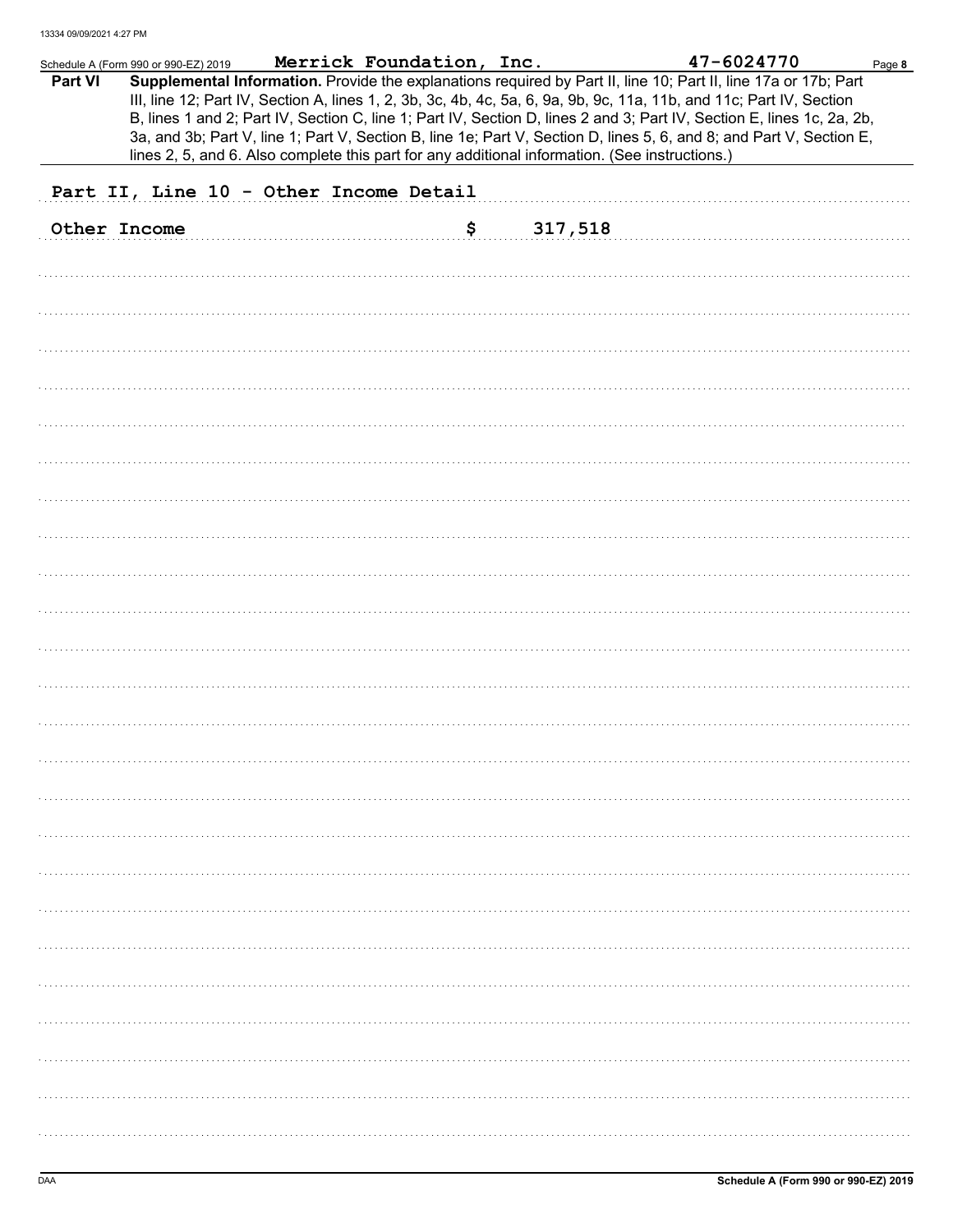Department of the Treasury Internal Revenue Service

**(Form 990, 990-EZ,**

## **Schedule of Contributors Schedule B**

**or 990-PF) Attach to Form 990, Form 990-EZ, or Form 990-PF. Go to** *www.irs.gov/Form990* **for the latest information.** OMB No. 1545-0047

**2019**

**Employer identification number**

|  | Name of the organization |
|--|--------------------------|
|--|--------------------------|

### **Merrick Foundation, Inc. 47-6024770**

**Organization type** (check one):

| Filers of:         | Section:                                                                    |  |  |  |  |  |  |
|--------------------|-----------------------------------------------------------------------------|--|--|--|--|--|--|
| Form 990 or 990-EZ | $ \mathbf{X} $ 501(c)( $3$ ) (enter number) organization                    |  |  |  |  |  |  |
|                    | $4947(a)(1)$ nonexempt charitable trust not treated as a private foundation |  |  |  |  |  |  |
|                    | 527 political organization                                                  |  |  |  |  |  |  |
| Form 990-PF        | 501(c)(3) exempt private foundation                                         |  |  |  |  |  |  |
|                    | 4947(a)(1) nonexempt charitable trust treated as a private foundation       |  |  |  |  |  |  |
|                    | 501(c)(3) taxable private foundation                                        |  |  |  |  |  |  |

Check if your organization is covered by the **General Rule** or a **Special Rule. Note:** Only a section 501(c)(7), (8), or (10) organization can check boxes for both the General Rule and a Special Rule. See **instructions** 

### **General Rule**

 $|\;\;|$  For an organization filing Form 990, 990-EZ, or 990-PF that received, during the year, contributions totaling \$5,000 or more (in money or property) from any one contributor. Complete Parts I and II. See instructions for determining a contributor's total contributions.

### **Special Rules**

 $\bar{\bm{\mathrm{X}}}$  For an organization described in section 501(c)(3) filing Form 990 or 990-EZ that met the 33<sup>1</sup>/3% support test of the regulations under sections 509(a)(1) and 170(b)(1)(A)(vi), that checked Schedule A (Form 990 or 990-EZ), Part II, line 13, 16a, or 16b, and that received from any one contributor, during the year, total contributions of the greater of **(1)** \$5,000; or **(2)** 2% of the amount on (i) Form 990, Part VIII, line 1h; or (ii) Form 990-EZ, line 1. Complete Parts I and II.

literary, or educational purposes, or for the prevention of cruelty to children or animals. Complete Parts I (entering For an organization described in section 501(c)(7), (8), or (10) filing Form 990 or 990-EZ that received from any one contributor, during the year, total contributions of more than \$1,000 *exclusively* for religious, charitable, scientific, "N/A" in column (b) instead of the contributor name and address), II, and III.

For an organization described in section 501(c)(7), (8), or (10) filing Form 990 or 990-EZ that received from any one contributor, during the year, contributions *exclusively* for religious, charitable, etc., purposes, but no such contributions totaled more than \$1,000. If this box is checked, enter here the total contributions that were received during the year for an *exclusively* religious, charitable, etc., purpose. Don't complete any of the parts unless the **General Rule** applies to this organization because it received *nonexclusively* religious, charitable, etc., contributions totaling \$5,000 or more during the year . . . . . . . . . . . . . . . . . . . . . . . . . . . . . . . . . . . . . . . . . . . . . . . . . . . . . . . . . . . . . . . . . . . . . . . . . . . . . . . . . .

990-EZ, or 990-PF), but it **must** answer "No" on Part IV, line 2, of its Form 990; or check the box on line H of its Form 990-EZ or on its Form 990-PF, Part I, line 2, to certify that it doesn't meet the filing requirements of Schedule B (Form 990, 990-EZ, or 990-PF). **Caution:** An organization that isn't covered by the General Rule and/or the Special Rules doesn't file Schedule B (Form 990,

**For Paperwork Reduction Act Notice, see the instructions for Form 990, 990-EZ, or 990-PF.**

▶

\$ . . . . . . . . . . . . . . . . . . . . . . . . . . . .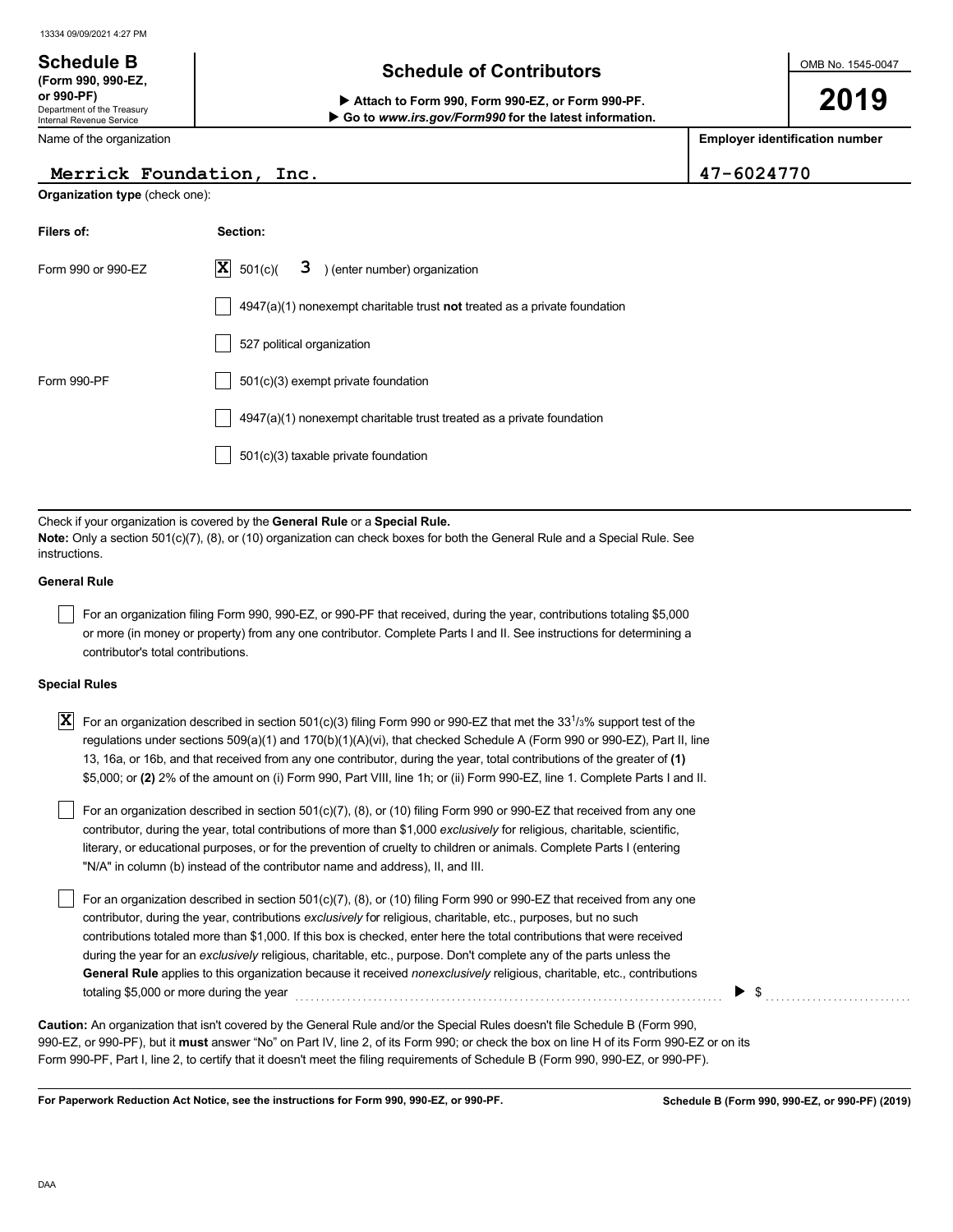| Name of organization  | Schedule B (Form 990, 990-EZ, or 990-PF) (2019)                                                       |                                   | Page 1 of 1<br>Page 2<br><b>Employer identification number</b>                                           |
|-----------------------|-------------------------------------------------------------------------------------------------------|-----------------------------------|----------------------------------------------------------------------------------------------------------|
|                       | Merrick Foundation, Inc.                                                                              |                                   | 47-6024770                                                                                               |
| Part I                | <b>Contributors</b> (see instructions). Use duplicate copies of Part I if additional space is needed. |                                   |                                                                                                          |
| (a)<br>No.            | (b)<br>Name, address, and ZIP + 4                                                                     | (c)<br><b>Total contributions</b> | (d)<br>Type of contribution                                                                              |
| $\mathbf{1}_{\ldots}$ | Dan & Sue Monaghan<br>2736 20th St<br>Central City<br>NE 68826                                        | 60,007<br>\$                      | X<br>Person<br>Payroll<br>Noncash<br>(Complete Part II for<br>noncash contributions.)                    |
| (a)<br>No.            | (b)<br>Name, address, and ZIP + 4                                                                     | (c)<br><b>Total contributions</b> | (d)<br>Type of contribution                                                                              |
| $2_{\ldots}$          | Bison Athletic Booster Club<br>1842 Pintail Lane<br>Central City<br>NE 68826                          | 14,715<br>\$                      | X<br>Person<br>Payroll<br>Noncash<br>(Complete Part II for<br>noncash contributions.)                    |
| (a)<br>No.            | (b)<br>Name, address, and ZIP + 4                                                                     | (c)<br><b>Total contributions</b> | (d)<br>Type of contribution                                                                              |
| $3_{\ldots}$          | Patricia Campbell<br>PO Box 29526<br>Lincoln<br>NE 68529                                              | 100,000<br>\$                     | X<br>Person<br>Payroll<br>Noncash<br>(Complete Part II for<br>noncash contributions.)                    |
| (a)<br>No.            | (b)<br>Name, address, and ZIP + 4                                                                     | (c)<br><b>Total contributions</b> | (d)<br>Type of contribution                                                                              |
| 4                     | Lois Thomas<br>4435 E Eden<br>Lincoln<br>NE 68506                                                     | 50,000<br>\$                      | X<br>Person<br><b>Payroll</b><br>Noncash<br>(Complete Part II for<br>noncash contributions.)             |
| (a)<br>No.            | (b)<br>Name, address, and ZIP + 4                                                                     | (c)<br><b>Total contributions</b> | (d)<br>Type of contribution                                                                              |
| $\overline{5}$        | Willis C Lenz Estate<br>2469 Canterbury Lane<br>Sidney<br>NE 69162                                    | 50,000<br>\$                      | Person<br>Payroll<br><b>Noncash</b><br>(Complete Part II for<br>noncash contributions.)                  |
| (a)                   | (b)                                                                                                   | (c)                               | (d)                                                                                                      |
| No.                   | Name, address, and ZIP + 4                                                                            | <b>Total contributions</b><br>\$  | Type of contribution<br>Person<br>Payroll<br>Noncash<br>(Complete Part II for<br>noncash contributions.) |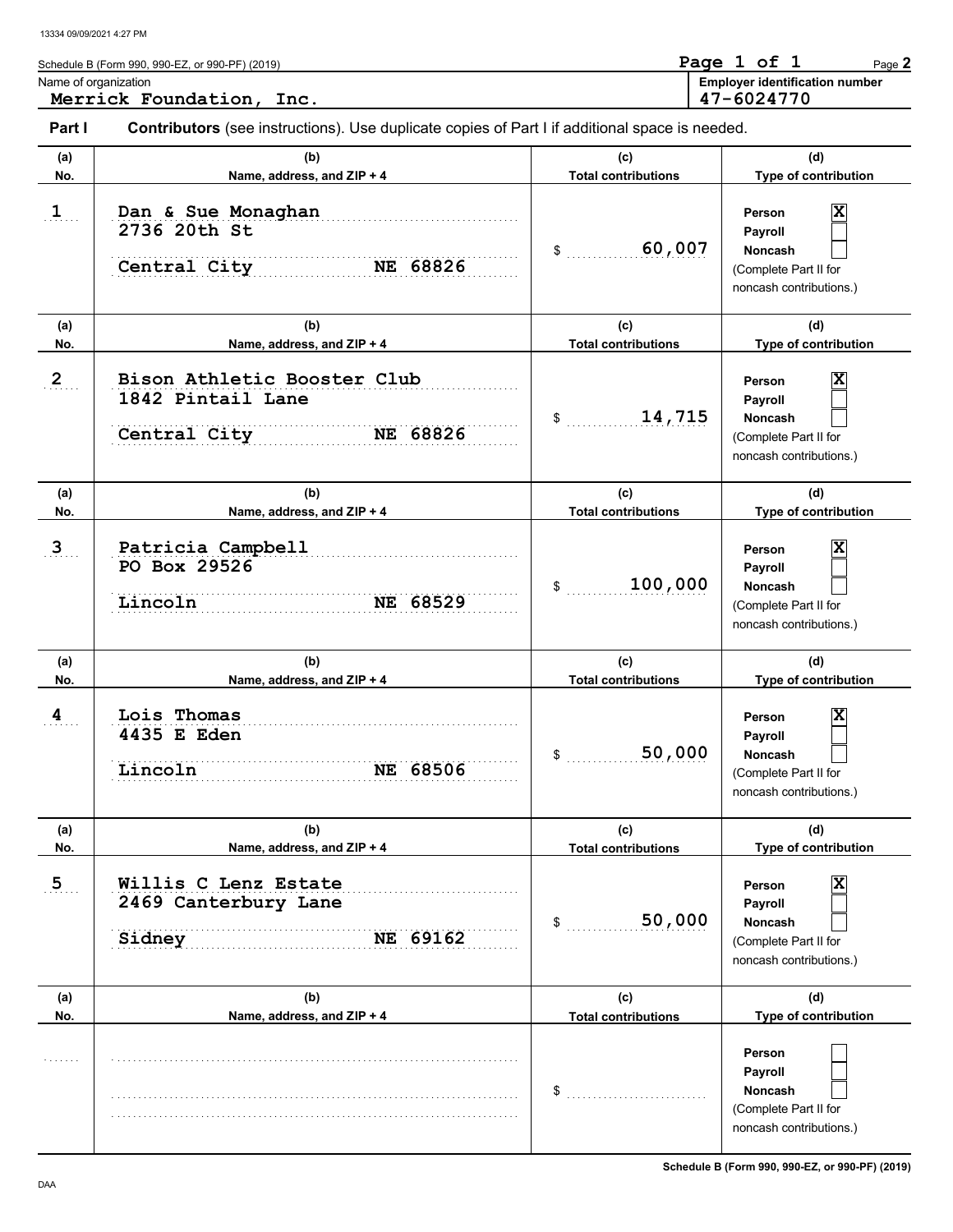Department of the Treasury Internal Revenue Service

**(Form 990)**

## **SCHEDULE D Supplemental Financial Statements**

 **Attach to Form 990. Part IV, line 6, 7, 8, 9, 10, 11a, 11b, 11c, 11d, 11e, 11f, 12a, or 12b. Complete if the organization answered "Yes" on Form 990,** ▶ Go to www.irs.gov/Form990 for instructions and the latest information.

**Employer identification number**

**2019**

**Open to Public Inspection**

OMB No. 1545-0047

|   | Name of the organization                                                                                                                                                                             | <b>Employer identification number</b>                                                        |                                                                                                                                                                                                                                |  |  |  |
|---|------------------------------------------------------------------------------------------------------------------------------------------------------------------------------------------------------|----------------------------------------------------------------------------------------------|--------------------------------------------------------------------------------------------------------------------------------------------------------------------------------------------------------------------------------|--|--|--|
|   |                                                                                                                                                                                                      |                                                                                              | 47-6024770                                                                                                                                                                                                                     |  |  |  |
|   | Merrick Foundation, Inc.<br>Organizations Maintaining Donor Advised Funds or Other Similar Funds or Accounts.<br>Part I<br>Complete if the organization answered "Yes" on Form 990, Part IV, line 6. |                                                                                              |                                                                                                                                                                                                                                |  |  |  |
|   |                                                                                                                                                                                                      | (a) Donor advised funds                                                                      | (b) Funds and other accounts                                                                                                                                                                                                   |  |  |  |
| 1 | Total number at end of year                                                                                                                                                                          | 6                                                                                            | 168                                                                                                                                                                                                                            |  |  |  |
| 2 |                                                                                                                                                                                                      | 70,207                                                                                       | 484,716                                                                                                                                                                                                                        |  |  |  |
| 3 |                                                                                                                                                                                                      | 56,000<br>$\overline{\phantom{a}}$ and $\overline{\phantom{a}}$ and $\overline{\phantom{a}}$ | 492,146                                                                                                                                                                                                                        |  |  |  |
| 4 |                                                                                                                                                                                                      | 367,709                                                                                      | 13,497,350                                                                                                                                                                                                                     |  |  |  |
| 5 | Did the organization inform all donors and donor advisors in writing that the assets held in donor advised                                                                                           |                                                                                              |                                                                                                                                                                                                                                |  |  |  |
|   |                                                                                                                                                                                                      |                                                                                              | $ X $ Yes<br>No                                                                                                                                                                                                                |  |  |  |
| 6 | Did the organization inform all grantees, donors, and donor advisors in writing that grant funds can be used                                                                                         |                                                                                              |                                                                                                                                                                                                                                |  |  |  |
|   | only for charitable purposes and not for the benefit of the donor or donor advisor, or for any other purpose                                                                                         |                                                                                              |                                                                                                                                                                                                                                |  |  |  |
|   |                                                                                                                                                                                                      |                                                                                              | $X$ Yes<br>No                                                                                                                                                                                                                  |  |  |  |
|   | Part II<br><b>Conservation Easements.</b>                                                                                                                                                            |                                                                                              |                                                                                                                                                                                                                                |  |  |  |
|   | Complete if the organization answered "Yes" on Form 990, Part IV, line 7.                                                                                                                            |                                                                                              |                                                                                                                                                                                                                                |  |  |  |
|   | Purpose(s) of conservation easements held by the organization (check all that apply).                                                                                                                |                                                                                              |                                                                                                                                                                                                                                |  |  |  |
|   | Preservation of land for public use (for example, recreation or education)                                                                                                                           | Preservation of a historically important land area                                           |                                                                                                                                                                                                                                |  |  |  |
|   | Protection of natural habitat                                                                                                                                                                        | Preservation of a certified historic structure                                               |                                                                                                                                                                                                                                |  |  |  |
|   | Preservation of open space                                                                                                                                                                           |                                                                                              |                                                                                                                                                                                                                                |  |  |  |
| 2 | Complete lines 2a through 2d if the organization held a qualified conservation contribution in the form of a conservation                                                                            |                                                                                              |                                                                                                                                                                                                                                |  |  |  |
|   | easement on the last day of the tax year.                                                                                                                                                            |                                                                                              | Held at the End of the Tax Year                                                                                                                                                                                                |  |  |  |
| а |                                                                                                                                                                                                      |                                                                                              | 2a                                                                                                                                                                                                                             |  |  |  |
| b |                                                                                                                                                                                                      |                                                                                              | 2 <sub>b</sub>                                                                                                                                                                                                                 |  |  |  |
| с |                                                                                                                                                                                                      |                                                                                              | 2c                                                                                                                                                                                                                             |  |  |  |
| d | Number of conservation easements included in (c) acquired after 7/25/06, and not on a                                                                                                                |                                                                                              |                                                                                                                                                                                                                                |  |  |  |
|   | historic structure listed in the National Register                                                                                                                                                   |                                                                                              | 2d                                                                                                                                                                                                                             |  |  |  |
| 3 | Number of conservation easements modified, transferred, released, extinguished, or terminated by the organization during the                                                                         |                                                                                              |                                                                                                                                                                                                                                |  |  |  |
|   | tax year $\blacktriangleright$                                                                                                                                                                       |                                                                                              |                                                                                                                                                                                                                                |  |  |  |
|   | Number of states where property subject to conservation easement is located ▶                                                                                                                        |                                                                                              |                                                                                                                                                                                                                                |  |  |  |
| 5 | Does the organization have a written policy regarding the periodic monitoring, inspection, handling of                                                                                               |                                                                                              |                                                                                                                                                                                                                                |  |  |  |
|   | violations, and enforcement of the conservation easements it holds?                                                                                                                                  |                                                                                              | Yes<br>No                                                                                                                                                                                                                      |  |  |  |
| 6 | Staff and volunteer hours devoted to monitoring, inspecting, handling of violations, and enforcing conservation easements during the year                                                            |                                                                                              |                                                                                                                                                                                                                                |  |  |  |
| 7 | Amount of expenses incurred in monitoring, inspecting, handling of violations, and enforcing conservation easements during the year<br>▶ \$                                                          |                                                                                              |                                                                                                                                                                                                                                |  |  |  |
|   | Does each conservation easement reported on line 2(d) above satisfy the requirements of section 170(h)(4)(B)(i)                                                                                      |                                                                                              |                                                                                                                                                                                                                                |  |  |  |
|   | and section $170(h)(4)(B)(ii)$ ?                                                                                                                                                                     |                                                                                              | Yes<br>No                                                                                                                                                                                                                      |  |  |  |
| 9 | In Part XIII, describe how the organization reports conservation easements in its revenue and expense statement and                                                                                  |                                                                                              |                                                                                                                                                                                                                                |  |  |  |
|   | balance sheet, and include, if applicable, the text of the footnote to the organization's financial statements that describes the                                                                    |                                                                                              |                                                                                                                                                                                                                                |  |  |  |
|   | organization's accounting for conservation easements.                                                                                                                                                |                                                                                              |                                                                                                                                                                                                                                |  |  |  |
|   | Organizations Maintaining Collections of Art, Historical Treasures, or Other Similar Assets.<br><b>Part III</b><br>Complete if the organization answered "Yes" on Form 990, Part IV, line 8.         |                                                                                              |                                                                                                                                                                                                                                |  |  |  |
|   | 1a If the organization elected, as permitted under FASB ASC 958, not to report in its revenue statement and balance sheet works                                                                      |                                                                                              |                                                                                                                                                                                                                                |  |  |  |
|   | of art, historical treasures, or other similar assets held for public exhibition, education, or research in furtherance of public                                                                    |                                                                                              |                                                                                                                                                                                                                                |  |  |  |
|   | service, provide in Part XIII the text of the footnote to its financial statements that describes these items.                                                                                       |                                                                                              |                                                                                                                                                                                                                                |  |  |  |
| b | If the organization elected, as permitted under FASB ASC 958, to report in its revenue statement and balance sheet works of                                                                          |                                                                                              |                                                                                                                                                                                                                                |  |  |  |
|   | art, historical treasures, or other similar assets held for public exhibition, education, or research in furtherance of public service,                                                              |                                                                                              |                                                                                                                                                                                                                                |  |  |  |
|   | provide the following amounts relating to these items:                                                                                                                                               |                                                                                              |                                                                                                                                                                                                                                |  |  |  |
|   | (i)                                                                                                                                                                                                  |                                                                                              |                                                                                                                                                                                                                                |  |  |  |
|   | (ii) Assets included in Form 990, Part X                                                                                                                                                             |                                                                                              | and the complete state of the complete state of the complete state of the complete state of the complete state of the complete state of the complete state of the complete state of the complete state of the complete state o |  |  |  |
| 2 | If the organization received or held works of art, historical treasures, or other similar assets for financial gain, provide the                                                                     |                                                                                              |                                                                                                                                                                                                                                |  |  |  |
|   | following amounts required to be reported under FASB ASC 958 relating to these items:                                                                                                                |                                                                                              |                                                                                                                                                                                                                                |  |  |  |
| a | Revenue included on Form 990, Part VIII, line 1                                                                                                                                                      |                                                                                              | $\frac{1}{2}$<br>▶                                                                                                                                                                                                             |  |  |  |
|   |                                                                                                                                                                                                      |                                                                                              |                                                                                                                                                                                                                                |  |  |  |

|     | For Paperwork Reduction Act Notice, see the Instructions for Form 990. |
|-----|------------------------------------------------------------------------|
| DAA |                                                                        |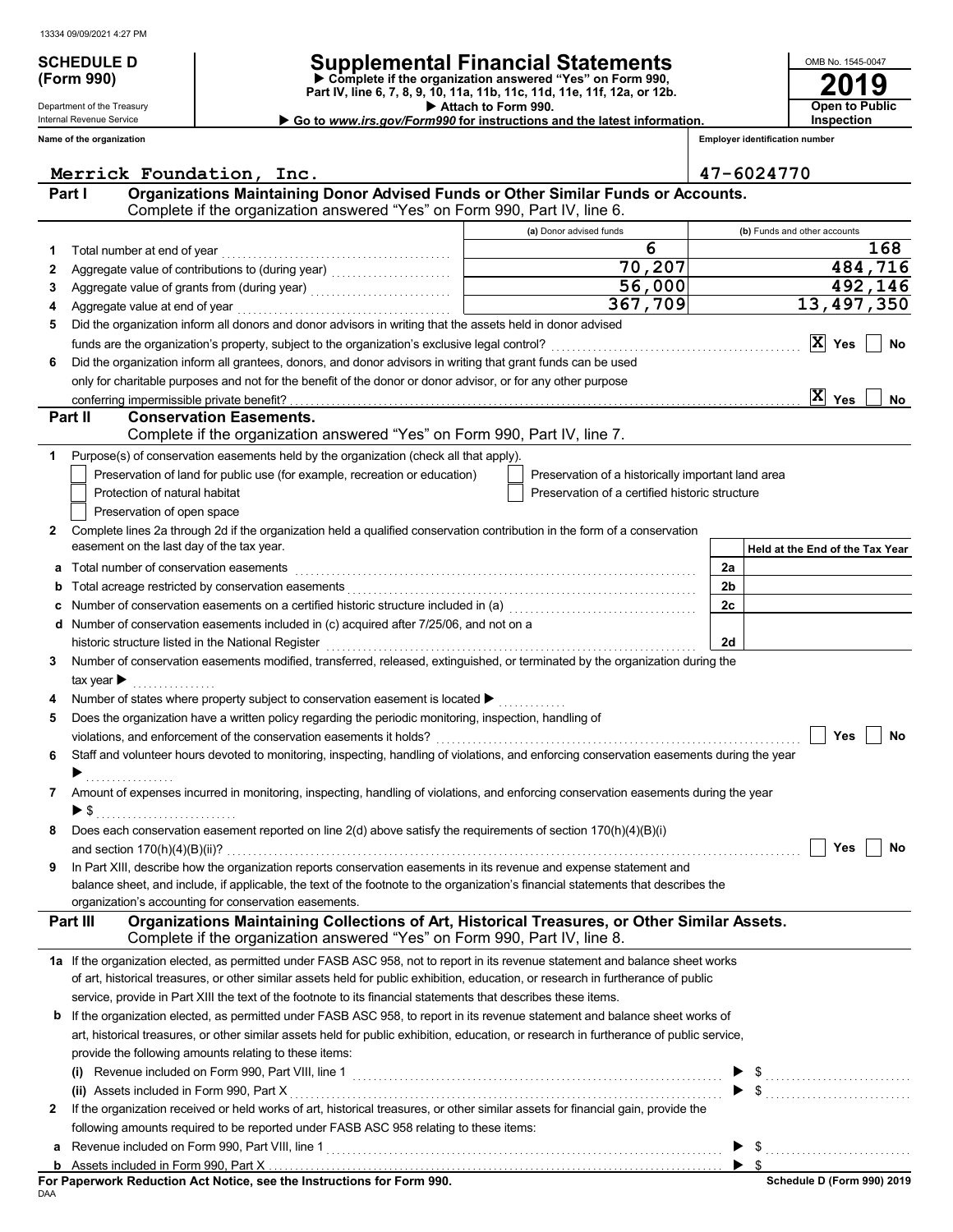|   | Schedule D (Form 990) 2019                                                                                                                                                                                                      | Merrick Foundation, Inc. |                          |                    | 47-6024770           |        |                     | Page 2    |
|---|---------------------------------------------------------------------------------------------------------------------------------------------------------------------------------------------------------------------------------|--------------------------|--------------------------|--------------------|----------------------|--------|---------------------|-----------|
|   | Organizations Maintaining Collections of Art, Historical Treasures, or Other Similar Assets (continued)<br><b>Part III</b>                                                                                                      |                          |                          |                    |                      |        |                     |           |
| 3 | Using the organization's acquisition, accession, and other records, check any of the following that make significant use of its<br>collection items (check all that apply):                                                     |                          |                          |                    |                      |        |                     |           |
| a | Public exhibition                                                                                                                                                                                                               | d                        | Loan or exchange program |                    |                      |        |                     |           |
| b | Scholarly research                                                                                                                                                                                                              | е                        |                          |                    |                      |        |                     |           |
| c | Preservation for future generations                                                                                                                                                                                             |                          |                          |                    |                      |        |                     |           |
|   | Provide a description of the organization's collections and explain how they further the organization's exempt purpose in Part                                                                                                  |                          |                          |                    |                      |        |                     |           |
|   | XIII.                                                                                                                                                                                                                           |                          |                          |                    |                      |        |                     |           |
| 5 | During the year, did the organization solicit or receive donations of art, historical treasures, or other similar                                                                                                               |                          |                          |                    |                      |        |                     |           |
|   |                                                                                                                                                                                                                                 |                          |                          |                    |                      |        | Yes                 | No        |
|   | <b>Part IV</b><br><b>Escrow and Custodial Arrangements.</b>                                                                                                                                                                     |                          |                          |                    |                      |        |                     |           |
|   | Complete if the organization answered "Yes" on Form 990, Part IV, line 9, or reported an amount on Form<br>990, Part X, line 21.                                                                                                |                          |                          |                    |                      |        |                     |           |
|   | 1a Is the organization an agent, trustee, custodian or other intermediary for contributions or other assets not                                                                                                                 |                          |                          |                    |                      |        |                     |           |
|   | included on Form 990, Part X?                                                                                                                                                                                                   |                          |                          |                    |                      |        | <b>Yes</b>          | No        |
|   | <b>b</b> If "Yes," explain the arrangement in Part XIII and complete the following table:                                                                                                                                       |                          |                          |                    |                      |        |                     |           |
|   |                                                                                                                                                                                                                                 |                          |                          |                    |                      | Amount |                     |           |
| c | Beginning balance                                                                                                                                                                                                               |                          |                          |                    | 1c                   |        |                     |           |
|   | Additions during the year<br>interaction continuous continuous continuous continuous contractions and the year of the set of the set of the set of the set of the set of the set of the set of the set of the set of the set of |                          |                          |                    | 1d                   |        |                     |           |
|   | Distributions during the year [1, 1, 2010] [1, 2010] [1, 2010] [1, 2010] [1, 2010] [1, 2010] [1, 2010] [1, 2010                                                                                                                 |                          |                          |                    | 1e                   |        |                     |           |
|   | Ending balance with a construction of the construction of the construction of the construction of the construction of the construction of the construction of the construction of the construction of the construction of the   |                          |                          |                    | 1f                   |        |                     |           |
|   | 2a Did the organization include an amount on Form 990, Part X, line 21, for escrow or custodial account liability?                                                                                                              |                          |                          |                    |                      |        | <b>Yes</b>          | <b>No</b> |
|   |                                                                                                                                                                                                                                 |                          |                          |                    |                      |        |                     |           |
|   | <b>Endowment Funds.</b><br>Part V                                                                                                                                                                                               |                          |                          |                    |                      |        |                     |           |
|   | Complete if the organization answered "Yes" on Form 990, Part IV, line 10.                                                                                                                                                      |                          |                          |                    |                      |        |                     |           |
|   |                                                                                                                                                                                                                                 | (a) Current year         | (b) Prior year           | (c) Two years back | (d) Three years back |        | (e) Four years back |           |
|   | 1a Beginning of year balance                                                                                                                                                                                                    | 9,251,290                | 8,879,782                | 8,718,254          | 8,701,014            |        |                     | 8,417,182 |
|   |                                                                                                                                                                                                                                 | 812,674                  | 66,599                   | 161,528            |                      | 17,240 |                     | 283,832   |
|   | Net investment earnings, gains, and                                                                                                                                                                                             |                          |                          |                    |                      |        |                     |           |
|   | losses                                                                                                                                                                                                                          | 1,272,034                | 304,909                  |                    |                      |        |                     |           |
|   | Grants or scholarships<br>.                                                                                                                                                                                                     |                          |                          |                    |                      |        |                     |           |
|   | Other expenditures for facilities and                                                                                                                                                                                           |                          |                          |                    |                      |        |                     |           |
|   | programs                                                                                                                                                                                                                        |                          |                          |                    |                      |        |                     |           |
|   | f Administrative expenses                                                                                                                                                                                                       |                          |                          |                    |                      |        |                     |           |
|   | End of year balance                                                                                                                                                                                                             | 11, 335, 998             | 9,251,290                | 8,879,782          | 8,718,254            |        |                     | 8,701,014 |
| 2 | Provide the estimated percentage of the current year end balance (line 1g, column (a)) held as:                                                                                                                                 |                          |                          |                    |                      |        |                     |           |
| а | Board designated or quasi-endowment > %                                                                                                                                                                                         |                          |                          |                    |                      |        |                     |           |
|   | 67.35%<br>Permanent endowment >                                                                                                                                                                                                 |                          |                          |                    |                      |        |                     |           |
|   | 32.65%<br>Term endowment ▶                                                                                                                                                                                                      |                          |                          |                    |                      |        |                     |           |
|   | The percentages on lines 2a, 2b, and 2c should equal 100%.                                                                                                                                                                      |                          |                          |                    |                      |        |                     |           |
|   | 3a Are there endowment funds not in the possession of the organization that are held and administered for the                                                                                                                   |                          |                          |                    |                      |        |                     |           |
|   | organization by:                                                                                                                                                                                                                |                          |                          |                    |                      |        | Yes                 | No        |
|   | (i) Unrelated organizations                                                                                                                                                                                                     |                          |                          |                    |                      | 3a(i)  |                     | X         |
|   | (ii) Related organizations                                                                                                                                                                                                      |                          |                          |                    |                      | 3a(ii) |                     | X         |
|   | b If "Yes" on line 3a(ii), are the related organizations listed as required on Schedule R? [[[[[[[[[[[[[[[[[[]]]]]]                                                                                                             |                          |                          |                    |                      | 3b     |                     |           |
|   | Describe in Part XIII the intended uses of the organization's endowment funds.                                                                                                                                                  |                          |                          |                    |                      |        |                     |           |
|   | <b>Part VI</b><br>Land, Buildings, and Equipment.                                                                                                                                                                               |                          |                          |                    |                      |        |                     |           |
|   | Complete if the organization answered "Yes" on Form 990, Part IV, line 11a. See Form 990, Part X, line 10.                                                                                                                      |                          |                          |                    |                      |        |                     |           |
|   | Description of property                                                                                                                                                                                                         | (a) Cost or other basis  | (b) Cost or other basis  |                    | (c) Accumulated      |        | (d) Book value      |           |
|   |                                                                                                                                                                                                                                 | (investment)             | (other)                  |                    | depreciation         |        |                     |           |
|   | 1a Land                                                                                                                                                                                                                         | 524,503                  |                          | 2,000              |                      |        |                     | 526,503   |
| b | <b>Buildings</b>                                                                                                                                                                                                                |                          |                          |                    |                      |        |                     |           |
|   |                                                                                                                                                                                                                                 |                          |                          | 517,443            | 164,129              |        |                     | 353,314   |
| d |                                                                                                                                                                                                                                 |                          |                          | 127,439            | 107,558              |        |                     | 19,881    |
|   |                                                                                                                                                                                                                                 |                          |                          |                    |                      |        |                     |           |
|   | Total. Add lines 1a through 1e. (Column (d) must equal Form 990, Part X, column (B), line 10c.)                                                                                                                                 |                          |                          |                    | ▶                    |        |                     | 899,698   |

**Schedule D (Form 990) 2019**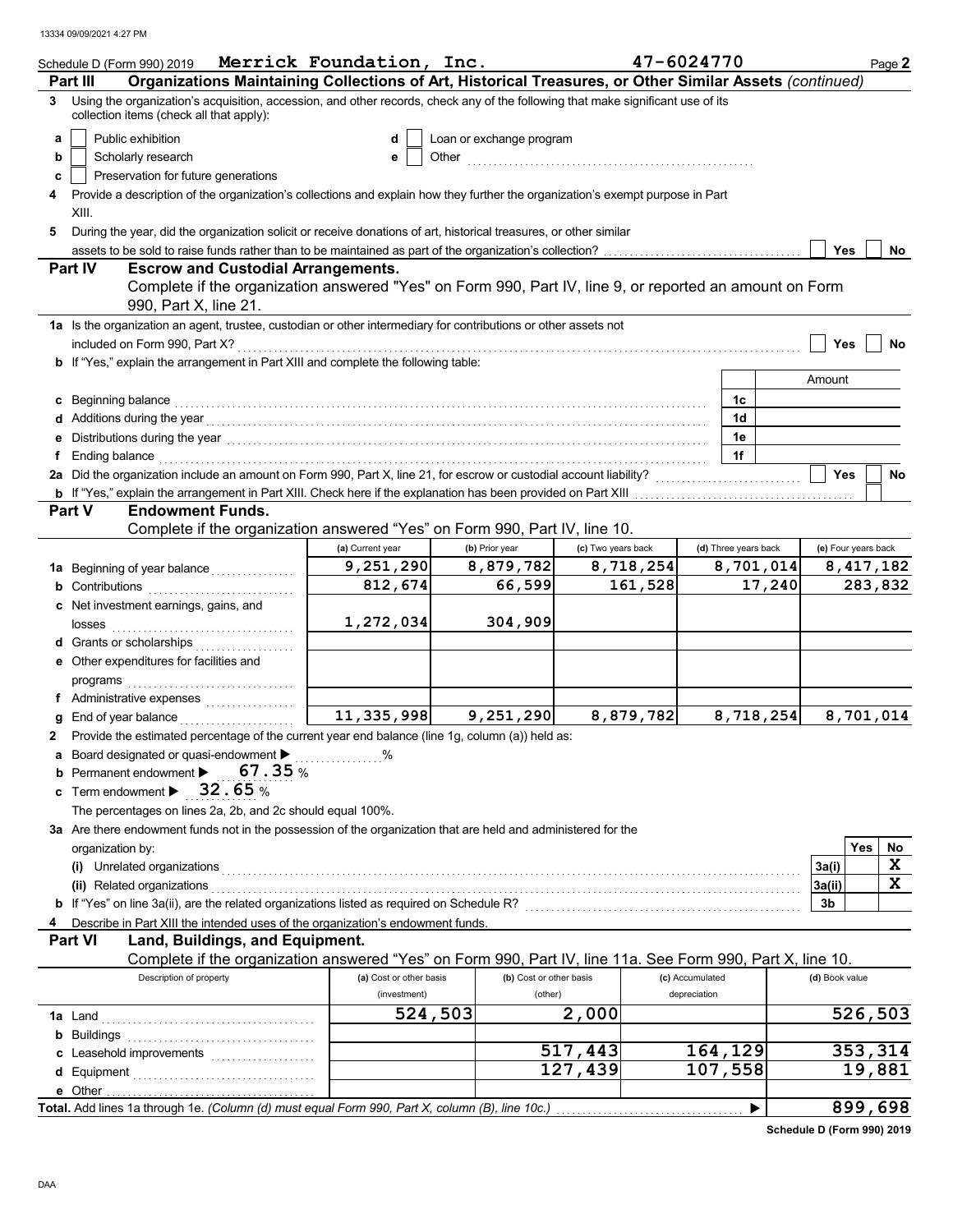DAA

| <b>Investments - Other Securities.</b><br><b>Part VII</b><br>Complete if the organization answered "Yes" on Form 990, Part IV, line 11b. See Form 990, Part X, line 12.<br>(a) Description of security or category<br>(b) Book value<br>(c) Method of valuation:<br>(including name of security)<br>Cost or end-of-year market value<br>(1) Financial derivatives<br>$(3)$ Other<br>(A)<br>(B)<br>(C)<br>(D)<br>(E)<br>(F)<br>(G)<br>(H)<br>Total. (Column (b) must equal Form 990, Part X, col. (B) line 12.)<br><b>Investments - Program Related.</b><br><b>Part VIII</b><br>Complete if the organization answered "Yes" on Form 990, Part IV, line 11c. See Form 990, Part X, line 13.<br>(a) Description of investment<br>(b) Book value<br>(c) Method of valuation:<br>Cost or end-of-year market value<br>(1)<br>(2)<br>(3)<br>(4)<br>(5)<br>(6)<br>(7)<br>(8)<br>(9)<br>Total. (Column (b) must equal Form 990, Part X, col. (B) line 13.)<br>▶<br><b>Other Assets.</b><br>Part IX<br>Complete if the organization answered "Yes" on Form 990, Part IV, line 11d. See Form 990, Part X, line 15.<br>(a) Description<br>(b) Book value<br>(1)<br>(2)<br>(3)<br>(4)<br>(5)<br>(6)<br>(7)<br>(8)<br>(9)<br>Total. (Column (b) must equal Form 990, Part X, col. (B) line 15.)<br><b>Other Liabilities.</b><br>Part X<br>Complete if the organization answered "Yes" on Form 990, Part IV, line 11e or 11f. See Form 990, Part X,<br>line $25$ .<br>(a) Description of liability<br>(b) Book value<br>1.<br>(1)<br>Federal income taxes<br>Assets Held for the Benefit of Other<br>(2)<br>(3)<br>(4)<br>(5)<br>(6)<br>(7)<br>(8)<br>(9)<br>Total. (Column (b) must equal Form 990, Part X, col. (B) line 25.)<br>2. Liability for uncertain tax positions. In Part XIII, provide the text of the footnote to the organization's financial statements that reports the | Schedule D (Form 990) 2019 |  | Merrick Foundation, Inc. |  | 47-6024770 | Page 3 |
|--------------------------------------------------------------------------------------------------------------------------------------------------------------------------------------------------------------------------------------------------------------------------------------------------------------------------------------------------------------------------------------------------------------------------------------------------------------------------------------------------------------------------------------------------------------------------------------------------------------------------------------------------------------------------------------------------------------------------------------------------------------------------------------------------------------------------------------------------------------------------------------------------------------------------------------------------------------------------------------------------------------------------------------------------------------------------------------------------------------------------------------------------------------------------------------------------------------------------------------------------------------------------------------------------------------------------------------------------------------------------------------------------------------------------------------------------------------------------------------------------------------------------------------------------------------------------------------------------------------------------------------------------------------------------------------------------------------------------------------------------------------------------------------------------------------------------------------------------------------------------|----------------------------|--|--------------------------|--|------------|--------|
| 2,095,389<br>2,095,389                                                                                                                                                                                                                                                                                                                                                                                                                                                                                                                                                                                                                                                                                                                                                                                                                                                                                                                                                                                                                                                                                                                                                                                                                                                                                                                                                                                                                                                                                                                                                                                                                                                                                                                                                                                                                                                   |                            |  |                          |  |            |        |
|                                                                                                                                                                                                                                                                                                                                                                                                                                                                                                                                                                                                                                                                                                                                                                                                                                                                                                                                                                                                                                                                                                                                                                                                                                                                                                                                                                                                                                                                                                                                                                                                                                                                                                                                                                                                                                                                          |                            |  |                          |  |            |        |
|                                                                                                                                                                                                                                                                                                                                                                                                                                                                                                                                                                                                                                                                                                                                                                                                                                                                                                                                                                                                                                                                                                                                                                                                                                                                                                                                                                                                                                                                                                                                                                                                                                                                                                                                                                                                                                                                          |                            |  |                          |  |            |        |
|                                                                                                                                                                                                                                                                                                                                                                                                                                                                                                                                                                                                                                                                                                                                                                                                                                                                                                                                                                                                                                                                                                                                                                                                                                                                                                                                                                                                                                                                                                                                                                                                                                                                                                                                                                                                                                                                          |                            |  |                          |  |            |        |
|                                                                                                                                                                                                                                                                                                                                                                                                                                                                                                                                                                                                                                                                                                                                                                                                                                                                                                                                                                                                                                                                                                                                                                                                                                                                                                                                                                                                                                                                                                                                                                                                                                                                                                                                                                                                                                                                          |                            |  |                          |  |            |        |
|                                                                                                                                                                                                                                                                                                                                                                                                                                                                                                                                                                                                                                                                                                                                                                                                                                                                                                                                                                                                                                                                                                                                                                                                                                                                                                                                                                                                                                                                                                                                                                                                                                                                                                                                                                                                                                                                          |                            |  |                          |  |            |        |
|                                                                                                                                                                                                                                                                                                                                                                                                                                                                                                                                                                                                                                                                                                                                                                                                                                                                                                                                                                                                                                                                                                                                                                                                                                                                                                                                                                                                                                                                                                                                                                                                                                                                                                                                                                                                                                                                          |                            |  |                          |  |            |        |
|                                                                                                                                                                                                                                                                                                                                                                                                                                                                                                                                                                                                                                                                                                                                                                                                                                                                                                                                                                                                                                                                                                                                                                                                                                                                                                                                                                                                                                                                                                                                                                                                                                                                                                                                                                                                                                                                          |                            |  |                          |  |            |        |
|                                                                                                                                                                                                                                                                                                                                                                                                                                                                                                                                                                                                                                                                                                                                                                                                                                                                                                                                                                                                                                                                                                                                                                                                                                                                                                                                                                                                                                                                                                                                                                                                                                                                                                                                                                                                                                                                          |                            |  |                          |  |            |        |
|                                                                                                                                                                                                                                                                                                                                                                                                                                                                                                                                                                                                                                                                                                                                                                                                                                                                                                                                                                                                                                                                                                                                                                                                                                                                                                                                                                                                                                                                                                                                                                                                                                                                                                                                                                                                                                                                          |                            |  |                          |  |            |        |
|                                                                                                                                                                                                                                                                                                                                                                                                                                                                                                                                                                                                                                                                                                                                                                                                                                                                                                                                                                                                                                                                                                                                                                                                                                                                                                                                                                                                                                                                                                                                                                                                                                                                                                                                                                                                                                                                          |                            |  |                          |  |            |        |
|                                                                                                                                                                                                                                                                                                                                                                                                                                                                                                                                                                                                                                                                                                                                                                                                                                                                                                                                                                                                                                                                                                                                                                                                                                                                                                                                                                                                                                                                                                                                                                                                                                                                                                                                                                                                                                                                          |                            |  |                          |  |            |        |
|                                                                                                                                                                                                                                                                                                                                                                                                                                                                                                                                                                                                                                                                                                                                                                                                                                                                                                                                                                                                                                                                                                                                                                                                                                                                                                                                                                                                                                                                                                                                                                                                                                                                                                                                                                                                                                                                          |                            |  |                          |  |            |        |
|                                                                                                                                                                                                                                                                                                                                                                                                                                                                                                                                                                                                                                                                                                                                                                                                                                                                                                                                                                                                                                                                                                                                                                                                                                                                                                                                                                                                                                                                                                                                                                                                                                                                                                                                                                                                                                                                          |                            |  |                          |  |            |        |
|                                                                                                                                                                                                                                                                                                                                                                                                                                                                                                                                                                                                                                                                                                                                                                                                                                                                                                                                                                                                                                                                                                                                                                                                                                                                                                                                                                                                                                                                                                                                                                                                                                                                                                                                                                                                                                                                          |                            |  |                          |  |            |        |
|                                                                                                                                                                                                                                                                                                                                                                                                                                                                                                                                                                                                                                                                                                                                                                                                                                                                                                                                                                                                                                                                                                                                                                                                                                                                                                                                                                                                                                                                                                                                                                                                                                                                                                                                                                                                                                                                          |                            |  |                          |  |            |        |
|                                                                                                                                                                                                                                                                                                                                                                                                                                                                                                                                                                                                                                                                                                                                                                                                                                                                                                                                                                                                                                                                                                                                                                                                                                                                                                                                                                                                                                                                                                                                                                                                                                                                                                                                                                                                                                                                          |                            |  |                          |  |            |        |
|                                                                                                                                                                                                                                                                                                                                                                                                                                                                                                                                                                                                                                                                                                                                                                                                                                                                                                                                                                                                                                                                                                                                                                                                                                                                                                                                                                                                                                                                                                                                                                                                                                                                                                                                                                                                                                                                          |                            |  |                          |  |            |        |
|                                                                                                                                                                                                                                                                                                                                                                                                                                                                                                                                                                                                                                                                                                                                                                                                                                                                                                                                                                                                                                                                                                                                                                                                                                                                                                                                                                                                                                                                                                                                                                                                                                                                                                                                                                                                                                                                          |                            |  |                          |  |            |        |
|                                                                                                                                                                                                                                                                                                                                                                                                                                                                                                                                                                                                                                                                                                                                                                                                                                                                                                                                                                                                                                                                                                                                                                                                                                                                                                                                                                                                                                                                                                                                                                                                                                                                                                                                                                                                                                                                          |                            |  |                          |  |            |        |
|                                                                                                                                                                                                                                                                                                                                                                                                                                                                                                                                                                                                                                                                                                                                                                                                                                                                                                                                                                                                                                                                                                                                                                                                                                                                                                                                                                                                                                                                                                                                                                                                                                                                                                                                                                                                                                                                          |                            |  |                          |  |            |        |
|                                                                                                                                                                                                                                                                                                                                                                                                                                                                                                                                                                                                                                                                                                                                                                                                                                                                                                                                                                                                                                                                                                                                                                                                                                                                                                                                                                                                                                                                                                                                                                                                                                                                                                                                                                                                                                                                          |                            |  |                          |  |            |        |
|                                                                                                                                                                                                                                                                                                                                                                                                                                                                                                                                                                                                                                                                                                                                                                                                                                                                                                                                                                                                                                                                                                                                                                                                                                                                                                                                                                                                                                                                                                                                                                                                                                                                                                                                                                                                                                                                          |                            |  |                          |  |            |        |
|                                                                                                                                                                                                                                                                                                                                                                                                                                                                                                                                                                                                                                                                                                                                                                                                                                                                                                                                                                                                                                                                                                                                                                                                                                                                                                                                                                                                                                                                                                                                                                                                                                                                                                                                                                                                                                                                          |                            |  |                          |  |            |        |
|                                                                                                                                                                                                                                                                                                                                                                                                                                                                                                                                                                                                                                                                                                                                                                                                                                                                                                                                                                                                                                                                                                                                                                                                                                                                                                                                                                                                                                                                                                                                                                                                                                                                                                                                                                                                                                                                          |                            |  |                          |  |            |        |
|                                                                                                                                                                                                                                                                                                                                                                                                                                                                                                                                                                                                                                                                                                                                                                                                                                                                                                                                                                                                                                                                                                                                                                                                                                                                                                                                                                                                                                                                                                                                                                                                                                                                                                                                                                                                                                                                          |                            |  |                          |  |            |        |
|                                                                                                                                                                                                                                                                                                                                                                                                                                                                                                                                                                                                                                                                                                                                                                                                                                                                                                                                                                                                                                                                                                                                                                                                                                                                                                                                                                                                                                                                                                                                                                                                                                                                                                                                                                                                                                                                          |                            |  |                          |  |            |        |
|                                                                                                                                                                                                                                                                                                                                                                                                                                                                                                                                                                                                                                                                                                                                                                                                                                                                                                                                                                                                                                                                                                                                                                                                                                                                                                                                                                                                                                                                                                                                                                                                                                                                                                                                                                                                                                                                          |                            |  |                          |  |            |        |
|                                                                                                                                                                                                                                                                                                                                                                                                                                                                                                                                                                                                                                                                                                                                                                                                                                                                                                                                                                                                                                                                                                                                                                                                                                                                                                                                                                                                                                                                                                                                                                                                                                                                                                                                                                                                                                                                          |                            |  |                          |  |            |        |
|                                                                                                                                                                                                                                                                                                                                                                                                                                                                                                                                                                                                                                                                                                                                                                                                                                                                                                                                                                                                                                                                                                                                                                                                                                                                                                                                                                                                                                                                                                                                                                                                                                                                                                                                                                                                                                                                          |                            |  |                          |  |            |        |
|                                                                                                                                                                                                                                                                                                                                                                                                                                                                                                                                                                                                                                                                                                                                                                                                                                                                                                                                                                                                                                                                                                                                                                                                                                                                                                                                                                                                                                                                                                                                                                                                                                                                                                                                                                                                                                                                          |                            |  |                          |  |            |        |
|                                                                                                                                                                                                                                                                                                                                                                                                                                                                                                                                                                                                                                                                                                                                                                                                                                                                                                                                                                                                                                                                                                                                                                                                                                                                                                                                                                                                                                                                                                                                                                                                                                                                                                                                                                                                                                                                          |                            |  |                          |  |            |        |
|                                                                                                                                                                                                                                                                                                                                                                                                                                                                                                                                                                                                                                                                                                                                                                                                                                                                                                                                                                                                                                                                                                                                                                                                                                                                                                                                                                                                                                                                                                                                                                                                                                                                                                                                                                                                                                                                          |                            |  |                          |  |            |        |
|                                                                                                                                                                                                                                                                                                                                                                                                                                                                                                                                                                                                                                                                                                                                                                                                                                                                                                                                                                                                                                                                                                                                                                                                                                                                                                                                                                                                                                                                                                                                                                                                                                                                                                                                                                                                                                                                          |                            |  |                          |  |            |        |
|                                                                                                                                                                                                                                                                                                                                                                                                                                                                                                                                                                                                                                                                                                                                                                                                                                                                                                                                                                                                                                                                                                                                                                                                                                                                                                                                                                                                                                                                                                                                                                                                                                                                                                                                                                                                                                                                          |                            |  |                          |  |            |        |
|                                                                                                                                                                                                                                                                                                                                                                                                                                                                                                                                                                                                                                                                                                                                                                                                                                                                                                                                                                                                                                                                                                                                                                                                                                                                                                                                                                                                                                                                                                                                                                                                                                                                                                                                                                                                                                                                          |                            |  |                          |  |            |        |
|                                                                                                                                                                                                                                                                                                                                                                                                                                                                                                                                                                                                                                                                                                                                                                                                                                                                                                                                                                                                                                                                                                                                                                                                                                                                                                                                                                                                                                                                                                                                                                                                                                                                                                                                                                                                                                                                          |                            |  |                          |  |            |        |
|                                                                                                                                                                                                                                                                                                                                                                                                                                                                                                                                                                                                                                                                                                                                                                                                                                                                                                                                                                                                                                                                                                                                                                                                                                                                                                                                                                                                                                                                                                                                                                                                                                                                                                                                                                                                                                                                          |                            |  |                          |  |            |        |
|                                                                                                                                                                                                                                                                                                                                                                                                                                                                                                                                                                                                                                                                                                                                                                                                                                                                                                                                                                                                                                                                                                                                                                                                                                                                                                                                                                                                                                                                                                                                                                                                                                                                                                                                                                                                                                                                          |                            |  |                          |  |            |        |
|                                                                                                                                                                                                                                                                                                                                                                                                                                                                                                                                                                                                                                                                                                                                                                                                                                                                                                                                                                                                                                                                                                                                                                                                                                                                                                                                                                                                                                                                                                                                                                                                                                                                                                                                                                                                                                                                          |                            |  |                          |  |            |        |
|                                                                                                                                                                                                                                                                                                                                                                                                                                                                                                                                                                                                                                                                                                                                                                                                                                                                                                                                                                                                                                                                                                                                                                                                                                                                                                                                                                                                                                                                                                                                                                                                                                                                                                                                                                                                                                                                          |                            |  |                          |  |            |        |
|                                                                                                                                                                                                                                                                                                                                                                                                                                                                                                                                                                                                                                                                                                                                                                                                                                                                                                                                                                                                                                                                                                                                                                                                                                                                                                                                                                                                                                                                                                                                                                                                                                                                                                                                                                                                                                                                          |                            |  |                          |  |            |        |
|                                                                                                                                                                                                                                                                                                                                                                                                                                                                                                                                                                                                                                                                                                                                                                                                                                                                                                                                                                                                                                                                                                                                                                                                                                                                                                                                                                                                                                                                                                                                                                                                                                                                                                                                                                                                                                                                          |                            |  |                          |  |            |        |
|                                                                                                                                                                                                                                                                                                                                                                                                                                                                                                                                                                                                                                                                                                                                                                                                                                                                                                                                                                                                                                                                                                                                                                                                                                                                                                                                                                                                                                                                                                                                                                                                                                                                                                                                                                                                                                                                          |                            |  |                          |  |            |        |
|                                                                                                                                                                                                                                                                                                                                                                                                                                                                                                                                                                                                                                                                                                                                                                                                                                                                                                                                                                                                                                                                                                                                                                                                                                                                                                                                                                                                                                                                                                                                                                                                                                                                                                                                                                                                                                                                          |                            |  |                          |  |            |        |
|                                                                                                                                                                                                                                                                                                                                                                                                                                                                                                                                                                                                                                                                                                                                                                                                                                                                                                                                                                                                                                                                                                                                                                                                                                                                                                                                                                                                                                                                                                                                                                                                                                                                                                                                                                                                                                                                          |                            |  |                          |  |            |        |
|                                                                                                                                                                                                                                                                                                                                                                                                                                                                                                                                                                                                                                                                                                                                                                                                                                                                                                                                                                                                                                                                                                                                                                                                                                                                                                                                                                                                                                                                                                                                                                                                                                                                                                                                                                                                                                                                          |                            |  |                          |  |            |        |
|                                                                                                                                                                                                                                                                                                                                                                                                                                                                                                                                                                                                                                                                                                                                                                                                                                                                                                                                                                                                                                                                                                                                                                                                                                                                                                                                                                                                                                                                                                                                                                                                                                                                                                                                                                                                                                                                          |                            |  |                          |  |            |        |
|                                                                                                                                                                                                                                                                                                                                                                                                                                                                                                                                                                                                                                                                                                                                                                                                                                                                                                                                                                                                                                                                                                                                                                                                                                                                                                                                                                                                                                                                                                                                                                                                                                                                                                                                                                                                                                                                          |                            |  |                          |  |            |        |
|                                                                                                                                                                                                                                                                                                                                                                                                                                                                                                                                                                                                                                                                                                                                                                                                                                                                                                                                                                                                                                                                                                                                                                                                                                                                                                                                                                                                                                                                                                                                                                                                                                                                                                                                                                                                                                                                          |                            |  |                          |  |            |        |
|                                                                                                                                                                                                                                                                                                                                                                                                                                                                                                                                                                                                                                                                                                                                                                                                                                                                                                                                                                                                                                                                                                                                                                                                                                                                                                                                                                                                                                                                                                                                                                                                                                                                                                                                                                                                                                                                          |                            |  |                          |  |            |        |
|                                                                                                                                                                                                                                                                                                                                                                                                                                                                                                                                                                                                                                                                                                                                                                                                                                                                                                                                                                                                                                                                                                                                                                                                                                                                                                                                                                                                                                                                                                                                                                                                                                                                                                                                                                                                                                                                          |                            |  |                          |  |            |        |
|                                                                                                                                                                                                                                                                                                                                                                                                                                                                                                                                                                                                                                                                                                                                                                                                                                                                                                                                                                                                                                                                                                                                                                                                                                                                                                                                                                                                                                                                                                                                                                                                                                                                                                                                                                                                                                                                          |                            |  |                          |  |            |        |
|                                                                                                                                                                                                                                                                                                                                                                                                                                                                                                                                                                                                                                                                                                                                                                                                                                                                                                                                                                                                                                                                                                                                                                                                                                                                                                                                                                                                                                                                                                                                                                                                                                                                                                                                                                                                                                                                          |                            |  |                          |  |            |        |

organization's liability for uncertain tax positions under FASB ASC 740. Check here if the text of the footnote has been provided in Part XIII

ヿ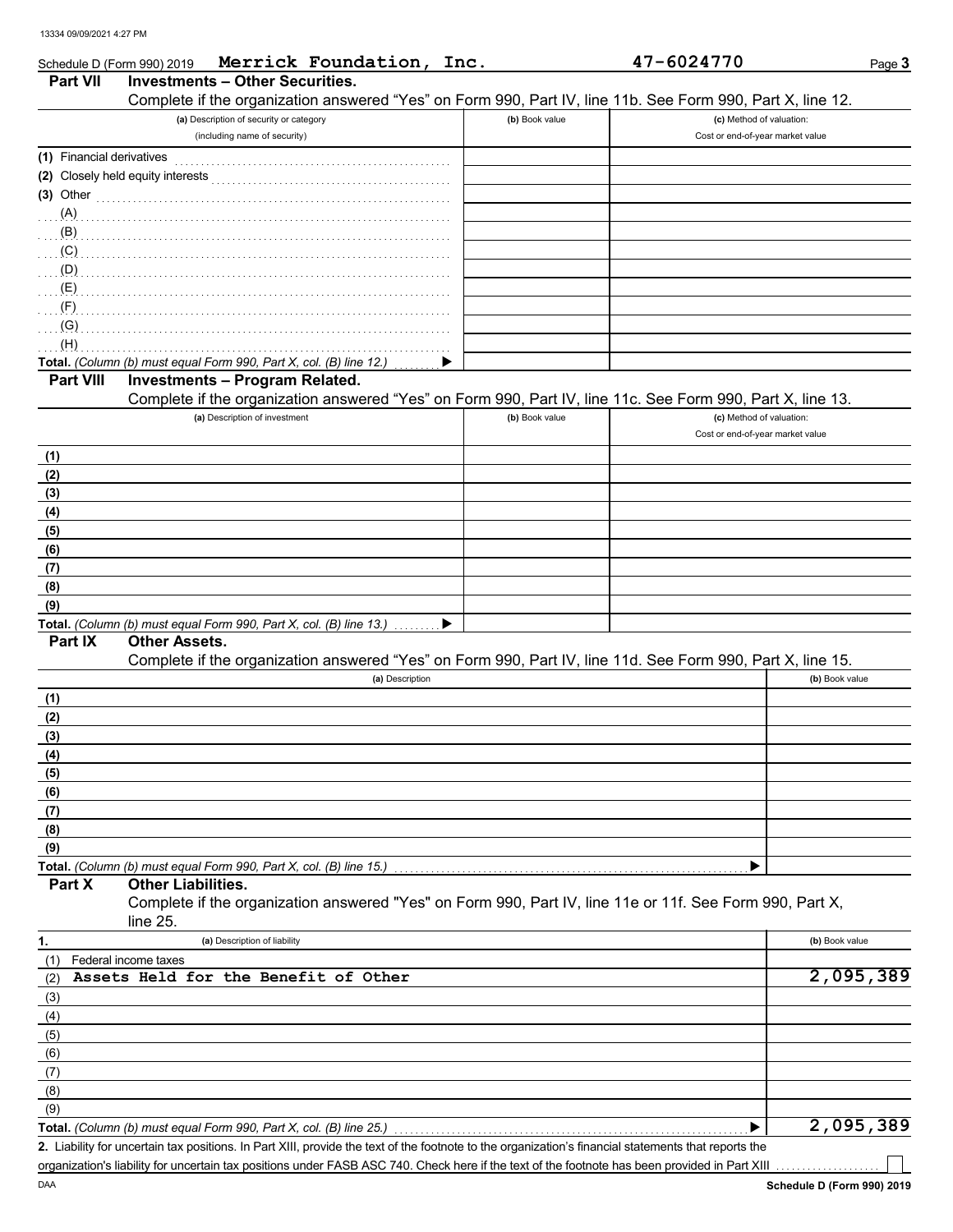| Schedule D (Form 990) 2019 Merrick Foundation, Inc.                                                                                                                                                                                      |                | 47-6024770 |         | Page 4    |
|------------------------------------------------------------------------------------------------------------------------------------------------------------------------------------------------------------------------------------------|----------------|------------|---------|-----------|
| Reconciliation of Revenue per Audited Financial Statements With Revenue per Return.<br>Part XI                                                                                                                                           |                |            |         |           |
| Complete if the organization answered "Yes" on Form 990, Part IV, line 12a.                                                                                                                                                              |                |            |         |           |
| 1                                                                                                                                                                                                                                        |                |            | 1       | 1,649,090 |
| Amounts included on line 1 but not on Form 990, Part VIII, line 12:<br>2                                                                                                                                                                 |                |            |         |           |
| a                                                                                                                                                                                                                                        | 2a             | 70,758     |         |           |
| b                                                                                                                                                                                                                                        | 2 <sub>b</sub> |            |         |           |
| c                                                                                                                                                                                                                                        | 2c             | 21,091     |         |           |
| d                                                                                                                                                                                                                                        | 2d             |            |         | 91,849    |
| Add lines 2a through 2d [11] All and the contract of the contract of the contract of the contract of the contract of the contract of the contract of the contract of the contract of the contract of the contract of the contr<br>е<br>3 |                |            | 2e<br>3 | 1,557,241 |
| Amounts included on Form 990, Part VIII, line 12, but not on line 1:<br>4                                                                                                                                                                |                |            |         |           |
| а                                                                                                                                                                                                                                        | 4a             |            |         |           |
| b                                                                                                                                                                                                                                        | 4b             |            |         |           |
| c Add lines 4a and 4b                                                                                                                                                                                                                    |                |            | 4c      |           |
| 5.                                                                                                                                                                                                                                       |                |            | 5       | 1,557,241 |
| Reconciliation of Expenses per Audited Financial Statements With Expenses per Return.<br><b>Part XII</b>                                                                                                                                 |                |            |         |           |
| Complete if the organization answered "Yes" on Form 990, Part IV, line 12a.                                                                                                                                                              |                |            |         |           |
| Total expenses and losses per audited financial statements<br>1.                                                                                                                                                                         |                |            | 1       | 927,981   |
| Amounts included on line 1 but not on Form 990, Part IX, line 25:<br>2                                                                                                                                                                   |                |            |         |           |
| a                                                                                                                                                                                                                                        | 2a             |            |         |           |
| b                                                                                                                                                                                                                                        | 2 <sub>b</sub> |            |         |           |
| Other losses<br>c                                                                                                                                                                                                                        | 2c             |            |         |           |
| Other (Describe in Part XIII.) [11] [2010] [2010] [2010] [2010] [2010] [2010] [2010] [2010] [2010] [2010] [2010] [2010] [2010] [2010] [2010] [2010] [2010] [2010] [2010] [2010] [2010] [2010] [2010] [2010] [2010] [2010] [201<br>d      | 2d             | 21,091     |         |           |
|                                                                                                                                                                                                                                          |                |            | 2e      | 21,091    |
| 3                                                                                                                                                                                                                                        |                |            | 3       | 906,890   |
| Amounts included on Form 990, Part IX, line 25, but not on line 1:<br>4                                                                                                                                                                  |                |            |         |           |
| а                                                                                                                                                                                                                                        | 4a             |            |         |           |
| b                                                                                                                                                                                                                                        | 4b             |            |         |           |
| c Add lines 4a and 4b                                                                                                                                                                                                                    |                |            | 4c      |           |
| 5<br>Part XIII Supplemental Information.                                                                                                                                                                                                 |                |            | 5       | 906,890   |
| 2; Part XI, lines 2d and 4b; and Part XII, lines 2d and 4b. Also complete this part to provide any additional information.<br>Part XI, Line 2d - Revenue Amounts Included in Financials - Other<br>Farm expenses netted against revenue  |                | \$         |         | 21,091    |
| Part XII, Line 2d - Expense Amounts Included in Financials - Other<br>Farm expenses netted against revenue                                                                                                                               |                | Ş.         |         | 21,091    |
|                                                                                                                                                                                                                                          |                |            |         |           |
|                                                                                                                                                                                                                                          |                |            |         |           |
|                                                                                                                                                                                                                                          |                |            |         |           |
|                                                                                                                                                                                                                                          |                |            |         |           |
|                                                                                                                                                                                                                                          |                |            |         |           |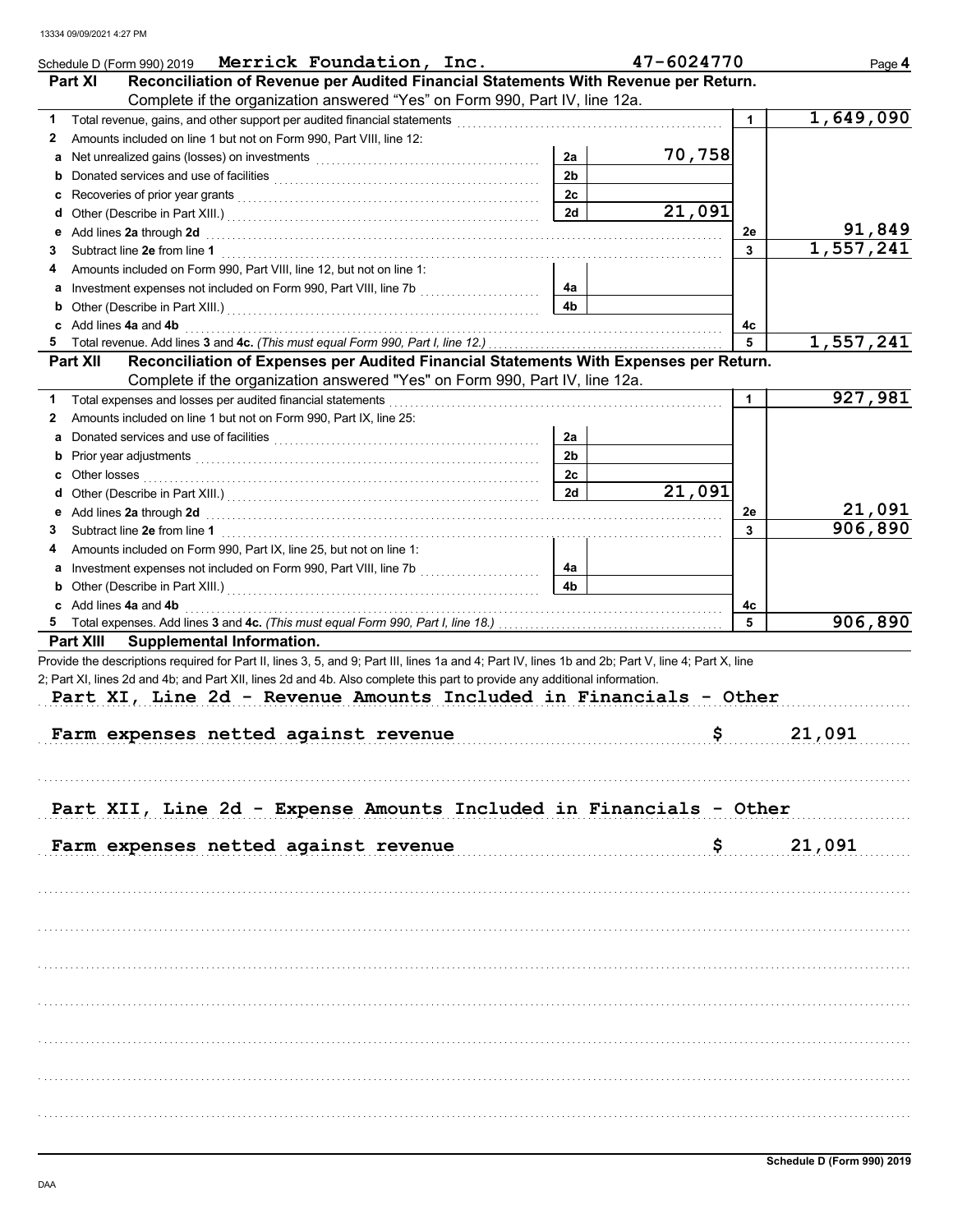|  | Schedule D (Form 990) 2019 Merrick Foundation, Inc.<br>Part XIII Supplemental Information (continued) |  | 47-6024770 | Page 5 |  |
|--|-------------------------------------------------------------------------------------------------------|--|------------|--------|--|
|  |                                                                                                       |  |            |        |  |
|  |                                                                                                       |  |            |        |  |
|  |                                                                                                       |  |            |        |  |
|  |                                                                                                       |  |            |        |  |
|  |                                                                                                       |  |            |        |  |
|  |                                                                                                       |  |            |        |  |
|  |                                                                                                       |  |            |        |  |
|  |                                                                                                       |  |            |        |  |
|  |                                                                                                       |  |            |        |  |
|  |                                                                                                       |  |            |        |  |
|  |                                                                                                       |  |            |        |  |
|  |                                                                                                       |  |            |        |  |
|  |                                                                                                       |  |            |        |  |
|  |                                                                                                       |  |            |        |  |
|  |                                                                                                       |  |            |        |  |
|  |                                                                                                       |  |            |        |  |
|  |                                                                                                       |  |            |        |  |
|  |                                                                                                       |  |            |        |  |
|  |                                                                                                       |  |            |        |  |
|  |                                                                                                       |  |            |        |  |
|  |                                                                                                       |  |            |        |  |
|  |                                                                                                       |  |            |        |  |
|  |                                                                                                       |  |            |        |  |
|  |                                                                                                       |  |            |        |  |
|  |                                                                                                       |  |            |        |  |
|  |                                                                                                       |  |            |        |  |
|  |                                                                                                       |  |            |        |  |
|  |                                                                                                       |  |            |        |  |
|  |                                                                                                       |  |            | .      |  |
|  |                                                                                                       |  |            |        |  |
|  |                                                                                                       |  |            |        |  |
|  |                                                                                                       |  |            |        |  |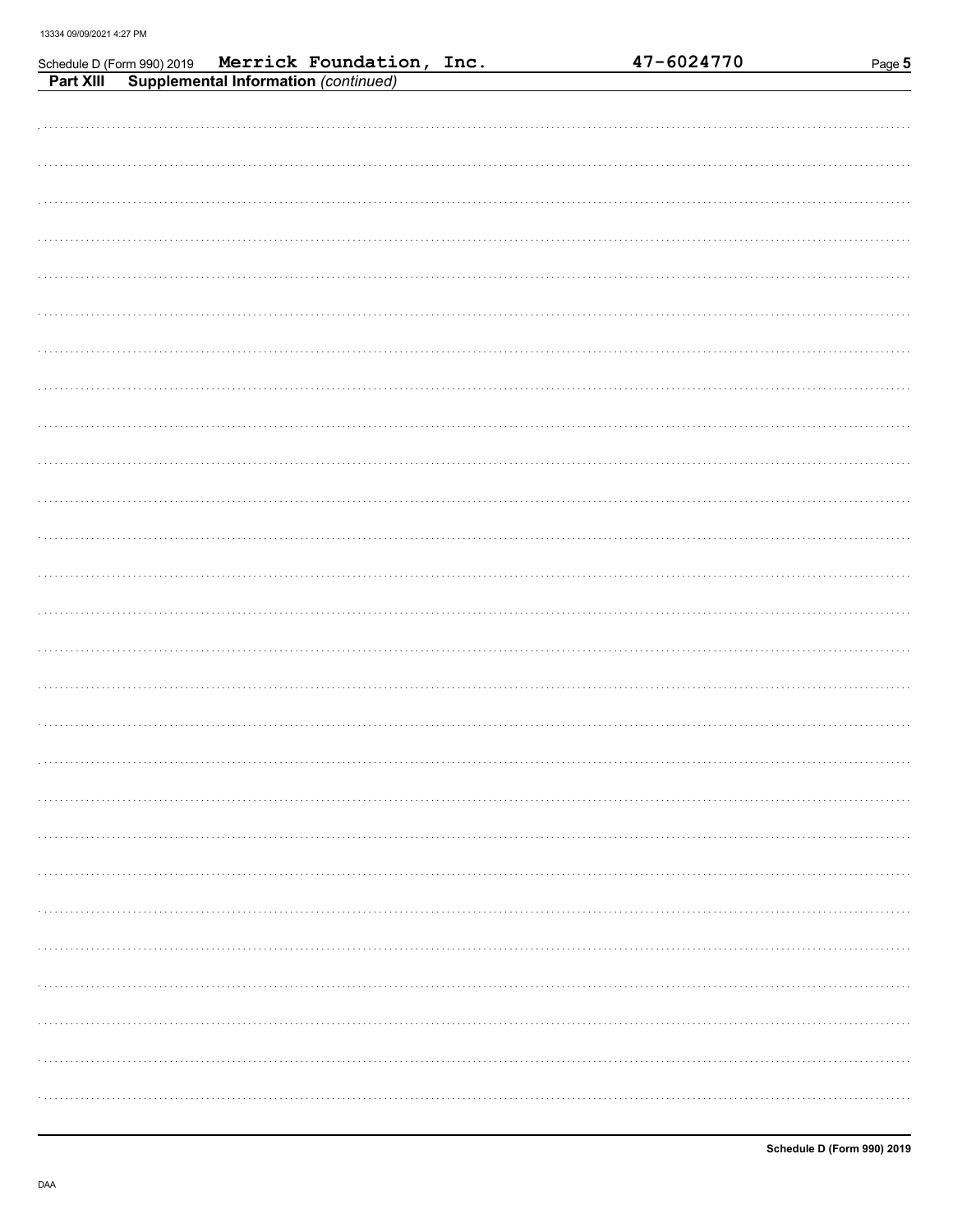| <b>Grants and Other Assistance to Organizations,</b><br><b>SCHEDULE I</b> |                                                                                                                                                                                                                                                                                 |                                                   |                                         |                                                                                  |                                       |                                                             | OMB No. 1545-0047                        |                                                     |
|---------------------------------------------------------------------------|---------------------------------------------------------------------------------------------------------------------------------------------------------------------------------------------------------------------------------------------------------------------------------|---------------------------------------------------|-----------------------------------------|----------------------------------------------------------------------------------|---------------------------------------|-------------------------------------------------------------|------------------------------------------|-----------------------------------------------------|
| (Form 990)                                                                |                                                                                                                                                                                                                                                                                 | Governments, and Individuals in the United States |                                         |                                                                                  |                                       |                                                             |                                          | 2019                                                |
|                                                                           |                                                                                                                                                                                                                                                                                 |                                                   |                                         | Complete if the organization answered "Yes" on Form 990, Part IV, line 21 or 22. |                                       |                                                             |                                          |                                                     |
| Department of the Treasury                                                |                                                                                                                                                                                                                                                                                 |                                                   |                                         | Attach to Form 990.                                                              |                                       |                                                             |                                          | <b>Open to Public</b>                               |
| Internal Revenue Service                                                  |                                                                                                                                                                                                                                                                                 |                                                   |                                         | Go to www.irs.gov/Form990 for the latest information.                            |                                       |                                                             |                                          | Inspection                                          |
| Name of the organization                                                  | Merrick Foundation, Inc.                                                                                                                                                                                                                                                        |                                                   |                                         |                                                                                  |                                       |                                                             |                                          | <b>Employer identification number</b><br>47-6024770 |
| Part I                                                                    | <b>General Information on Grants and Assistance</b>                                                                                                                                                                                                                             |                                                   |                                         |                                                                                  |                                       |                                                             |                                          |                                                     |
|                                                                           | 1 Does the organization maintain records to substantiate the amount of the grants or assistance, the grantees' eligibility for the grants or assistance, and<br>2 Describe in Part IV the organization's procedures for monitoring the use of grant funds in the United States. |                                                   |                                         |                                                                                  |                                       |                                                             |                                          | $ X $ Yes<br>No                                     |
| Part II                                                                   | Grants and Other Assistance to Domestic Organizations and Domestic Governments. Complete if the organization answered "Yes" on Form 990,                                                                                                                                        |                                                   |                                         |                                                                                  |                                       |                                                             |                                          |                                                     |
|                                                                           | Part IV, line 21, for any recipient that received more than \$5,000. Part II can be duplicated if additional space is needed.                                                                                                                                                   |                                                   |                                         |                                                                                  |                                       |                                                             |                                          |                                                     |
| $\mathbf{1}$                                                              | (a) Name and address of organization<br>or government                                                                                                                                                                                                                           | $(b)$ EIN                                         | $(c)$ IRC<br>section<br>(if applicable) | (d) Amount of cash<br>grant                                                      | (e) Amount of non-<br>cash assistance | (f) Method of valuation<br>(book, FMV, appraisal,<br>other) | (g) Description of<br>noncash assistance | (h) Purpose of grant<br>or assistance               |
| (1) Central City Public Library                                           |                                                                                                                                                                                                                                                                                 |                                                   |                                         |                                                                                  |                                       |                                                             |                                          |                                                     |
| 1604 5th Ave                                                              |                                                                                                                                                                                                                                                                                 |                                                   |                                         |                                                                                  |                                       |                                                             |                                          | New Equipment                                       |
| Central City                                                              | NE 68826                                                                                                                                                                                                                                                                        | 47-6006132 GOV                                    |                                         | 6,796                                                                            |                                       |                                                             |                                          |                                                     |
| (2) Central City Public Schools                                           |                                                                                                                                                                                                                                                                                 |                                                   |                                         |                                                                                  |                                       |                                                             |                                          |                                                     |
| 1510 28th St                                                              |                                                                                                                                                                                                                                                                                 |                                                   |                                         |                                                                                  |                                       |                                                             |                                          | Performing Arts Cntr                                |
| Central City                                                              | NE 68826                                                                                                                                                                                                                                                                        | 47-6004254 GOV                                    |                                         | 56,352                                                                           |                                       |                                                             |                                          |                                                     |
| (3) Central City Public Schools                                           |                                                                                                                                                                                                                                                                                 |                                                   |                                         |                                                                                  |                                       |                                                             |                                          |                                                     |
| 1510 28th St                                                              |                                                                                                                                                                                                                                                                                 |                                                   |                                         |                                                                                  |                                       |                                                             |                                          | Capital Acquisition                                 |
| Central City                                                              | NE 68826                                                                                                                                                                                                                                                                        | 47-6004254 GOV                                    |                                         | 19,925                                                                           |                                       |                                                             |                                          |                                                     |
| (4) Central City Sportsmen's Club                                         |                                                                                                                                                                                                                                                                                 |                                                   |                                         |                                                                                  |                                       |                                                             |                                          |                                                     |
| 310 D St.                                                                 |                                                                                                                                                                                                                                                                                 |                                                   |                                         |                                                                                  |                                       |                                                             |                                          | Land Aquisition                                     |
| Central City                                                              | NE 68826                                                                                                                                                                                                                                                                        | 01-0547875 7                                      |                                         | 15,000                                                                           |                                       |                                                             |                                          |                                                     |
| (5) Lone Tree Literary Society                                            |                                                                                                                                                                                                                                                                                 |                                                   |                                         |                                                                                  |                                       |                                                             |                                          |                                                     |
| 1355 U Rd                                                                 |                                                                                                                                                                                                                                                                                 |                                                   |                                         |                                                                                  |                                       |                                                             |                                          | Operating                                           |
| Central City                                                              | NE 68826                                                                                                                                                                                                                                                                        | 47-0706074 3                                      |                                         | 7,585                                                                            |                                       |                                                             |                                          |                                                     |
|                                                                           | (6) Merrick Co Child Development Center                                                                                                                                                                                                                                         |                                                   |                                         |                                                                                  |                                       |                                                             |                                          |                                                     |
| 2412 23rd Ave                                                             |                                                                                                                                                                                                                                                                                 |                                                   |                                         |                                                                                  |                                       |                                                             |                                          | Capital Improvements                                |
| Central City                                                              | NE 68826                                                                                                                                                                                                                                                                        | 47-0823383 3                                      |                                         | 8,305                                                                            |                                       |                                                             |                                          |                                                     |
| (7) Merrick Co. Historical Museum                                         |                                                                                                                                                                                                                                                                                 |                                                   |                                         |                                                                                  |                                       |                                                             |                                          |                                                     |
| 211 E St                                                                  |                                                                                                                                                                                                                                                                                 |                                                   |                                         |                                                                                  |                                       |                                                             |                                          | Operating                                           |
| Central City                                                              | NE 68826                                                                                                                                                                                                                                                                        | 23-7062068 3                                      |                                         | 16,330                                                                           |                                       |                                                             |                                          |                                                     |
| (8) Midland Area Agency on Aging                                          |                                                                                                                                                                                                                                                                                 |                                                   |                                         |                                                                                  |                                       |                                                             |                                          |                                                     |
| 1435 N Webb Rd                                                            |                                                                                                                                                                                                                                                                                 |                                                   |                                         |                                                                                  |                                       |                                                             |                                          | Senior Services                                     |
| Grand Island                                                              | NE 68803                                                                                                                                                                                                                                                                        | 47-0585186 3                                      |                                         | 10,271                                                                           |                                       |                                                             |                                          |                                                     |
| (9) NE Christian School                                                   |                                                                                                                                                                                                                                                                                 |                                                   |                                         |                                                                                  |                                       |                                                             |                                          |                                                     |
| 1847 Inskip Ave                                                           |                                                                                                                                                                                                                                                                                 |                                                   |                                         |                                                                                  |                                       |                                                             |                                          | Student Trip                                        |
| Central City                                                              | NE 68826                                                                                                                                                                                                                                                                        | 47-0446037 3                                      |                                         | 8,000                                                                            |                                       |                                                             |                                          |                                                     |
|                                                                           | 2 Enter total number of section 501(c)(3) and government organizations listed in the line 1 table                                                                                                                                                                               |                                                   |                                         |                                                                                  |                                       |                                                             |                                          | $\blacktriangleright$ 15                            |
|                                                                           |                                                                                                                                                                                                                                                                                 |                                                   |                                         |                                                                                  |                                       |                                                             |                                          | $\blacktriangleright$ 2                             |
|                                                                           |                                                                                                                                                                                                                                                                                 |                                                   |                                         |                                                                                  |                                       |                                                             |                                          |                                                     |

**For Paperwork Reduction Act Notice, see the Instructions for Form 990. Schedule I (Form 990) (2019)** DAA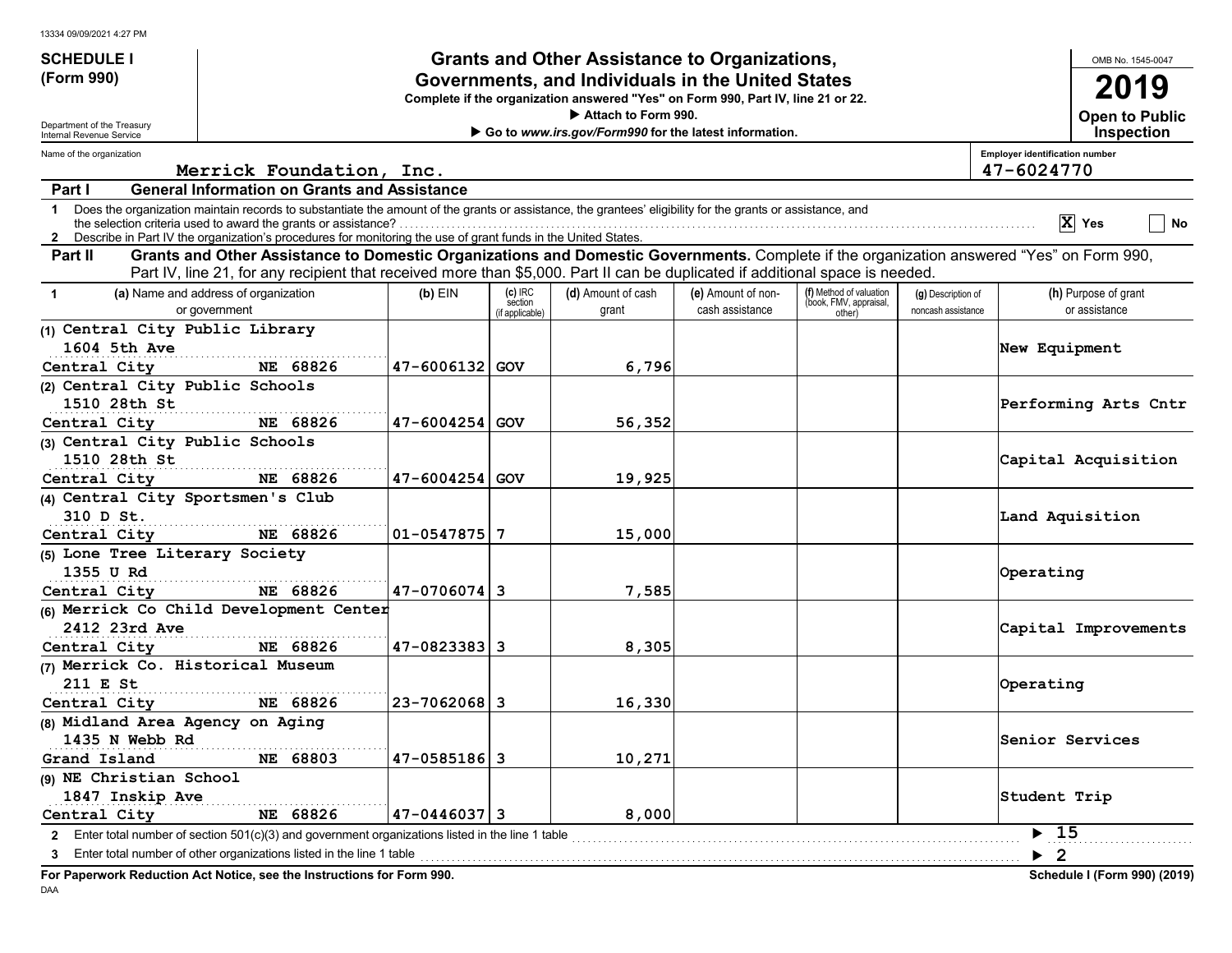| 13334 09/09/2021 4:27 PM |  |  |
|--------------------------|--|--|

| <b>SCHEDULE I</b>                                                                                                                                                                                                                                                                                                                                              |               |                                                     |                    |                                         | <b>Grants and Other Assistance to Organizations,</b>                                                                                                                                                                                                                      |                                       |                                                             |                                          |                                       | OMB No. 1545-0047                          |
|----------------------------------------------------------------------------------------------------------------------------------------------------------------------------------------------------------------------------------------------------------------------------------------------------------------------------------------------------------------|---------------|-----------------------------------------------------|--------------------|-----------------------------------------|---------------------------------------------------------------------------------------------------------------------------------------------------------------------------------------------------------------------------------------------------------------------------|---------------------------------------|-------------------------------------------------------------|------------------------------------------|---------------------------------------|--------------------------------------------|
| (Form 990)                                                                                                                                                                                                                                                                                                                                                     |               |                                                     |                    |                                         | Governments, and Individuals in the United States                                                                                                                                                                                                                         |                                       |                                                             |                                          |                                       | 2019                                       |
|                                                                                                                                                                                                                                                                                                                                                                |               |                                                     |                    |                                         | Complete if the organization answered "Yes" on Form 990, Part IV, line 21 or 22.                                                                                                                                                                                          |                                       |                                                             |                                          |                                       |                                            |
| Department of the Treasury<br>Internal Revenue Service                                                                                                                                                                                                                                                                                                         |               |                                                     |                    |                                         | Attach to Form 990.<br>Go to www.irs.gov/Form990 for the latest information.                                                                                                                                                                                              |                                       |                                                             |                                          |                                       | <b>Open to Public</b><br><b>Inspection</b> |
| Name of the organization                                                                                                                                                                                                                                                                                                                                       |               |                                                     |                    |                                         |                                                                                                                                                                                                                                                                           |                                       |                                                             |                                          | <b>Employer identification number</b> |                                            |
|                                                                                                                                                                                                                                                                                                                                                                |               | Merrick Foundation, Inc.                            |                    |                                         |                                                                                                                                                                                                                                                                           |                                       |                                                             |                                          | 47-6024770                            |                                            |
| Part I                                                                                                                                                                                                                                                                                                                                                         |               | <b>General Information on Grants and Assistance</b> |                    |                                         |                                                                                                                                                                                                                                                                           |                                       |                                                             |                                          |                                       |                                            |
| Does the organization maintain records to substantiate the amount of the grants or assistance, the grantees' eligibility for the grants or assistance, and<br>$\mathbf 1$<br>the selection criteria used to award the grants or assistance?<br>2 Describe in Part IV the organization's procedures for monitoring the use of grant funds in the United States. |               |                                                     |                    |                                         |                                                                                                                                                                                                                                                                           |                                       |                                                             |                                          |                                       | No<br>Yes                                  |
| Part II                                                                                                                                                                                                                                                                                                                                                        |               |                                                     |                    |                                         | Grants and Other Assistance to Domestic Organizations and Domestic Governments. Complete if the organization answered "Yes" on Form 990,<br>Part IV, line 21, for any recipient that received more than \$5,000. Part II can be duplicated if additional space is needed. |                                       |                                                             |                                          |                                       |                                            |
| (a) Name and address of organization<br>$\mathbf{1}$                                                                                                                                                                                                                                                                                                           | or government |                                                     | $(b)$ EIN          | $(c)$ IRC<br>section<br>(if applicable) | (d) Amount of cash<br>grant                                                                                                                                                                                                                                               | (e) Amount of non-<br>cash assistance | (f) Method of valuation<br>(book, FMV, appraisal,<br>other) | (g) Description of<br>noncash assistance |                                       | (h) Purpose of grant<br>or assistance      |
| (1) Palmer Public School                                                                                                                                                                                                                                                                                                                                       |               |                                                     |                    |                                         |                                                                                                                                                                                                                                                                           |                                       |                                                             |                                          |                                       |                                            |
| 202 Commercial Street                                                                                                                                                                                                                                                                                                                                          |               |                                                     |                    |                                         |                                                                                                                                                                                                                                                                           |                                       |                                                             |                                          | Student Trips                         |                                            |
| Palmer                                                                                                                                                                                                                                                                                                                                                         |               | NE 68864                                            | 47-6004296 GOV     |                                         | 11,320                                                                                                                                                                                                                                                                    |                                       |                                                             |                                          |                                       |                                            |
| (2) Platte PEER Group                                                                                                                                                                                                                                                                                                                                          |               |                                                     |                    |                                         |                                                                                                                                                                                                                                                                           |                                       |                                                             |                                          |                                       |                                            |
| PO Box 164                                                                                                                                                                                                                                                                                                                                                     |               |                                                     |                    |                                         |                                                                                                                                                                                                                                                                           |                                       |                                                             |                                          | Operating                             |                                            |
| Chapman                                                                                                                                                                                                                                                                                                                                                        |               | NE 68827                                            | $56 - 2425104$ 3   |                                         | 25,496                                                                                                                                                                                                                                                                    |                                       |                                                             |                                          |                                       |                                            |
| (3) Rose Hill Cemetery                                                                                                                                                                                                                                                                                                                                         |               |                                                     |                    |                                         |                                                                                                                                                                                                                                                                           |                                       |                                                             |                                          |                                       |                                            |
| 2nd Rd                                                                                                                                                                                                                                                                                                                                                         |               |                                                     |                    |                                         |                                                                                                                                                                                                                                                                           |                                       |                                                             |                                          | Operating                             |                                            |
| Palmer                                                                                                                                                                                                                                                                                                                                                         |               | NE 68864                                            | 47-0409353 13      |                                         | 6,272                                                                                                                                                                                                                                                                     |                                       |                                                             |                                          |                                       |                                            |
| (4) Silver Creek Rescue                                                                                                                                                                                                                                                                                                                                        |               |                                                     |                    |                                         |                                                                                                                                                                                                                                                                           |                                       |                                                             |                                          |                                       |                                            |
| 506 Hwy 30<br>Silver Creek                                                                                                                                                                                                                                                                                                                                     |               | NE 68663                                            | 47-6006362 GOV     |                                         | 6,938                                                                                                                                                                                                                                                                     |                                       |                                                             |                                          |                                       | Capital Acquisition                        |
| (5) Heartland United Way, Inc                                                                                                                                                                                                                                                                                                                                  |               |                                                     |                    |                                         |                                                                                                                                                                                                                                                                           |                                       |                                                             |                                          |                                       |                                            |
| 1441 N Webb Rd                                                                                                                                                                                                                                                                                                                                                 |               |                                                     |                    |                                         |                                                                                                                                                                                                                                                                           |                                       |                                                             |                                          | Special Event                         |                                            |
| Grand Island                                                                                                                                                                                                                                                                                                                                                   |               | NE 68803                                            | $47 - 0469492$ 3   |                                         | 8,500                                                                                                                                                                                                                                                                     |                                       |                                                             |                                          |                                       |                                            |
| (6) Central Nebraska Community Action                                                                                                                                                                                                                                                                                                                          |               |                                                     |                    |                                         |                                                                                                                                                                                                                                                                           |                                       |                                                             |                                          |                                       |                                            |
| PO Box 509                                                                                                                                                                                                                                                                                                                                                     |               |                                                     |                    |                                         |                                                                                                                                                                                                                                                                           |                                       |                                                             |                                          | Needy persons                         |                                            |
| Loup City                                                                                                                                                                                                                                                                                                                                                      |               | NE 68853                                            | $47 - 0495122$ 3   |                                         | 7,460                                                                                                                                                                                                                                                                     |                                       |                                                             |                                          |                                       |                                            |
| (7) FarmHouse Foundation                                                                                                                                                                                                                                                                                                                                       |               |                                                     |                    |                                         |                                                                                                                                                                                                                                                                           |                                       |                                                             |                                          |                                       |                                            |
| 7306 NW Tiffany Springs Pkwy                                                                                                                                                                                                                                                                                                                                   |               |                                                     |                    |                                         |                                                                                                                                                                                                                                                                           |                                       |                                                             |                                          | New facility                          |                                            |
| Kansas City                                                                                                                                                                                                                                                                                                                                                    |               | MO 64153                                            | $36 - 6111880$   3 |                                         | 40,000                                                                                                                                                                                                                                                                    |                                       |                                                             |                                          |                                       |                                            |
| (8) Palmer Community Foundation, Inc                                                                                                                                                                                                                                                                                                                           |               |                                                     |                    |                                         |                                                                                                                                                                                                                                                                           |                                       |                                                             |                                          |                                       |                                            |
| 109 Commercial St                                                                                                                                                                                                                                                                                                                                              |               |                                                     |                    |                                         |                                                                                                                                                                                                                                                                           |                                       |                                                             |                                          |                                       | Daycare Operations                         |
| Palmer                                                                                                                                                                                                                                                                                                                                                         |               | NE 68864                                            | $47 - 0840925$ 3   |                                         | 5,560                                                                                                                                                                                                                                                                     |                                       |                                                             |                                          |                                       |                                            |
| (9)                                                                                                                                                                                                                                                                                                                                                            |               |                                                     |                    |                                         |                                                                                                                                                                                                                                                                           |                                       |                                                             |                                          |                                       |                                            |
|                                                                                                                                                                                                                                                                                                                                                                |               |                                                     |                    |                                         |                                                                                                                                                                                                                                                                           |                                       |                                                             |                                          |                                       |                                            |
| Enter total number of section $501(c)(3)$ and government organizations listed in the line 1 table<br>$\mathbf{2}$                                                                                                                                                                                                                                              |               |                                                     |                    |                                         |                                                                                                                                                                                                                                                                           |                                       |                                                             |                                          |                                       |                                            |
| Enter total number of other organizations listed in the line 1 table<br>3                                                                                                                                                                                                                                                                                      |               |                                                     |                    | .                                       |                                                                                                                                                                                                                                                                           |                                       |                                                             |                                          |                                       |                                            |
| For Paperwork Reduction Act Notice, see the Instructions for Form 990.                                                                                                                                                                                                                                                                                         |               |                                                     |                    |                                         |                                                                                                                                                                                                                                                                           |                                       |                                                             |                                          |                                       | <b>Schedule I (Form 990) (2019)</b>        |

DAA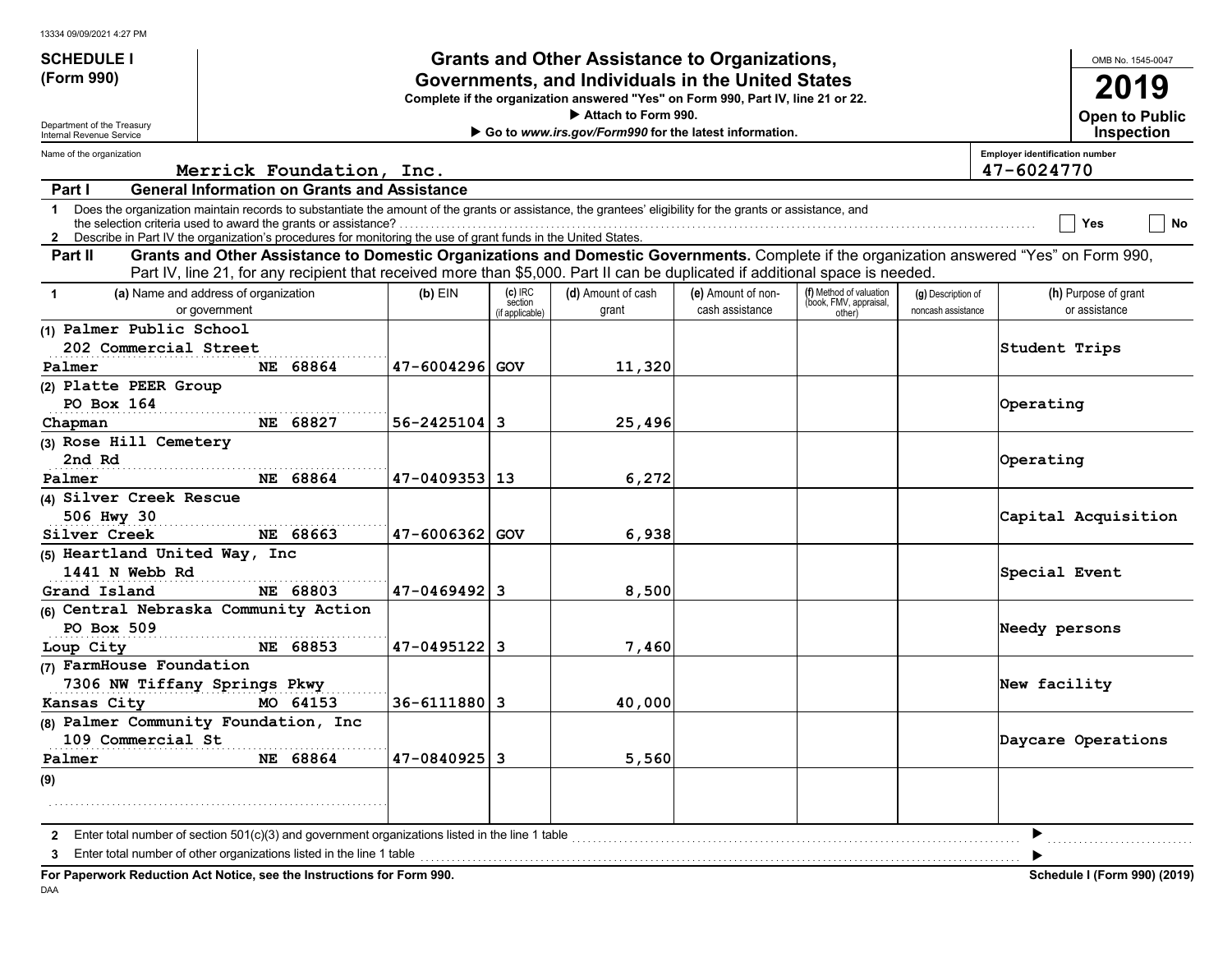## Schedule I (Form 990) (2019) Merrick Foundation, Inc.

| 47-6024770 |  |  |  |
|------------|--|--|--|
|------------|--|--|--|

Page 2

| Grants and Other Assistance to Domestic Individuals. Complete if the organization answered "Yes" on Form 990, Part IV, line 22.<br>Part III<br>Part III can be duplicated if additional space is needed. |                             |                             |                                     |                                                          |                                       |
|----------------------------------------------------------------------------------------------------------------------------------------------------------------------------------------------------------|-----------------------------|-----------------------------|-------------------------------------|----------------------------------------------------------|---------------------------------------|
| (a) Type of grant or assistance                                                                                                                                                                          | (b) Number of<br>recipients | (c) Amount of<br>cash grant | (d) Amount of<br>noncash assistance | (e) Method of valuation (book,<br>FMV, appraisal, other) | (f) Description of noncash assistance |
| 1 Scholarships                                                                                                                                                                                           | 160                         | 130,873                     |                                     |                                                          |                                       |
| $\overline{2}$                                                                                                                                                                                           |                             |                             |                                     |                                                          |                                       |
| $\mathbf{3}$                                                                                                                                                                                             |                             |                             |                                     |                                                          |                                       |
|                                                                                                                                                                                                          |                             |                             |                                     |                                                          |                                       |
| -5                                                                                                                                                                                                       |                             |                             |                                     |                                                          |                                       |
| 6                                                                                                                                                                                                        |                             |                             |                                     |                                                          |                                       |
| $\overline{7}$                                                                                                                                                                                           |                             |                             |                                     |                                                          |                                       |
| Supplemental Information. Provide the information required in Part I, line 2; Part III, column (b); and any other additional information.<br>Part IV                                                     |                             |                             |                                     |                                                          |                                       |
| Part I, Line 2 - Procedures for Monitoring the Use of Grant Funds                                                                                                                                        |                             |                             |                                     |                                                          |                                       |
| The organization monitors the use of grant funds by requiring receipts from<br>the organization receiving the grant funds to ensure they are properly                                                    |                             |                             |                                     |                                                          |                                       |
| spending the grant funds. The organizations receiving the grant funds are                                                                                                                                |                             |                             |                                     |                                                          |                                       |
| to also attend the annual board meeting to give the board a report and/or                                                                                                                                |                             |                             |                                     |                                                          |                                       |
| update on the progress of the grant project.                                                                                                                                                             |                             |                             |                                     |                                                          |                                       |
|                                                                                                                                                                                                          |                             |                             |                                     |                                                          |                                       |
|                                                                                                                                                                                                          |                             |                             |                                     |                                                          |                                       |
|                                                                                                                                                                                                          |                             |                             |                                     |                                                          |                                       |
|                                                                                                                                                                                                          |                             |                             |                                     |                                                          |                                       |
|                                                                                                                                                                                                          |                             |                             |                                     |                                                          |                                       |
|                                                                                                                                                                                                          |                             |                             |                                     |                                                          | Schedule I (Form 990) (2019)          |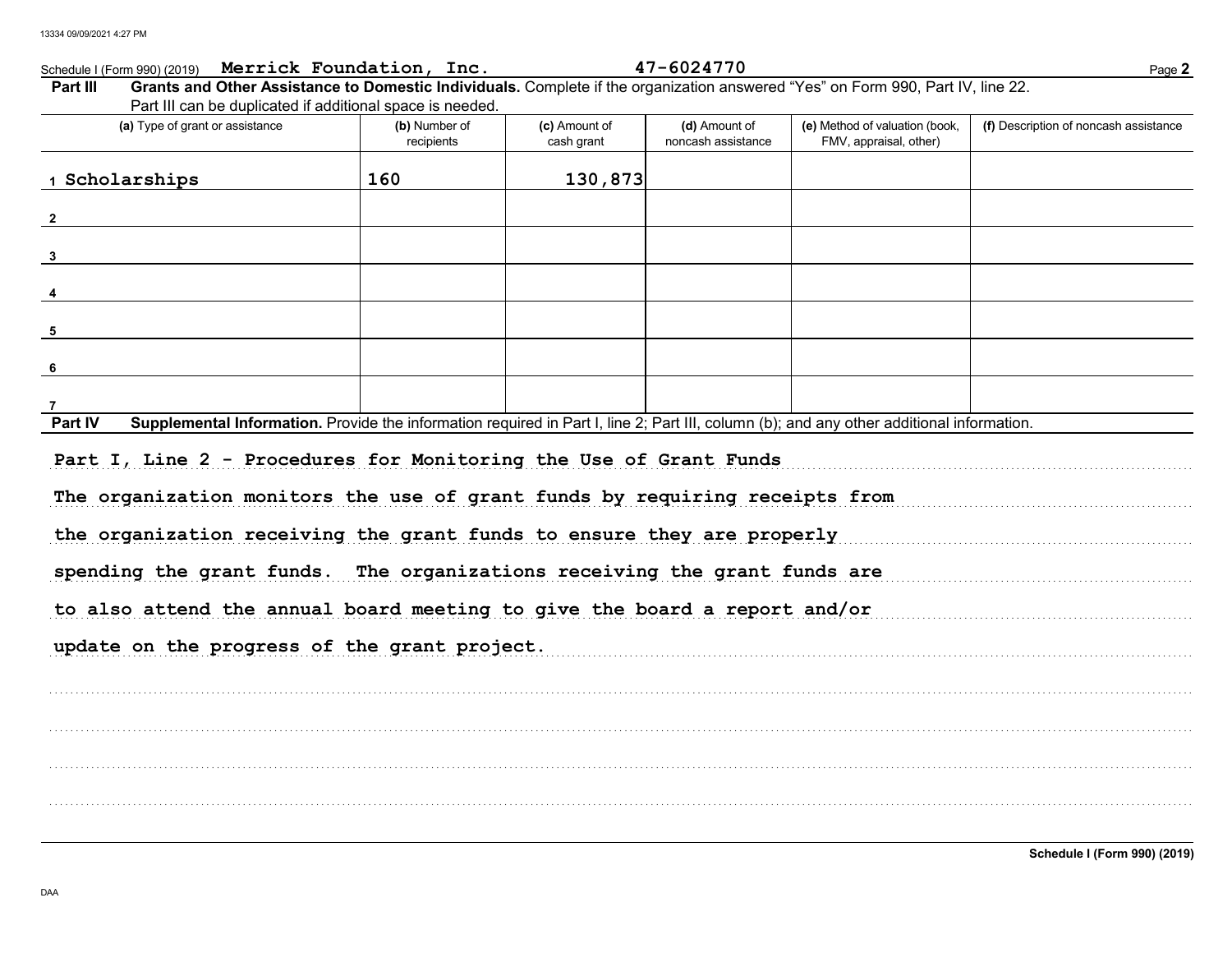| <b>SCHEDULE O</b>          | Supplemental Information to Form 990 or 990-EZ                                                                                                       |                                       | OMB No. 1545-0047     |
|----------------------------|------------------------------------------------------------------------------------------------------------------------------------------------------|---------------------------------------|-----------------------|
| (Form 990 or 990-EZ)       | Complete to provide information for responses to specific questions on<br>Form 990 or 990-EZ or to provide any additional information.               |                                       | 2019                  |
| Department of the Treasury | Attach to Form 990 or 990-EZ.                                                                                                                        |                                       | <b>Open to Public</b> |
| Internal Revenue Service   | Go to www.irs.gov/Form990 for the latest information.                                                                                                |                                       | Inspection            |
| Name of the organization   |                                                                                                                                                      | <b>Employer identification number</b> |                       |
|                            | Merrick Foundation, Inc.                                                                                                                             | 47-6024770                            |                       |
|                            | Form 990, Part I, Line 6                                                                                                                             |                                       |                       |
|                            | Board members of the Foundation are considered volunteers. Board members<br>serve as oversight to spending, financial investments and enforcement of |                                       |                       |
|                            | policy and foundation law.                                                                                                                           |                                       |                       |
|                            |                                                                                                                                                      |                                       |                       |
|                            | Form 990, Part VI, Line 11b - Organization's Process to Review Form 990                                                                              |                                       |                       |
|                            | The Organization's Governing body reviews and approves the Form 990 before                                                                           |                                       |                       |
| it is filed.               |                                                                                                                                                      |                                       |                       |
|                            | Form 990, Part VI, Line 12c - Enforcement of Conflicts Policy                                                                                        |                                       |                       |
|                            | The board members annually sign a conflict of interest policy.                                                                                       |                                       |                       |
|                            | Form 990, Part VI, Line 15a - Compensation Process for Top Official                                                                                  |                                       |                       |
|                            | The executive committee meets and reviews compensation annually.                                                                                     |                                       |                       |
|                            | Form 990, Part VI, Line 15b - Compensation Process for Officers                                                                                      |                                       |                       |
|                            | The executive committee meets and reviews compensation annually.                                                                                     |                                       |                       |
|                            | Form 990, Part VI, Line 19 - Governing Documents Disclosure Explanation                                                                              |                                       |                       |
|                            | The Form 990 and other governing documents are made available to the public                                                                          |                                       |                       |
| when requested.            |                                                                                                                                                      |                                       |                       |
|                            | Form 990, Part XI, Line 9 - Other Changes in Net Assets Explanation                                                                                  |                                       |                       |
|                            | Farm expenses netted against revenue                                                                                                                 | \$                                    | 21,091                |
|                            | Farm expenses netted against revenue                                                                                                                 | \$                                    | $-21,091$             |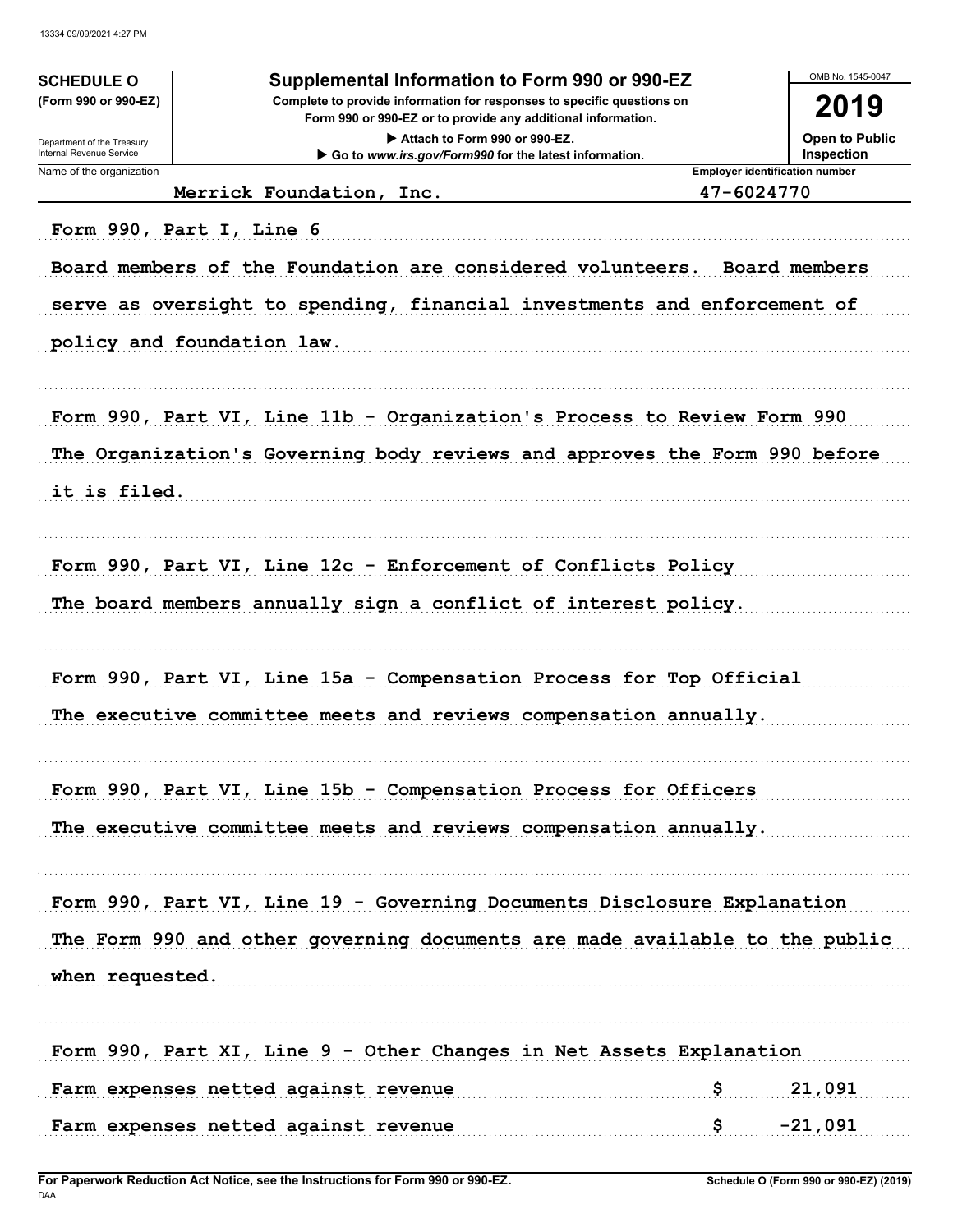|                | Form 4562                                                                                                                               |                             | <b>Depreciation and Amortization</b><br>(Including Information on Listed Property)                       |                              |                |                    |                | OMB No. 1545-0172          |        |
|----------------|-----------------------------------------------------------------------------------------------------------------------------------------|-----------------------------|----------------------------------------------------------------------------------------------------------|------------------------------|----------------|--------------------|----------------|----------------------------|--------|
|                | Department of the Treasury                                                                                                              |                             | Attach to your tax return.                                                                               |                              |                |                    |                | 2019                       |        |
|                | (99)<br>Internal Revenue Service                                                                                                        |                             | Go to www.irs.gov/Form4562 for instructions and the latest information.                                  |                              |                |                    |                | Attachment<br>Sequence No. | 179    |
|                | Name(s) shown on return                                                                                                                 |                             |                                                                                                          |                              |                | Identifying number |                |                            |        |
|                |                                                                                                                                         | Merrick Foundation, Inc.    |                                                                                                          |                              |                | 47-6024770         |                |                            |        |
|                | Business or activity to which this form relates                                                                                         |                             |                                                                                                          |                              |                |                    |                |                            |        |
|                | Indirect Depreciation<br>Part I                                                                                                         |                             | <b>Election To Expense Certain Property Under Section 179</b>                                            |                              |                |                    |                |                            |        |
|                |                                                                                                                                         |                             | Note: If you have any listed property, complete Part V before you complete Part I.                       |                              |                |                    |                |                            |        |
| 1              | Maximum amount (see instructions)                                                                                                       |                             |                                                                                                          |                              |                |                    | $\mathbf 1$    | 1,020,000                  |        |
| 2              |                                                                                                                                         |                             |                                                                                                          |                              |                |                    | $\overline{2}$ |                            |        |
| 3              | Threshold cost of section 179 property before reduction in limitation (see instructions) [[[[[[[[[[[[[[[[[[[[[                          |                             |                                                                                                          |                              |                |                    | $\overline{3}$ | 2,550,000                  |        |
| 4              |                                                                                                                                         |                             |                                                                                                          |                              |                |                    | 4              |                            |        |
| 5              | Dollar limitation for tax year. Subtract line 4 from line 1. If zero or less, enter -0-. If married filing separately, see instructions |                             |                                                                                                          |                              |                |                    | 5              |                            |        |
| 6              |                                                                                                                                         | (a) Description of property |                                                                                                          | (b) Cost (business use only) |                | (c) Elected cost   |                |                            |        |
|                |                                                                                                                                         |                             |                                                                                                          |                              |                |                    |                |                            |        |
| 7              | Listed property. Enter the amount from line 29                                                                                          |                             |                                                                                                          |                              | $\overline{7}$ |                    |                |                            |        |
| 8              |                                                                                                                                         |                             |                                                                                                          |                              |                |                    | 8              |                            |        |
| 9              | Tentative deduction. Enter the smaller of line 5 or line 8                                                                              |                             |                                                                                                          |                              |                |                    | 9              |                            |        |
| 10             |                                                                                                                                         |                             |                                                                                                          |                              |                |                    | 10             |                            |        |
| 11             | Business income limitation. Enter the smaller of business income (not less than zero) or line 5. See instructions                       |                             |                                                                                                          |                              |                |                    | 11             |                            |        |
| 12             | Section 179 expense deduction. Add lines 9 and 10, but don't enter more than line 11                                                    |                             |                                                                                                          |                              |                |                    | 12             |                            |        |
| 13             | Carryover of disallowed deduction to 2020. Add lines 9 and 10, less line 12                                                             |                             |                                                                                                          |                              | 13             |                    |                |                            |        |
|                | Note: Don't use Part II or Part III below for listed property. Instead, use Part V.                                                     |                             |                                                                                                          |                              |                |                    |                |                            |        |
|                | Part II                                                                                                                                 |                             | Special Depreciation Allowance and Other Depreciation (Don't include listed property. See instructions.) |                              |                |                    |                |                            |        |
| 14             | Special depreciation allowance for qualified property (other than listed property) placed in service                                    |                             |                                                                                                          |                              |                |                    | 14             |                            |        |
| 15             | during the tax year. See instructions                                                                                                   |                             |                                                                                                          |                              |                |                    | 15             |                            |        |
| 16             | Other depreciation (including ACRS)                                                                                                     |                             |                                                                                                          |                              |                |                    | 16             |                            | 43,607 |
|                | <b>Part III</b>                                                                                                                         |                             | <b>MACRS Depreciation (Don't include listed property. See instructions.)</b>                             |                              |                |                    |                |                            |        |
|                |                                                                                                                                         |                             | <b>Section A</b>                                                                                         |                              |                |                    |                |                            |        |
| 17             | MACRS deductions for assets placed in service in tax years beginning before 2019                                                        |                             |                                                                                                          |                              |                |                    | 17             |                            | 0      |
| 18             | If you are electing to group any assets placed in service during the tax year into one or more general asset accounts, check here       |                             |                                                                                                          |                              |                |                    |                |                            |        |
|                |                                                                                                                                         |                             | Section B-Assets Placed in Service During 2019 Tax Year Using the General Depreciation System            |                              |                |                    |                |                            |        |
|                | (a) Classification of property                                                                                                          | placed in                   | (b) Month and year (c) Basis for depreciation (d) Recovery (c) Convention<br>(business/investment use    | period                       | (e) Convention | (f) Method         |                | (g) Depreciation deduction |        |
| 19a            | 3-year property                                                                                                                         | service                     | only-see instructions)                                                                                   |                              |                |                    |                |                            |        |
| b              | 5-year property                                                                                                                         |                             |                                                                                                          |                              |                |                    |                |                            |        |
| c              | 7-year property                                                                                                                         |                             |                                                                                                          |                              |                |                    |                |                            |        |
|                | d 10-year property                                                                                                                      |                             |                                                                                                          |                              |                |                    |                |                            |        |
|                |                                                                                                                                         |                             |                                                                                                          |                              |                |                    |                |                            |        |
| е              | 15-year property                                                                                                                        |                             |                                                                                                          |                              |                |                    |                |                            |        |
| f              | 20-year property                                                                                                                        |                             |                                                                                                          |                              |                |                    |                |                            |        |
| g              | 25-year property                                                                                                                        |                             |                                                                                                          | 25 yrs.                      |                | S/L                |                |                            |        |
|                | <b>h</b> Residential rental                                                                                                             |                             |                                                                                                          | 27.5 yrs.                    | МM             | S/L                |                |                            |        |
|                | property                                                                                                                                |                             |                                                                                                          | 27.5 yrs.                    | МM             | S/L                |                |                            |        |
| j.             | Nonresidential real                                                                                                                     |                             |                                                                                                          | 39 yrs.                      | МM             | S/L                |                |                            |        |
|                | property                                                                                                                                |                             |                                                                                                          |                              | <b>MM</b>      | S/L                |                |                            |        |
| 20a            | Class life                                                                                                                              |                             | Section C-Assets Placed in Service During 2019 Tax Year Using the Alternative Depreciation System        |                              |                |                    |                |                            |        |
| b              | 12-year                                                                                                                                 |                             |                                                                                                          | 12 yrs.                      |                | S/L<br>S/L         |                |                            |        |
|                | $c30-year$                                                                                                                              |                             |                                                                                                          | 30 yrs.                      | MМ             | S/L                |                |                            |        |
|                | $d$ 40-year                                                                                                                             |                             |                                                                                                          | 40 yrs.                      | MМ             | S/L                |                |                            |        |
|                | Part IV<br><b>Summary (See instructions.)</b>                                                                                           |                             |                                                                                                          |                              |                |                    |                |                            |        |
|                | Listed property. Enter amount from line 28                                                                                              |                             |                                                                                                          |                              |                |                    | 21             |                            |        |
|                | Total. Add amounts from line 12, lines 14 through 17, lines 19 and 20 in column (g), and line 21. Enter                                 |                             |                                                                                                          |                              |                |                    |                |                            |        |
| 21<br>22<br>23 | For assets shown above and placed in service during the current year, enter the                                                         |                             |                                                                                                          |                              |                |                    | 22             |                            | 43,607 |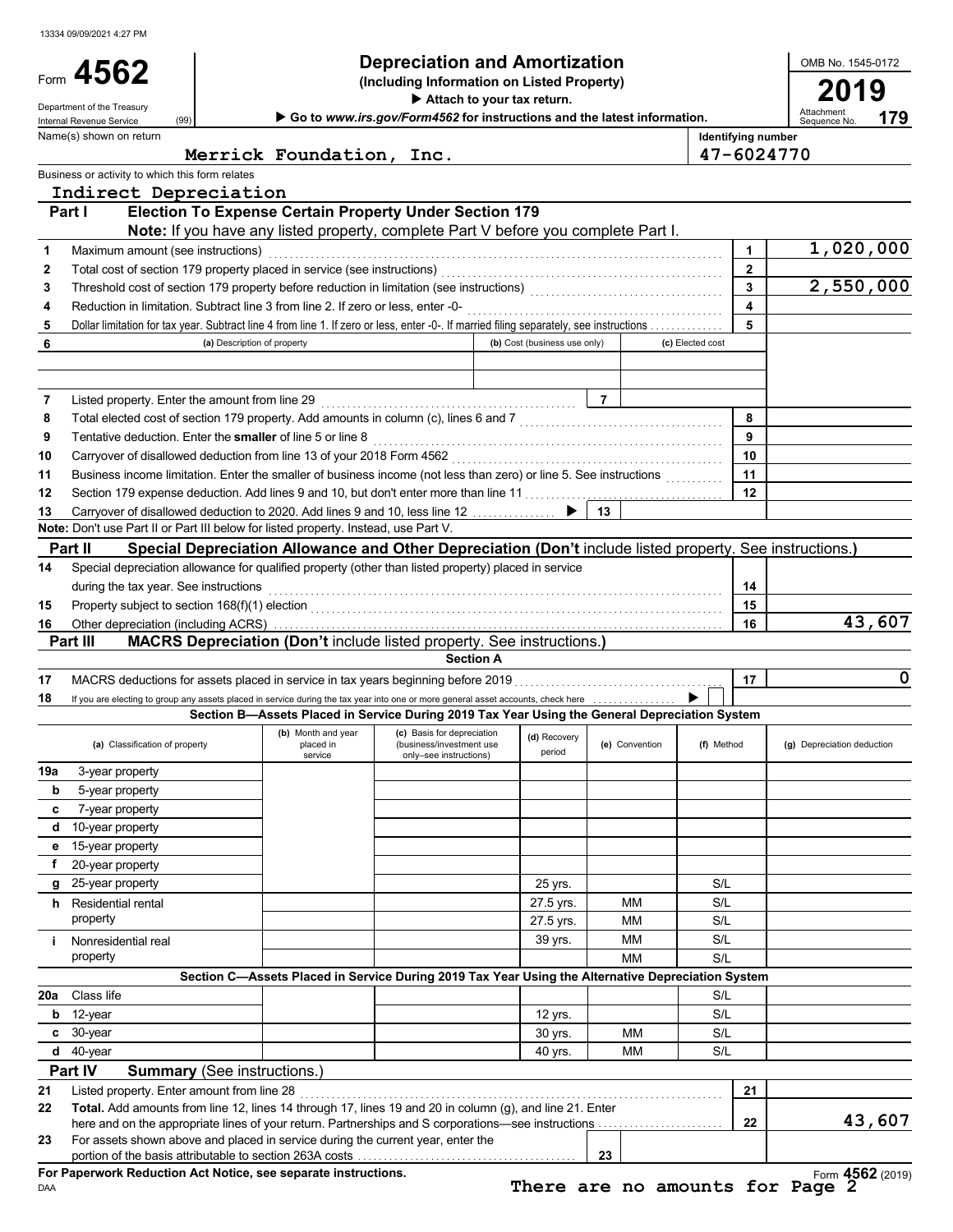|          |                                   | 13334 09/09/2021 4:27 PM<br>Merrick Foundation, Inc.                                                                                                                                                             |                                                                                                                    |                     |                                          |                  |                               | 47-6024770                |                 |                                        |                |                           |                     |                  |                                   |                     |
|----------|-----------------------------------|------------------------------------------------------------------------------------------------------------------------------------------------------------------------------------------------------------------|--------------------------------------------------------------------------------------------------------------------|---------------------|------------------------------------------|------------------|-------------------------------|---------------------------|-----------------|----------------------------------------|----------------|---------------------------|---------------------|------------------|-----------------------------------|---------------------|
|          | Form 4562 (2019)<br><b>Part V</b> | Listed Property (Include automobiles, certain other vehicles, certain aircraft, and property used for<br>entertainment, recreation, or amusement.)                                                               |                                                                                                                    |                     |                                          |                  |                               |                           |                 |                                        |                |                           |                     |                  |                                   | Page 2              |
|          |                                   | Note: For any vehicle for which you are using the standard mileage rate or deducting lease expense, complete only 24a, 24b, columns (a) through (c) of Section A, all of Section B, and Section C if applicable. |                                                                                                                    |                     |                                          |                  |                               |                           |                 |                                        |                |                           |                     |                  |                                   |                     |
|          |                                   |                                                                                                                                                                                                                  | Section A-Depreciation and Other Information (Caution: See the instructions for limits for passenger automobiles.) |                     |                                          |                  |                               |                           |                 |                                        |                |                           |                     |                  |                                   |                     |
| 24a      |                                   | Do you have evidence to support the business/investment use claimed?                                                                                                                                             |                                                                                                                    |                     |                                          |                  | Yes                           | No                        |                 | 24b If "Yes," is the evidence written? |                |                           |                     |                  | Yes                               | No                  |
|          | (a)<br>Type of property           | (b)<br>Date placed                                                                                                                                                                                               | (c)<br>Business/                                                                                                   | (d)                 |                                          |                  | (e)<br>Basis for depreciation |                           | (f)<br>Recovery |                                        | (g)<br>Method/ |                           | (h)<br>Depreciation |                  | (i)                               | Elected section 179 |
|          | (list vehicles first)             | in service                                                                                                                                                                                                       | investment use<br>percentage                                                                                       | Cost or other basis |                                          |                  | (business/investment          |                           | period          |                                        | Convention     |                           | deduction           |                  |                                   | cost                |
| 25       |                                   | Special depreciation allowance for qualified listed property placed in service during                                                                                                                            |                                                                                                                    |                     |                                          |                  | use only)                     |                           |                 |                                        |                |                           |                     |                  |                                   |                     |
|          |                                   | the tax year and used more than 50% in a qualified business use. See instructions                                                                                                                                |                                                                                                                    |                     |                                          |                  |                               |                           |                 |                                        |                | 25                        |                     |                  |                                   |                     |
| 26       |                                   | Property used more than 50% in a qualified business use:                                                                                                                                                         |                                                                                                                    |                     |                                          |                  |                               |                           |                 |                                        |                |                           |                     |                  |                                   |                     |
|          |                                   |                                                                                                                                                                                                                  |                                                                                                                    |                     |                                          |                  |                               |                           |                 |                                        |                |                           |                     |                  |                                   |                     |
|          |                                   |                                                                                                                                                                                                                  | %                                                                                                                  |                     |                                          |                  |                               |                           |                 |                                        |                |                           |                     |                  |                                   |                     |
|          |                                   |                                                                                                                                                                                                                  |                                                                                                                    |                     |                                          |                  |                               |                           |                 |                                        |                |                           |                     |                  |                                   |                     |
|          |                                   |                                                                                                                                                                                                                  | $\frac{0}{0}$                                                                                                      |                     |                                          |                  |                               |                           |                 |                                        |                |                           |                     |                  |                                   |                     |
| 27       |                                   | Property used 50% or less in a qualified business use:                                                                                                                                                           |                                                                                                                    |                     |                                          |                  |                               |                           |                 |                                        |                |                           |                     |                  |                                   |                     |
|          |                                   |                                                                                                                                                                                                                  |                                                                                                                    |                     |                                          |                  |                               |                           |                 | $S/L-$                                 |                |                           |                     |                  |                                   |                     |
|          |                                   |                                                                                                                                                                                                                  | %                                                                                                                  |                     |                                          |                  |                               |                           |                 |                                        |                |                           |                     |                  |                                   |                     |
|          |                                   |                                                                                                                                                                                                                  | $\frac{0}{c}$                                                                                                      |                     |                                          |                  |                               |                           |                 | $S/L-$                                 |                |                           |                     |                  |                                   |                     |
| 28       |                                   | Add amounts in column (h), lines 25 through 27. Enter here and on line 21, page 1                                                                                                                                |                                                                                                                    |                     |                                          |                  |                               |                           |                 |                                        | 28             |                           |                     |                  |                                   |                     |
| 29       |                                   |                                                                                                                                                                                                                  |                                                                                                                    |                     |                                          |                  |                               |                           |                 |                                        |                |                           |                     | 29               |                                   |                     |
|          |                                   |                                                                                                                                                                                                                  |                                                                                                                    |                     | Section B-Information on Use of Vehicles |                  |                               |                           |                 |                                        |                |                           |                     |                  |                                   |                     |
|          |                                   | Complete this section for vehicles used by a sole proprietor, partner, or other "more than 5% owner," or related person. If you provided vehicles                                                                |                                                                                                                    |                     |                                          |                  |                               |                           |                 |                                        |                |                           |                     |                  |                                   |                     |
|          |                                   | to your employees, first answer the questions in Section C to see if you meet an exception to completing this section for those vehicles.                                                                        |                                                                                                                    |                     |                                          |                  |                               |                           |                 |                                        |                |                           |                     |                  |                                   |                     |
|          |                                   |                                                                                                                                                                                                                  |                                                                                                                    |                     |                                          | (a)<br>Vehicle 1 |                               | (b)<br>Vehicle 2          |                 | (c)<br>Vehicle 3                       |                | (d)<br>Vehicle 4          |                     | (e)<br>Vehicle 5 | Vehicle 6                         | (f)                 |
| 30       |                                   | Total business/investment miles driven during                                                                                                                                                                    |                                                                                                                    |                     |                                          |                  |                               |                           |                 |                                        |                |                           |                     |                  |                                   |                     |
|          |                                   | the year (don't include commuting miles)                                                                                                                                                                         |                                                                                                                    |                     |                                          |                  |                               |                           |                 |                                        |                |                           |                     |                  |                                   |                     |
| 31<br>32 |                                   | Total commuting miles driven during the year<br>Total other personal (noncommuting)                                                                                                                              |                                                                                                                    |                     |                                          |                  |                               |                           |                 |                                        |                |                           |                     |                  |                                   |                     |
|          | miles driven                      |                                                                                                                                                                                                                  |                                                                                                                    |                     |                                          |                  |                               |                           |                 |                                        |                |                           |                     |                  |                                   |                     |
| 33       |                                   | Total miles driven during the year. Add                                                                                                                                                                          |                                                                                                                    |                     |                                          |                  |                               |                           |                 |                                        |                |                           |                     |                  |                                   |                     |
|          |                                   |                                                                                                                                                                                                                  |                                                                                                                    |                     |                                          |                  |                               |                           |                 |                                        |                |                           |                     |                  |                                   |                     |
| 34       |                                   | Was the vehicle available for personal                                                                                                                                                                           |                                                                                                                    |                     | Yes                                      | No               | Yes                           | No                        | Yes             | No                                     | Yes            | <b>No</b>                 | Yes                 | No               | Yes                               | No                  |
|          |                                   |                                                                                                                                                                                                                  |                                                                                                                    |                     |                                          |                  |                               |                           |                 |                                        |                |                           |                     |                  |                                   |                     |
| 35       |                                   | Was the vehicle used primarily by a more                                                                                                                                                                         |                                                                                                                    |                     |                                          |                  |                               |                           |                 |                                        |                |                           |                     |                  |                                   |                     |
|          |                                   | than 5% owner or related person?                                                                                                                                                                                 |                                                                                                                    |                     |                                          |                  |                               |                           |                 |                                        |                |                           |                     |                  |                                   |                     |
| 36       |                                   | Is another vehicle available for personal use?                                                                                                                                                                   |                                                                                                                    |                     |                                          |                  |                               |                           |                 |                                        |                |                           |                     |                  |                                   |                     |
|          |                                   | Answer these questions to determine if you meet an exception to completing Section B for vehicles used by employees who aren't                                                                                   | Section C-Questions for Employers Who Provide Vehicles for Use by Their Employees                                  |                     |                                          |                  |                               |                           |                 |                                        |                |                           |                     |                  |                                   |                     |
|          |                                   | more than 5% owners or related persons. See instructions.                                                                                                                                                        |                                                                                                                    |                     |                                          |                  |                               |                           |                 |                                        |                |                           |                     |                  |                                   |                     |
| 37       |                                   | Do you maintain a written policy statement that prohibits all personal use of vehicles, including commuting, by                                                                                                  |                                                                                                                    |                     |                                          |                  |                               |                           |                 |                                        |                |                           |                     |                  | Yes                               | No                  |
|          | your employees?                   |                                                                                                                                                                                                                  |                                                                                                                    |                     |                                          |                  |                               |                           |                 |                                        |                |                           |                     |                  |                                   |                     |
| 38       |                                   | Do you maintain a written policy statement that prohibits personal use of vehicles, except commuting, by your                                                                                                    |                                                                                                                    |                     |                                          |                  |                               |                           |                 |                                        |                |                           |                     |                  |                                   |                     |
|          |                                   |                                                                                                                                                                                                                  |                                                                                                                    |                     |                                          |                  |                               |                           |                 |                                        |                |                           |                     |                  |                                   |                     |
| 39       |                                   | Do you treat all use of vehicles by employees as personal use?                                                                                                                                                   |                                                                                                                    |                     |                                          |                  |                               |                           |                 |                                        |                |                           |                     |                  |                                   |                     |
| 40       |                                   | Do you provide more than five vehicles to your employees, obtain information from your employees about the                                                                                                       |                                                                                                                    |                     |                                          |                  |                               |                           |                 |                                        |                |                           |                     |                  |                                   |                     |
|          |                                   | use of the vehicles, and retain the information received?                                                                                                                                                        |                                                                                                                    |                     |                                          |                  |                               |                           |                 |                                        |                |                           |                     |                  |                                   |                     |
| 41       |                                   | Note: If your answer to 37, 38, 39, 40, or 41 is "Yes," don't complete Section B for the covered vehicles.                                                                                                       |                                                                                                                    |                     |                                          |                  |                               |                           |                 |                                        |                |                           |                     |                  |                                   |                     |
|          | <b>Part VI</b>                    | Amortization                                                                                                                                                                                                     |                                                                                                                    |                     |                                          |                  |                               |                           |                 |                                        |                |                           |                     |                  |                                   |                     |
|          |                                   |                                                                                                                                                                                                                  |                                                                                                                    | (b)                 |                                          |                  |                               |                           |                 |                                        |                | (e)                       |                     |                  |                                   |                     |
|          |                                   | (a)<br>Description of costs                                                                                                                                                                                      |                                                                                                                    | Date amortization   |                                          |                  |                               | (c)<br>Amortizable amount |                 | (d)<br>Code section                    |                | Amortization<br>period or |                     |                  | (f)<br>Amortization for this year |                     |
|          |                                   |                                                                                                                                                                                                                  |                                                                                                                    | begins              |                                          |                  |                               |                           |                 |                                        |                | percentage                |                     |                  |                                   |                     |
| 42       |                                   | Amortization of costs that begins during your 2019 tax year (see instructions):                                                                                                                                  |                                                                                                                    |                     |                                          |                  |                               |                           |                 |                                        |                |                           |                     |                  |                                   |                     |
|          |                                   |                                                                                                                                                                                                                  |                                                                                                                    |                     |                                          |                  |                               |                           |                 |                                        |                |                           |                     |                  |                                   |                     |
|          |                                   |                                                                                                                                                                                                                  |                                                                                                                    |                     |                                          |                  |                               |                           |                 |                                        |                |                           |                     |                  |                                   |                     |
| 43       |                                   |                                                                                                                                                                                                                  |                                                                                                                    |                     |                                          |                  |                               |                           |                 |                                        |                |                           | 43                  |                  |                                   |                     |
| 44       |                                   |                                                                                                                                                                                                                  |                                                                                                                    |                     |                                          |                  |                               |                           |                 |                                        |                |                           | 44                  |                  |                                   |                     |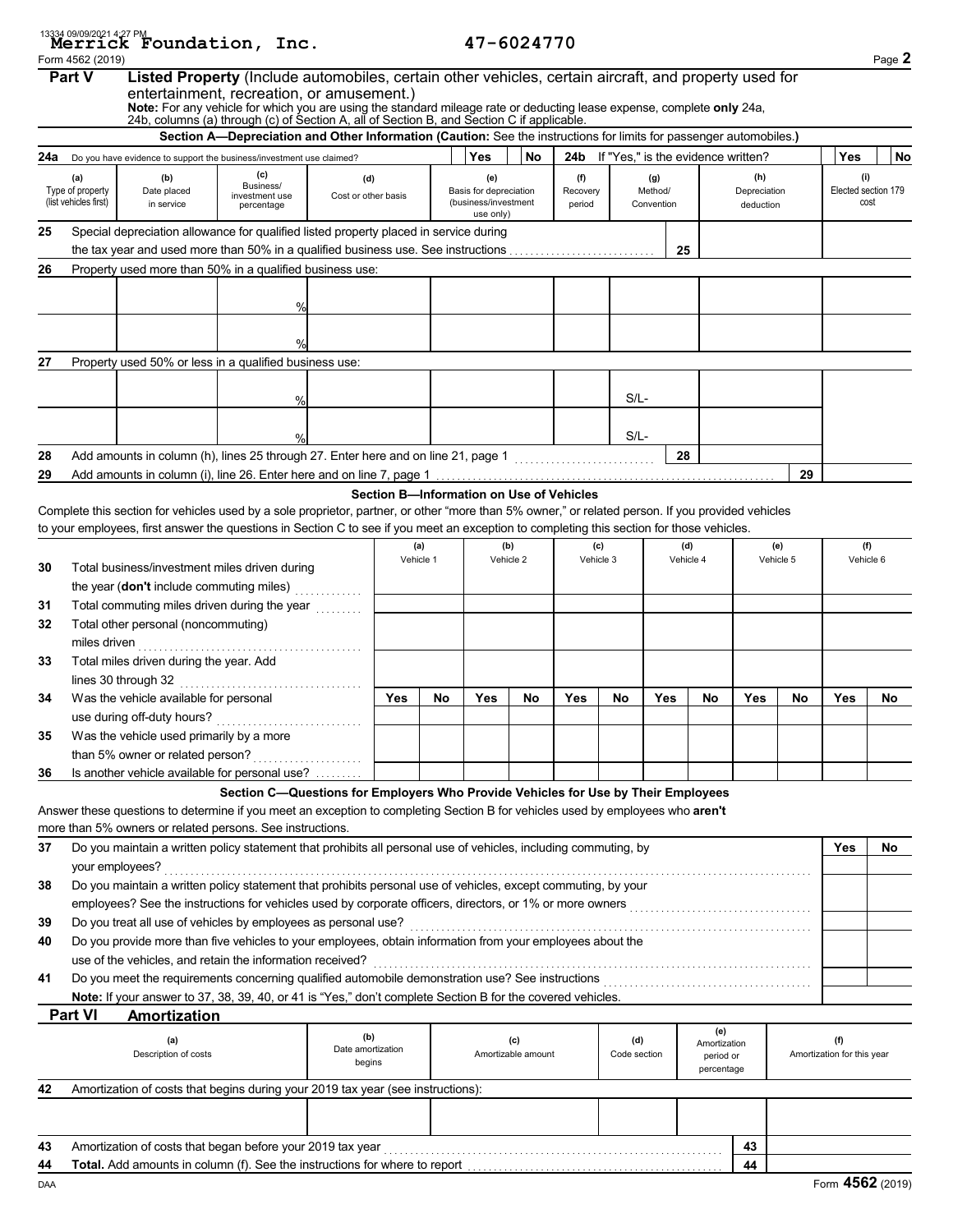13334 Merrick Foundation, Inc. 2008. 2009 2009/2021 1:27 PM 47-6024770 **Federal Asset Report**

# FYE: 10/31/2020 **Form 990, Page 1**

| Asset    | Description                                   | Date<br>In Service | Cost           | Bus Sec<br>%<br>179Bonus for Depr | Basis          |   | PerConv Meth               | Prior            | Current          |
|----------|-----------------------------------------------|--------------------|----------------|-----------------------------------|----------------|---|----------------------------|------------------|------------------|
|          |                                               |                    |                |                                   |                |   |                            |                  |                  |
|          | <b>Other Depreciation:</b><br>OFFICE BUILDING | 4/01/80            | 24,698         |                                   | 24,698         |   | 40 MO S/L                  | 24,698           | $\theta$         |
| 3        | <b>BOOK OF MEMORY</b>                         | 4/01/80            | 286            |                                   | 286            |   | $10$ MO S/L                | 286              | $\boldsymbol{0}$ |
| 5        | <b>CHAIRS</b>                                 | 4/01/80            | 900            |                                   | 900            |   | $10$ MO S/L                | 900              | $\theta$         |
|          | Sold/Scrapped: 11/01/19                       |                    |                |                                   |                |   |                            |                  |                  |
| 6        | <b>OFFICE DESK</b>                            | 4/01/80            | 341            |                                   | 341            |   | $10$ MO S/L                | 341              | $\mathbf{0}$     |
| 11       | Sold/Scrapped: 11/01/19<br><b>STEP STOOL</b>  | 4/01/80            | 48             |                                   | 48             |   | $10$ MO S/L                | 48               | $\overline{0}$   |
| 19       | <b>FIRE PROOF CABINET</b>                     | 10/31/93           | 450            |                                   | 450            | 7 | MO S/L                     | 450              | $\boldsymbol{0}$ |
| 25       | NEW OFFICE DOOR                               | 10/23/97           | 425            |                                   | 425            |   | 7 MO200DB                  | 425              | $\boldsymbol{0}$ |
| 26       | REMODEL BOARD ROOM                            | 8/10/98            | 2,052          |                                   | 2,052          | 7 | MO200DB                    | 2.052            | $\boldsymbol{0}$ |
| 28       | <b>FILING CABINETS</b>                        | 7/12/00            | 1,055          |                                   | 1,055          |   | 7 MO200DB                  | 1,055            | $\boldsymbol{0}$ |
| 30       | LAND                                          | 4/01/80            | 2,000          |                                   | 2,000          |   | $0 -$<br>Land              | $\boldsymbol{0}$ | $\mathbf{0}$     |
| 42       | <b>OFFICE DESK</b>                            | 10/30/07           | 1,144          |                                   | 1,144          |   | $10$ MO S/L                | 1,144            | $\theta$         |
| 45       | VENTURE CENTER BUILDING                       | 10/23/09           | 91,517         |                                   |                |   | 91,517 40 MO S/L           | 22,879           | 2,288            |
| 47       | <b>TABLE AND CHAIRS</b>                       | 8/05/09            | 7,480          |                                   |                |   | 7,480 10 MO S/L            | 7,480            | $\theta$         |
| 49       | <b>COMPUTER SOFTWARE</b>                      | 10/07/09           | 619            |                                   | 619            |   | 5 MO S/L                   | 619              | $\boldsymbol{0}$ |
| 50       | <b>20 OFFICE CHAIRS</b>                       | 9/23/09            | 3,600          |                                   | 3,600          |   | $10$ MO S/L                | 3,600            | $\overline{0}$   |
| 53       | WELL                                          | 10/10/09           | 11,805         |                                   | 11,805         |   | $10$ MO S/L                | 11,805           | $\overline{0}$   |
| 56       | <b>BUILDING REMODEL</b>                       | 6/01/10            | 55,578         |                                   | 55,578         |   | 15 MO S/L                  | 34,891           | 3,705            |
| 60       | 3 MOTORS & ELECTRICAL PANEL                   | 2/18/11            | 3,808          |                                   | 3,808          |   | $10$ MO S/L                | 3,300            | 381              |
| 61       | <b>PORTABLE PROJECTOR</b>                     | 11/19/10           | 738            |                                   | 738            |   | 5 MO S/L                   | 738              | $\theta$         |
| 62       | <b>CABINETS</b>                               | 4/19/11            | 1,329          |                                   | 1,329          |   | $10$ MO S/L                | 1,130            | 133              |
| 63       | <b>NEW AWNING</b>                             | 7/30/12            | 56,009         |                                   | 56,009         |   | $10$ MO S/L                | 40,607           | 5,600            |
| 64       | 6 TABLES                                      | 8/28/12            | 2,540          |                                   | 2,540          |   | 7 MO S/L                   | 2,540            | $\bf{0}$         |
| 67       | WINDOWS 7 SOFTWARE                            | 3/02/12            | 1,739          |                                   | 1,739          |   | 5 MO S/L                   | 1,739            | $\bf{0}$         |
| 68       | 3 DELL COMPUTERS                              | 1/04/13            | 4,560          |                                   | 4,560          |   | 5 MO S/L                   | 4,560            | $\theta$         |
| 71       | PARKING LOT AND SIDEWALKS                     | 7/17/14            | 10,615         |                                   |                |   | 10,615 15 MO S/L           | 3,715            | 708              |
| 72       | <b>FLOW METER</b>                             | 7/16/15            | 1,620          |                                   |                |   | 1,620 10 MO S/L            | 689              | 162              |
| 73       | <b>LAPTOP</b>                                 | 12/04/14           | 505            |                                   | 505            |   | 5 MO S/L                   | 496              | 9                |
| 75       | 2010 BUS                                      | 9/09/15            | 49,842         |                                   | 49,842         |   | 5 MO S/L                   | 41,535           | 8,307            |
| 77<br>78 | MERRICK COUNTY ACTIVITY CENTEL                | 6/11/19<br>7/18/16 | 252,940        |                                   |                |   | 252,940 15 MO S/L          | 7,026            | 16,863           |
| 79       | 8" WLR PUMP<br><b>FLOW METER</b>              | 6/21/16            | 7,508<br>2,269 |                                   | 7,508<br>2,269 |   | $10$ MO S/L<br>$10$ MO S/L | 2,440<br>756     | 751<br>227       |
| 81       | <b>ROUTER</b>                                 | 10/31/17           | 623            |                                   | 623            |   | 7 MO S/L                   | 178              | 89               |
| 82       | <b>COPIER</b>                                 | 8/07/17            | 3,730          |                                   | 3,730          |   | 5 MO S/L                   | 1,679            | 746              |
| 83       | FOUNDANT SOFTWARE-SET UP                      | 11/01/17           | 6,000          |                                   | 6,000          |   | 5 MO S/L                   | 2,400            | 1,200            |
| 84       | <b>ACER ASPIRE LAPTOP</b>                     | 7/19/18            | 605            |                                   | 605            |   | 5 MO S/L                   | 151              | 121              |
| 85       | 2 TELEVISIONS-VIZIO                           | 10/31/18           | 1,209          |                                   | 1,209          |   | 5 MO S/L                   | 242              | 242              |
| 86       | <b>BUSINESS INCUBATOR DOOR</b>                | 10/23/18           | 1,820          |                                   |                |   | 1,820 15 MO S/L            | 121              | 122              |
| 87       | <b>25.5 CUBIC FOOT REFRIGERATOR</b>           | 11/12/18           | 1,053          |                                   | 1,053          |   | $10$ MO S/L                | 105              | 106              |
| 88       | TABLES AND CHAIRS FOR MCAC                    | 12/31/18           | 1,994          |                                   |                |   | 1,994 10 MO S/L            | 166              | 200              |
| 89       | <b>DESK</b>                                   | 8/01/19            | 1,592          |                                   |                |   | 1.592 10 MO S/L            | 40               | 159              |
| 90       | <b>SOUND SYSTEM</b>                           | 8/06/19            | 1,950          |                                   | 1,950          |   | 5 MO S/L                   | 98               | 390              |
| 91       | 40 METAL CHAIRS-MCAC                          | 9/09/19            | 1,230          |                                   |                |   | 1.230 10 MO S/L            | 21               | 123              |
| 92       | DELL COMPUTER                                 | 6/20/19            | 887            |                                   |                |   | 887 5 MO S/L               | 59               | 178              |
| 93       | VENTURE CENTER OFFICE AND CONF 9/11/19        |                    | 10,678         |                                   |                |   | 10,678 15 MO S/L           | 119              | 712              |
| 94       | 5'x12' BILLBOARD                              | 9/23/20            | 1,150          |                                   |                |   | 1,150 10 MO S/L            | 0                | 10               |
| 95       | VENTURE CENTER ROOF                           | 10/01/20           | 13,588         |                                   |                |   | 13,588 15 MO S/L           | $\boldsymbol{0}$ | 75               |
|          | <b>Total Other Depreciation</b>               |                    | 648,129        |                                   | 648,129        |   |                            | 229,323          | 43,607           |
|          | <b>Total ACRS and Other Depreciation</b>      |                    | 648,129        |                                   | 648,129        |   |                            | 229,323          | 43,607           |
|          | <b>Grand Totals</b>                           |                    | 648,129        |                                   | 648,129        |   |                            | 229,323          | 43,607           |
|          | <b>Less: Dispositions and Transfers</b>       |                    | 1,241          |                                   | 1,241          |   |                            | 1,241            |                  |
|          | Less: Start-up/Org Expense                    |                    | $\bf{0}$       |                                   | $\mathbf{0}$   |   |                            | $\bf{0}$         | $\mathbf{0}$     |
|          | <b>Net Grand Totals</b>                       |                    | 646,888        |                                   | 646,888        |   |                            | 228,082          | 43,607           |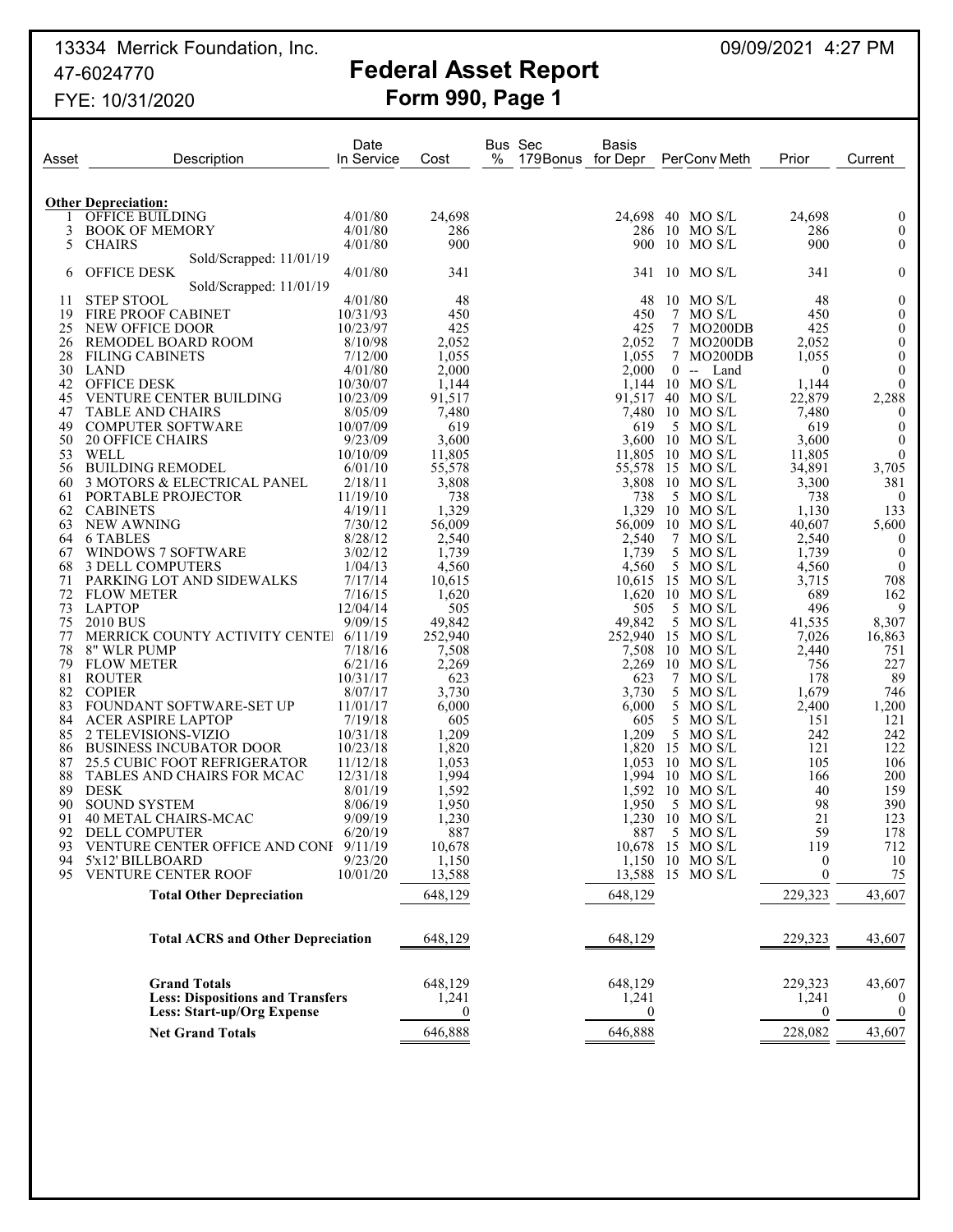| 13334 Merrick Foundation, Inc.<br>47-6024770 |                                                           | <b>Depreciation Adjustment Report</b> |     |                                    |  |  |  |  |  |
|----------------------------------------------|-----------------------------------------------------------|---------------------------------------|-----|------------------------------------|--|--|--|--|--|
| FYE: 10/31/2020                              |                                                           | <b>All Business Activities</b>        |     |                                    |  |  |  |  |  |
| Unit Asset<br>Form                           | Description                                               | Tax                                   | AMT | AMT<br>Adjustments/<br>Preferences |  |  |  |  |  |
|                                              | There are no assets that meet the criteria of this report |                                       |     |                                    |  |  |  |  |  |
|                                              |                                                           |                                       |     |                                    |  |  |  |  |  |
|                                              |                                                           |                                       |     |                                    |  |  |  |  |  |
|                                              |                                                           |                                       |     |                                    |  |  |  |  |  |
|                                              |                                                           |                                       |     |                                    |  |  |  |  |  |
|                                              |                                                           |                                       |     |                                    |  |  |  |  |  |
|                                              |                                                           |                                       |     |                                    |  |  |  |  |  |
|                                              |                                                           |                                       |     |                                    |  |  |  |  |  |
|                                              |                                                           |                                       |     |                                    |  |  |  |  |  |
|                                              |                                                           |                                       |     |                                    |  |  |  |  |  |
|                                              |                                                           |                                       |     |                                    |  |  |  |  |  |
|                                              |                                                           |                                       |     |                                    |  |  |  |  |  |
|                                              |                                                           |                                       |     |                                    |  |  |  |  |  |
|                                              |                                                           |                                       |     |                                    |  |  |  |  |  |
|                                              |                                                           |                                       |     |                                    |  |  |  |  |  |
|                                              |                                                           |                                       |     |                                    |  |  |  |  |  |
|                                              |                                                           |                                       |     |                                    |  |  |  |  |  |
|                                              |                                                           |                                       |     |                                    |  |  |  |  |  |
|                                              |                                                           |                                       |     |                                    |  |  |  |  |  |
|                                              |                                                           |                                       |     |                                    |  |  |  |  |  |
|                                              |                                                           |                                       |     |                                    |  |  |  |  |  |
|                                              |                                                           |                                       |     |                                    |  |  |  |  |  |
|                                              |                                                           |                                       |     |                                    |  |  |  |  |  |
|                                              |                                                           |                                       |     |                                    |  |  |  |  |  |
|                                              |                                                           |                                       |     |                                    |  |  |  |  |  |
|                                              |                                                           |                                       |     |                                    |  |  |  |  |  |
|                                              |                                                           |                                       |     |                                    |  |  |  |  |  |
|                                              |                                                           |                                       |     |                                    |  |  |  |  |  |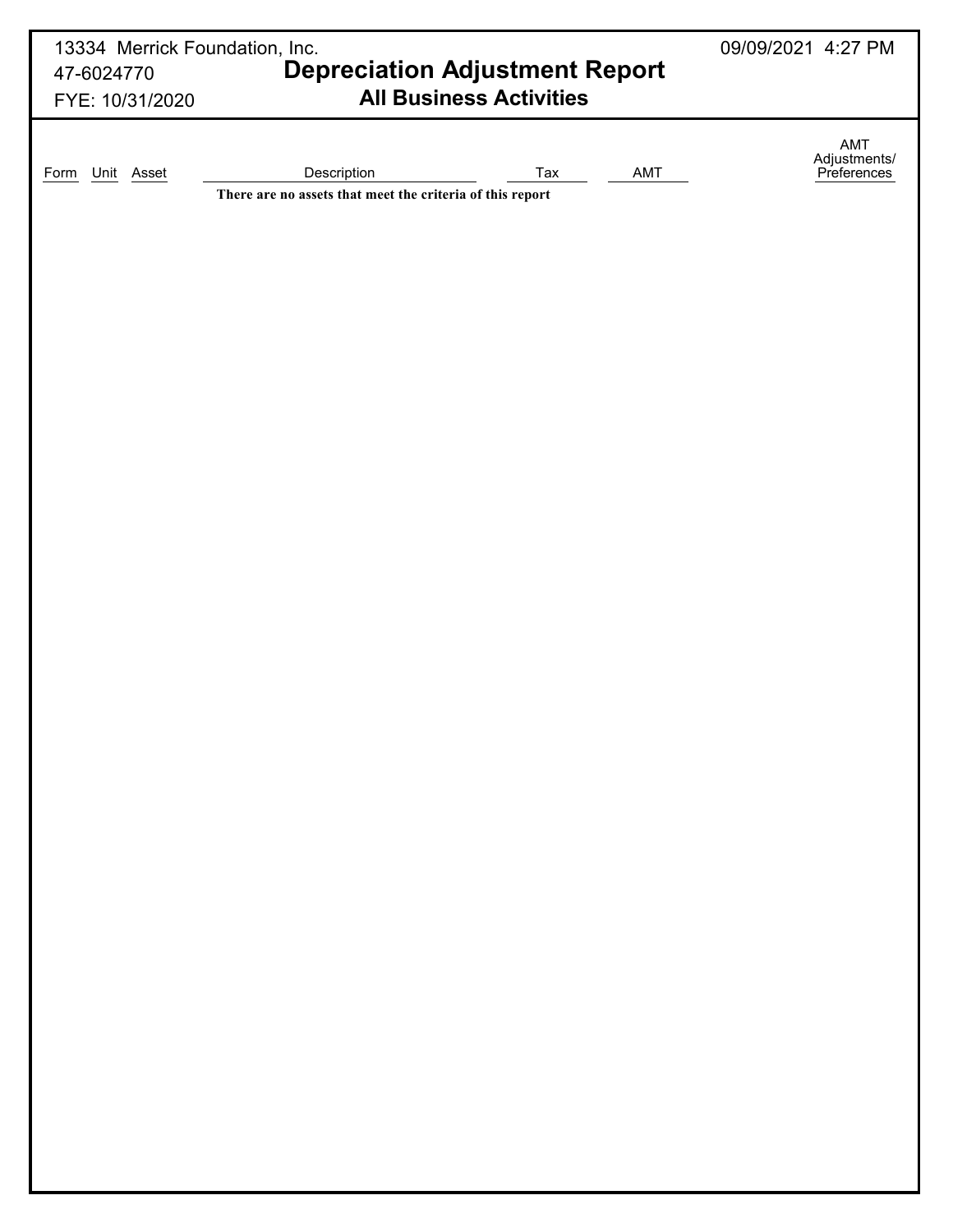# 47-6024770 **Future Depreciation Report FYE: 10/31/21** FYE: 10/31/2020 **Form 990, Page 1**

13334 Merrick Foundation, Inc. 09/09/2021 4:27 PM

| Asset        | Description                                          | Date In<br>Service | Cost            | Tax            | <b>AMT</b>                           |
|--------------|------------------------------------------------------|--------------------|-----------------|----------------|--------------------------------------|
|              |                                                      |                    |                 |                |                                      |
|              | <b>Other Depreciation:</b>                           |                    |                 |                |                                      |
| $\mathbf{1}$ | OFFICE BUILDING                                      | 4/01/80            | 24,698          | $\mathbf{0}$   | $\boldsymbol{0}$                     |
| 3            | <b>BOOK OF MEMORY</b>                                | 4/01/80            | 286             | $\Omega$       | $\boldsymbol{0}$                     |
| 11           | <b>STEP STOOL</b>                                    | 4/01/80            | 48              | $\mathbf{0}$   | $\boldsymbol{0}$                     |
| 19           | FIRE PROOF CABINET                                   | 10/31/93           | 450             | $\theta$       | $\boldsymbol{0}$                     |
| 25           | NEW OFFICE DOOR                                      | 10/23/97           | 425             | $\theta$       | $\boldsymbol{0}$                     |
| 26           | REMODEL BOARD ROOM                                   | 8/10/98            | 2,052           | 0              | $\boldsymbol{0}$                     |
| 28           | <b>FILING CABINETS</b>                               | 7/12/00            | 1,055           | 0              | $\boldsymbol{0}$                     |
| 30           | <b>LAND</b>                                          | 4/01/80            | 2,000           | 0              | $\boldsymbol{0}$                     |
| 42           | <b>OFFICE DESK</b>                                   | 10/30/07           | 1.144           | 0              | $\boldsymbol{0}$                     |
| 45           | VENTURE CENTER BUILDING                              | 10/23/09           | 91,517          | 2,288          | $\boldsymbol{0}$                     |
| 47           | TABLE AND CHAIRS                                     | 8/05/09            | 7,480           | 0              | $\boldsymbol{0}$                     |
| 49           | <b>COMPUTER SOFTWARE</b>                             | 10/07/09           | 619             | $\theta$       | $\boldsymbol{0}$                     |
| 50           | <b>20 OFFICE CHAIRS</b>                              | 9/23/09            | 3,600           | $\Omega$       | $\boldsymbol{0}$                     |
| 53           | WELL                                                 | 10/10/09           | 11,805          | 0              | $\boldsymbol{0}$                     |
| 56           | <b>BUILDING REMODEL</b>                              | 6/01/10            | 55,578          | 3,705          | $\boldsymbol{0}$                     |
| 60           | 3 MOTORS & ELECTRICAL PANEL                          | 2/18/11            | 3,808           | 127            | $\boldsymbol{0}$                     |
| 61           | PORTABLE PROJECTOR                                   | 11/19/10           | 738             | $\overline{0}$ | $\boldsymbol{0}$                     |
| 62           | <b>CABINETS</b>                                      | 4/19/11            | 1,329           | 66             | $\boldsymbol{0}$                     |
| 63           | NEW AWNING                                           | 7/30/12            | 56,009          | 5,601          | $\boldsymbol{0}$                     |
| 64           | 6 TABLES                                             | 8/28/12            | 2,540           | 0              | $\boldsymbol{0}$                     |
| 67<br>68     | <b>WINDOWS 7 SOFTWARE</b><br><b>3 DELL COMPUTERS</b> | 3/02/12            | 1,739           | $\theta$<br>0  | $\boldsymbol{0}$<br>$\boldsymbol{0}$ |
| 71           | PARKING LOT AND SIDEWALKS                            | 1/04/13<br>7/17/14 | 4,560<br>10,615 | 708            | $\boldsymbol{0}$                     |
| 72           | <b>FLOW METER</b>                                    | 7/16/15            | 1,620           | 162            | $\boldsymbol{0}$                     |
| 73           | <b>LAPTOP</b>                                        | 12/04/14           | 505             | $\mathbf{0}$   | $\boldsymbol{0}$                     |
| 75           | 2010 BUS                                             | 9/09/15            | 49,842          | $\theta$       | $\boldsymbol{0}$                     |
| 77           | MERRICK COUNTY ACTIVITY CENTER                       | 6/11/19            | 252,940         | 16,862         | $\boldsymbol{0}$                     |
| 78           | 8" WLR PUMP                                          | 7/18/16            | 7,508           | 750            | $\boldsymbol{0}$                     |
| 79           | <b>FLOW METER</b>                                    | 6/21/16            | 2,269           | 227            | $\boldsymbol{0}$                     |
| 81           | <b>ROUTER</b>                                        | 10/31/17           | 623             | 89             | $\boldsymbol{0}$                     |
| 82           | <b>COPIER</b>                                        | 8/07/17            | 3,730           | 746            | $\boldsymbol{0}$                     |
| 83           | FOUNDANT SOFTWARE-SET UP                             | 11/01/17           | 6,000           | 1,200          | $\boldsymbol{0}$                     |
| 84           | <b>ACER ASPIRE LAPTOP</b>                            | 7/19/18            | 605             | 121            | $\boldsymbol{0}$                     |
| 85           | 2 TELEVISIONS-VIZIO                                  | 10/31/18           | 1,209           | 241            | $\boldsymbol{0}$                     |
| 86           | <b>BUSINESS INCUBATOR DOOR</b>                       | 10/23/18           | 1,820           | 121            | $\boldsymbol{0}$                     |
| 87           | <b>25.5 CUBIC FOOT REFRIGERATOR</b>                  | 11/12/18           | 1,053           | 105            | $\boldsymbol{0}$                     |
| 88           | TABLES AND CHAIRS FOR MCAC                           | 12/31/18           | 1,994           | 199            | $\boldsymbol{0}$                     |
| 89           | <b>DESK</b>                                          | 8/01/19            | 1,592           | 159            | $\boldsymbol{0}$                     |
| 90           | <b>SOUND SYSTEM</b>                                  | 8/06/19            | 1,950           | 390            | $\boldsymbol{0}$                     |
| 91           | <b>40 METAL CHAIRS-MCAC</b>                          | 9/09/19            | 1,230           | 123            | $\boldsymbol{0}$                     |
| 92           | DELL COMPUTER                                        | 6/20/19            | 887             | 177            | $\boldsymbol{0}$                     |
| 93           | VENTURE CENTER OFFICE AND CONFERE                    | 9/11/19            | 10,678          | 711            | 0                                    |
| 94           | 5'x12' BILLBOARD                                     | 9/23/20            | 1,150           | 115            | $\boldsymbol{0}$                     |
| 95           | VENTURE CENTER ROOF                                  | 10/01/20           | 13,588          | 906            | $\boldsymbol{0}$                     |
|              | <b>Total Other Depreciation</b>                      |                    | 646,888         | 35,899         | $\theta$                             |
|              |                                                      |                    |                 |                |                                      |
|              | <b>Total ACRS and Other Depreciation</b>             |                    | 646,888         | 35,899         | $\boldsymbol{0}$                     |
|              |                                                      |                    |                 |                |                                      |
|              | <b>Grand Totals</b>                                  |                    | 646,888         | 35,899         | $\boldsymbol{0}$                     |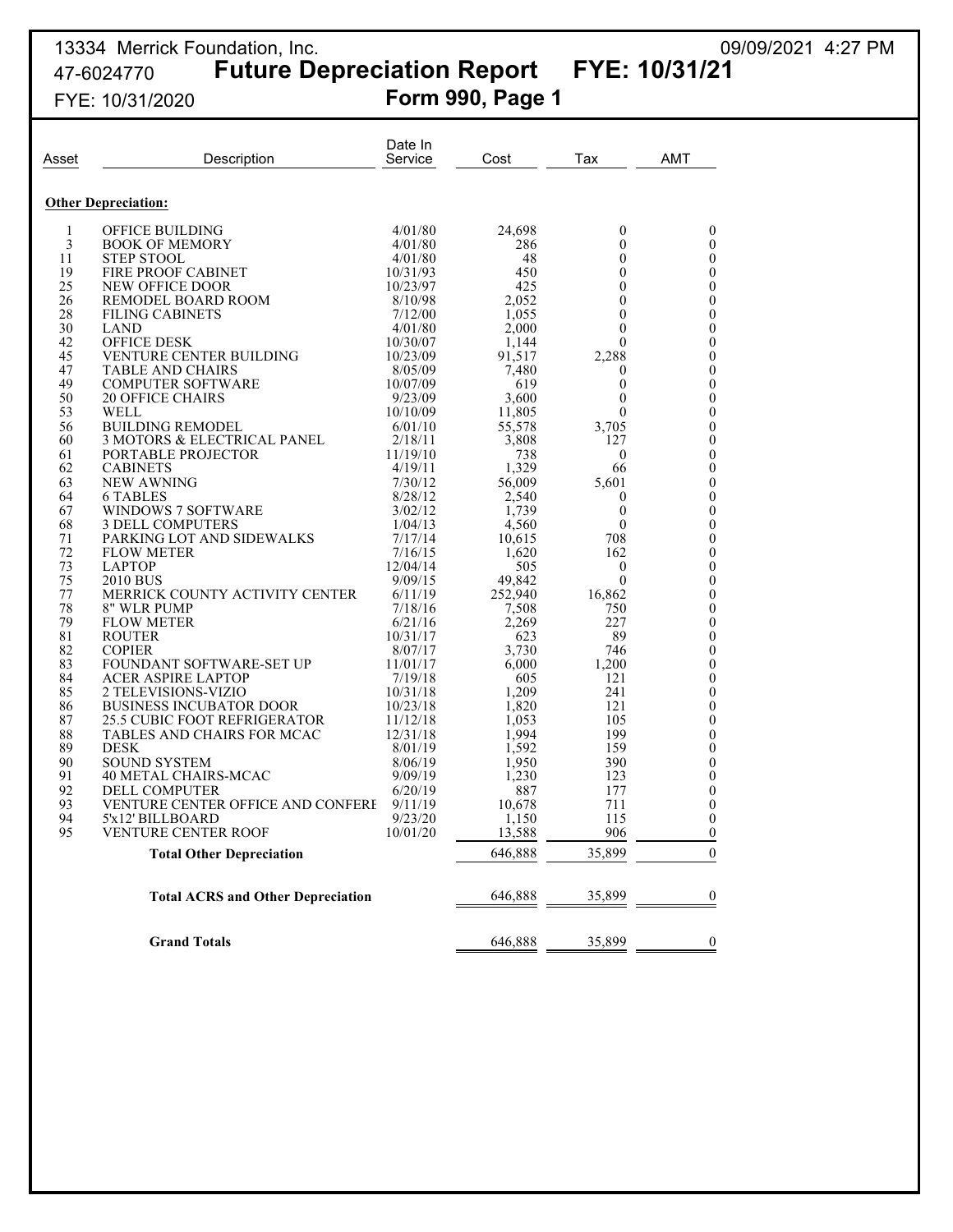|                                  | Form 990                            |                                                                                                                                                                                                                                    |     | <b>Two Year Comparison Report</b> |                      |                        | 2018 & 2019                           |
|----------------------------------|-------------------------------------|------------------------------------------------------------------------------------------------------------------------------------------------------------------------------------------------------------------------------------|-----|-----------------------------------|----------------------|------------------------|---------------------------------------|
|                                  |                                     | For calendar year 2019, or tax year beginning                                                                                                                                                                                      |     | 11/01/19                          | 10/31/20<br>, ending |                        |                                       |
| Name                             |                                     |                                                                                                                                                                                                                                    |     |                                   |                      |                        | <b>Taxpayer Identification Number</b> |
|                                  |                                     |                                                                                                                                                                                                                                    |     |                                   |                      |                        |                                       |
|                                  |                                     | Merrick Foundation, Inc.                                                                                                                                                                                                           |     |                                   |                      |                        | 47-6024770                            |
|                                  |                                     |                                                                                                                                                                                                                                    |     | 2018                              | 2019                 |                        | <b>Differences</b>                    |
|                                  |                                     |                                                                                                                                                                                                                                    | 1.  | 310,412                           |                      | 542,298                | 231,886                               |
|                                  |                                     | 2. Membership dues and assessments                                                                                                                                                                                                 | 2.  |                                   |                      |                        |                                       |
|                                  |                                     | 3. Government contributions and grants                                                                                                                                                                                             | 3.  |                                   |                      | 12,625                 | 12,625                                |
| Φ<br>Ξ                           |                                     |                                                                                                                                                                                                                                    | 4.  | 27,703                            |                      | 22,899                 | $-4,804$                              |
| $\blacksquare$<br>$\pmb{\omega}$ | 5. Investment income                |                                                                                                                                                                                                                                    | 5.  | 252, 425                          |                      | 244,788                | $-7,637$                              |
| ><br>ω                           |                                     |                                                                                                                                                                                                                                    | 6.  |                                   |                      |                        |                                       |
| œ                                |                                     | 7. Net gain or (loss) from sale of assets other than inventory                                                                                                                                                                     | 7.  | 779,228                           |                      | 634,990                | $-144,238$                            |
|                                  |                                     | 8. Net income or (loss) from fundraising events                                                                                                                                                                                    | 8.  |                                   |                      |                        |                                       |
|                                  |                                     |                                                                                                                                                                                                                                    | 9.  |                                   |                      |                        |                                       |
|                                  |                                     | 10. Net gain or (loss) on sales of inventory                                                                                                                                                                                       | 10. |                                   |                      |                        |                                       |
|                                  | <b>11.</b> Other revenue            |                                                                                                                                                                                                                                    | 11. | 75,277                            |                      | 99,641                 | 24,364                                |
|                                  |                                     | 12. Total revenue. Add lines 1 through 11                                                                                                                                                                                          | 12. | 1,445,045                         |                      | 1,557,241              | 112,196                               |
|                                  | 13. Grants and similar amounts paid |                                                                                                                                                                                                                                    | 13. | 1,290,534                         |                      | 548,146                | $-742,388$                            |
|                                  | 14. Benefits paid to or for members | .                                                                                                                                                                                                                                  | 14. |                                   |                      |                        |                                       |
|                                  |                                     | 15. Compensation of officers, directors, trustees, etc.                                                                                                                                                                            | 15. | 89,935                            |                      | 78,795                 | $-11,140$                             |
| ω<br>w                           |                                     | 16. Salaries, other compensation, and employee benefits                                                                                                                                                                            | 16. | 155,532                           |                      | 142, 339               | $-13, 193$                            |
| ⊆<br>Φ                           |                                     |                                                                                                                                                                                                                                    | 17. |                                   |                      |                        |                                       |
| Q<br>×                           | 18. Other professional fees         |                                                                                                                                                                                                                                    | 18. | 7,981                             |                      | 8,817                  | 836                                   |
| ш                                |                                     | 19. Occupancy, rent, utilities, and maintenance <i>maillenge</i> managerous                                                                                                                                                        | 19. | 15,801                            |                      | 14,292                 | $-1,509$                              |
|                                  |                                     |                                                                                                                                                                                                                                    | 20. | 37,212                            |                      | 43,607                 | 6,395                                 |
|                                  | 21. Other expenses                  |                                                                                                                                                                                                                                    | 21. | 85,410                            |                      | 70,894                 | $-14,516$                             |
|                                  |                                     | 22. Total expenses. Add lines 13 through 21                                                                                                                                                                                        | 22. | $\overline{1,682,405}$            |                      | 906,890                | $-775,515$                            |
|                                  |                                     | 23. Excess or (Deficit). Subtract line 22 from line 12                                                                                                                                                                             | 23. | $-237,360$                        |                      | 650,351                | 887,711                               |
|                                  |                                     | 24. Total exempt revenue <b>consumers and the consumer consumer and consumers</b>                                                                                                                                                  | 24. | 1,445,045                         | 1,557,241            |                        | 112,196                               |
|                                  |                                     |                                                                                                                                                                                                                                    | 25. |                                   |                      |                        |                                       |
|                                  |                                     | 26. Total excludable revenue <i>communication</i> and the set of the set of the set of the set of the set of the set of the set of the set of the set of the set of the set of the set of the set of the set of the set of the set | 26. | 1,134,633                         |                      | 1,002,318              | $-132, 315$                           |
|                                  | 27. Total assets                    |                                                                                                                                                                                                                                    | 27. | 15, 253, 965                      | 16,242,806           |                        | 988,841                               |
| Information                      | 28. Total liabilities               |                                                                                                                                                                                                                                    | 28. | 2,110,015                         |                      | $\overline{2,377,747}$ | 267,732                               |
|                                  | 29. Retained earnings               |                                                                                                                                                                                                                                    | 29. | 13, 143, 950                      | 13,865,059           |                        | $\overline{721}$ , 109                |
|                                  |                                     | 30. Number of voting members of governing body                                                                                                                                                                                     | 30. | 15                                | 15                   |                        |                                       |
| Other                            |                                     | 31. Number of independent voting members of governing body                                                                                                                                                                         | 31. | 15                                | 15                   |                        |                                       |
|                                  | 32. Number of employees             |                                                                                                                                                                                                                                    | 32. | 6                                 | $\overline{5}$       |                        |                                       |
|                                  | 33. Number of volunteers            |                                                                                                                                                                                                                                    | 33. | 20                                | 20                   |                        |                                       |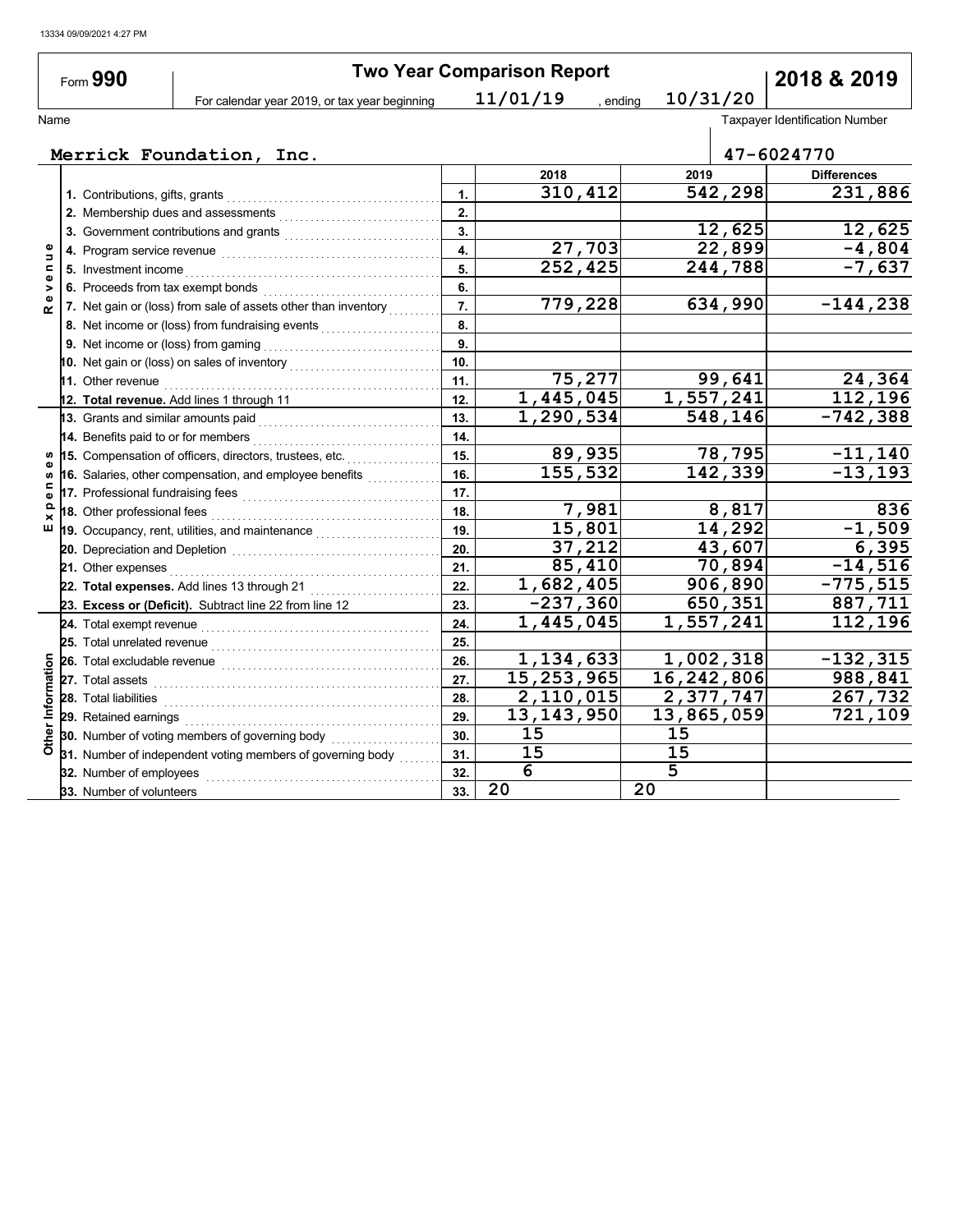| Form 990                                                      |                          |             | <b>Tax Return History</b> |           |           | 2019                                                |
|---------------------------------------------------------------|--------------------------|-------------|---------------------------|-----------|-----------|-----------------------------------------------------|
| Name                                                          | Merrick Foundation, Inc. |             |                           |           |           | <b>Employer Identification Number</b><br>47-6024770 |
|                                                               |                          |             |                           |           |           |                                                     |
|                                                               | 2015                     | 2016        | 2017                      | 2018      | 2019      | 2020                                                |
| Contributions, gifts, grants                                  | 409,604                  | 299,749     | 321,209                   | 310,412   | 554,923   |                                                     |
|                                                               |                          |             |                           |           |           |                                                     |
| Program service revenue                                       |                          |             |                           | 27,703    | 22,899    |                                                     |
|                                                               | 486,727                  | 517,079     | 1,887,346                 | 779,228   | 634,990   |                                                     |
|                                                               | 295,457                  | 309,732     | 192,789                   | 252,425   | 244,788   |                                                     |
|                                                               |                          |             |                           |           |           |                                                     |
| Gaming revenue (income/loss)                                  |                          |             |                           |           |           |                                                     |
|                                                               | $\overline{97, 472}$     | 81,817      | 62,952                    | 75,277    | 99,641    |                                                     |
|                                                               | $\overline{1,289,260}$   | 1,208,377   | 2,464,296                 | 1,445,045 | 1,557,241 |                                                     |
| Grants and similar amounts paid [1111]                        | 980,589                  | 1,148,680   | 870,652                   | 1,290,534 | 548,146   |                                                     |
| Benefits paid to or for members                               |                          |             |                           |           |           |                                                     |
|                                                               | 107,744                  | 97,479      | 97,630                    | 89,935    | 78,795    |                                                     |
|                                                               | 75,432                   | 87,119      | 152,473                   | 155,532   | 142,339   |                                                     |
|                                                               | 10,669                   | 11,101      | 6,386                     | 7,981     | 8,817     |                                                     |
|                                                               | 7,925                    | 11,361      | 13,002                    | 15,801    | 14,292    |                                                     |
| Depreciation and depletion [1] [1] Depreciation and depletion | 28,783                   | 29,319      | 29,611                    | 37,212    | 43,607    |                                                     |
|                                                               | 80,029                   | 85,619      | 76,548                    | 85,410    | 70,894    |                                                     |
| Total expenses [[[[[[[[[[[[[[[[[[[[[[[]]]]]]]]                | 1,291,171                | 1,470,678   | 1,246,302                 | 1,682,405 | 906,890   |                                                     |
| Excess or (Deficit) <b>Excess</b> or (Deficit)                | $-1,911$                 | $-262, 301$ | 1,217,994                 | -237,360  | 650,351   |                                                     |
|                                                               |                          |             |                           |           |           |                                                     |

| Total exempt revenue     | 1,289,260  | 1,208,377  | 2,464,296    | 1,445,045    | 1,557,241  |  |
|--------------------------|------------|------------|--------------|--------------|------------|--|
| Total unrelated revenue  |            |            |              |              |            |  |
| Total excludable revenue | 879,656    | 908,628    | 2,143,087    | 1,134,633    | 1,002,318  |  |
| <b>Total Assets</b>      | 15,818,763 | 17,271,909 | 16,366,563   | 15,253,965   | 16,242,806 |  |
| <b>Total Liabilities</b> | 2,975,571  | 3,461,010  | 3,261,069    | 2,110,015    | 2,377,747  |  |
| Net Fund Balances        | 12,843,192 | 13,810,899 | 13, 105, 494 | 13, 143, 950 | 13,865,059 |  |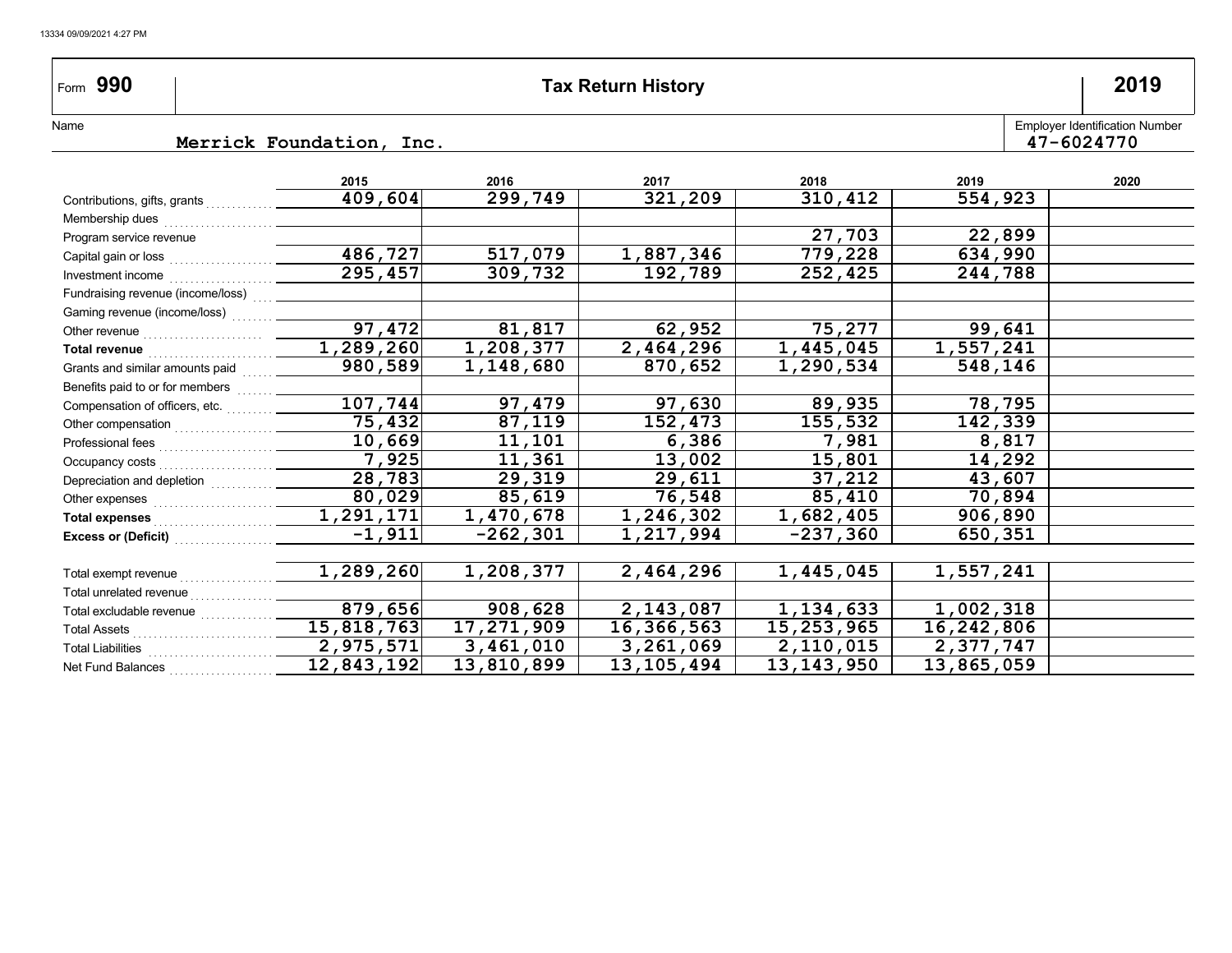## **Taxable Interest on Investments**

| <b>Description</b>         |         |                                           |    |  |  |                    |
|----------------------------|---------|-------------------------------------------|----|--|--|--------------------|
|                            |         | Unrelated Exclusion Postal Acquired after |    |  |  | US                 |
|                            | Amount  | Business Code Code 6/30/75                |    |  |  | Obs $(\$$ or $%$ ) |
| Interest & Dividend Income |         |                                           |    |  |  |                    |
|                            | 244,788 |                                           | 14 |  |  |                    |
| Total                      | 244,788 |                                           |    |  |  |                    |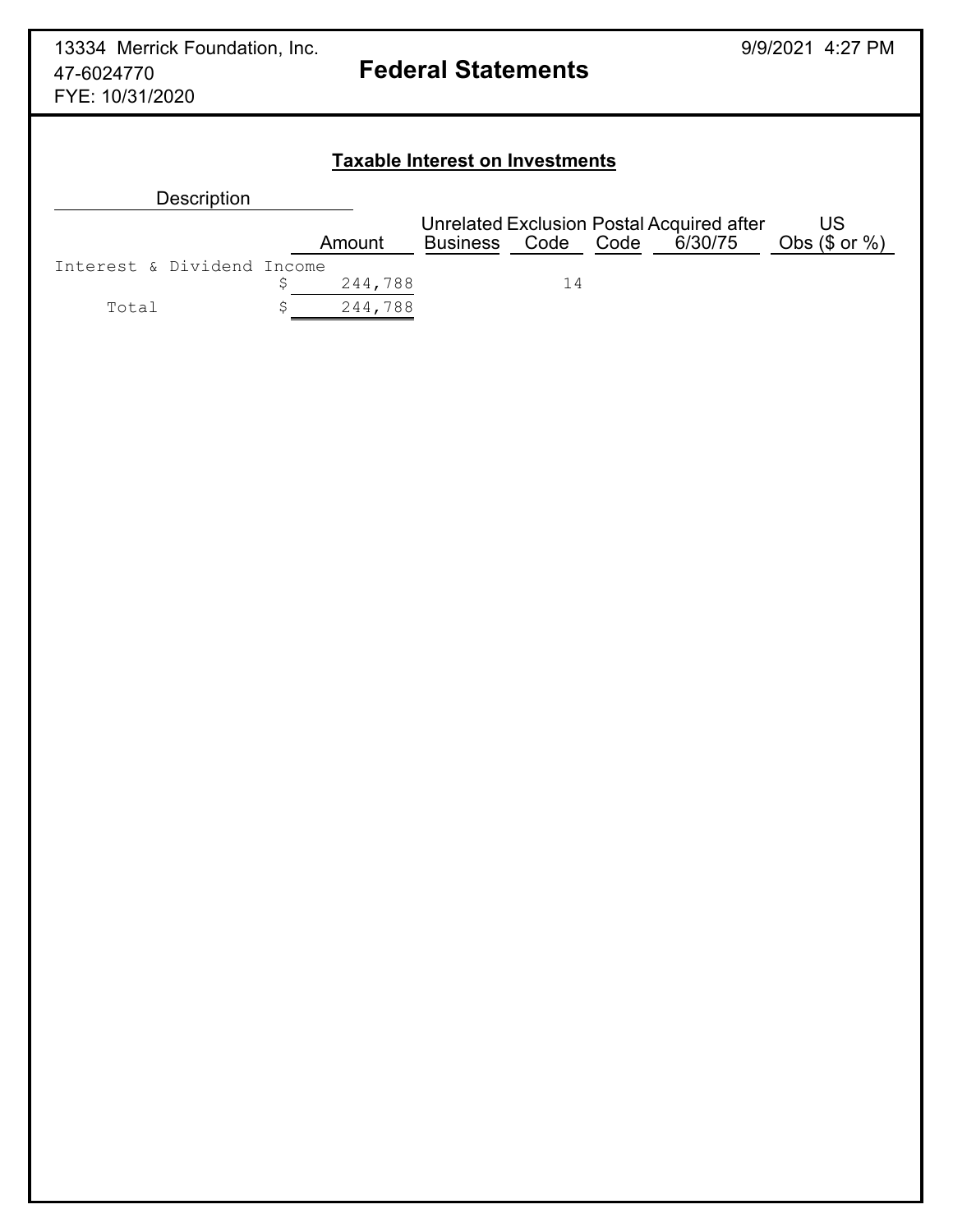# **Form 990, Part IX, Line 11g - Other Fees for Service (Non-employee)** Total Program Management & Fund Description Expenses Service General Raising Other Fees  $\begin{array}{ccc}\n\bullet & \bullet & \bullet & \bullet \\
\bullet & \bullet & \bullet & \bullet\n\end{array}$  Total \$ 1,227 \$ 0 \$ 1,227 \$ 0 **Form 990, Part IX, Line 24e - All Other Expenses** Total Program Management & Fund<br>Expenses Service General Raising Description Expenses Service General Raising Membership Dues/Subscript  $\begin{array}{ccc}\n\text{Nembership Dues/Subscript} & \text{S} & \text{S} & \text{S} & \text{S} & \text{S} \\
\text{Miscellaneous} & & & & \text{S} & \text{S} & \text{S} \\
\text{Miscellaneous} & & & & \text{S} & \text{S} & \text{S} \\
\end{array}$ Miscellaneous<br>
Fund-raising Expenses<br>
188 Fund-raising Expenses 188 188 Total \$ 5,948 \$ 0 \$ 5,760 \$ 188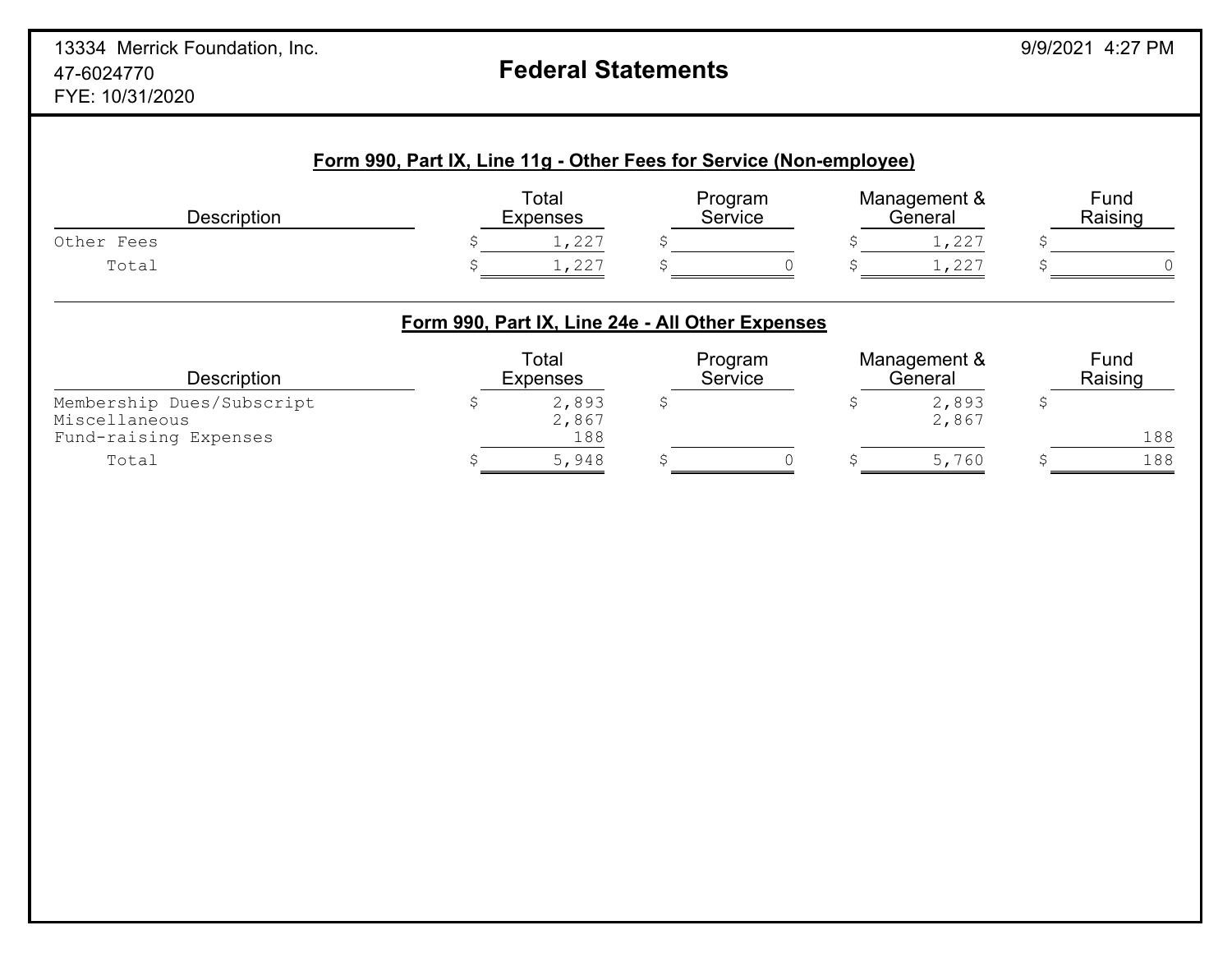| Description                        | Amount                                      |
|------------------------------------|---------------------------------------------|
| Government Grants or Contributions | 12,625<br>\$                                |
| Miscellaneous contributions        | 542,298                                     |
| Total                              | 554,923                                     |
|                                    | Schedule A, Part II, Line 8(e)              |
| Description                        | Amount                                      |
| Interest & Dividend Income         | 244,788                                     |
| Total                              | 244,788                                     |
|                                    | Schedule A, Part II, Line 10(e)             |
| <b>Description</b>                 | Amount                                      |
| Farm Income                        | 65,916<br>S                                 |
| Other Income                       | 33,725                                      |
| Total                              | 99,641<br>Ŝ.                                |
|                                    | Schedule A, Part II, Line 12 - Current year |
| Description                        | Amount                                      |
| Management Fees                    | 22,899                                      |
| Total                              | 22,899                                      |